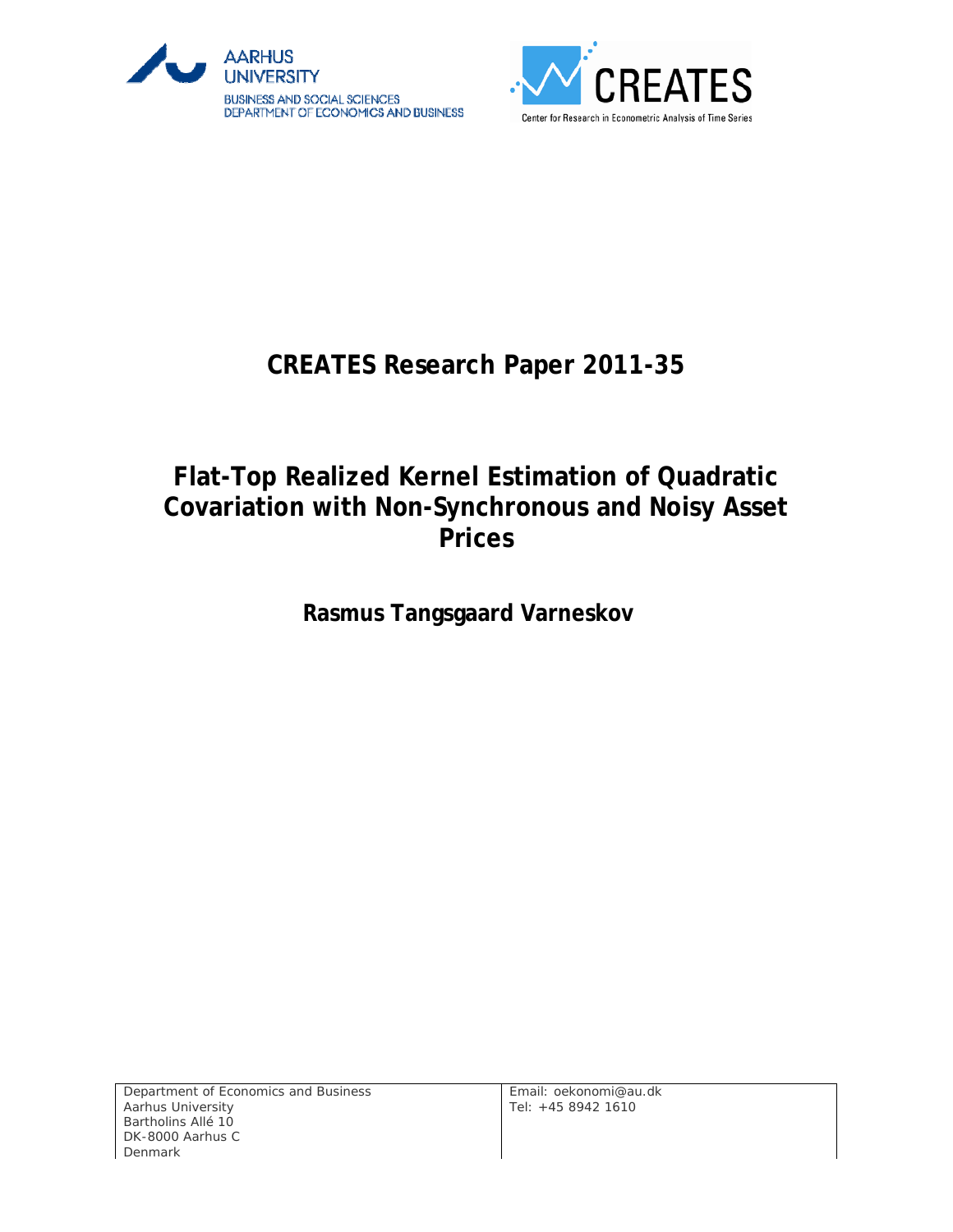## Flat-Top Realized Kernel Estimation of Quadratic Covariation with Non-Synchronous and Noisy Asset Prices<sup>∗</sup>

Rasmus Tangsgaard Varneskov† Aarhus University and CREATES

First draft: September 27th 2011; This version: April 30th 2013

#### Abstract

This paper develops a general, multivariate additive noise model for synchronized asset prices and provides a multivariate extension of the generalized flat-top realized kernel estimators, analyzed in Varneskov (2013), to estimate its quadratic covariation. The additive noise model allows for α-mixing dependent exogenous noise, random sampling, and an endogenous noise component that encompasses synchronization errors, lead-lag relations, and diurnal heteroskedasticity. The various components may exhibit polynomially decaying autocovariances. In this setting, the class of estimators is consistent, asymptotically unbiased, and mixed Gaussian at the optimal rate of convergence,  $n^{1/4}$ . A simple finite sample correction based on projections of symmetric matrices ensures positive definiteness without altering the asymptotic properties of the estimators. The finite sample correction admits non-linear transformations of the estimated covariance matrix such as correlations and realized betas, which inherit the desirable asymptotic properties of the flat-top realized kernels. An empirically motivated simulation study assesses the choice of sampling scheme and projection rule, and it shows that flat-top realized kernels have a desirable combination of robustness and efficiency relative to competing estimators. Last, an empirical analysis of correlations and market betas for a portfolio of six stocks of varying size and liquidity illustrates the use and properties of the new estimators.

Keywords: Bias Reduction, Non-Synchronicity, Nonparametric Estimation, Market Microstructure Noise, Quadratic Covariation.

JEL classification: C14, C15, C58

<sup>∗</sup>Some of this paper was written while I was visiting the Oxford-Man Institute, University of Oxford, whose hospitality I am grateful for. I wish to thank Neil Shephard for hosting me and for providing helpful comments. Furthermore, I wish to give thanks to Asger Lunde for providing cleaned high frequency data and to Bent Jesper Christensen, the joint editor, Jonathan Wright, an associate editor, two anonymous referees along with seminar participants at CREATES for many useful comments and suggestions. All the coding was done in Gauss 9.0 and 11.0. Financial support from Aarhus School of Business and Social Sciences, Aarhus University, CREATES, funded by the Danish National Research Foundation, and from Købmand Ferdinand Sallings Mindefond is gratefully acknowledged.

<sup>†</sup>Department of Economics and Business, Aarhus University, 8210 Aarhus V., Denmark. Email: rvarneskov@creates.au.dk.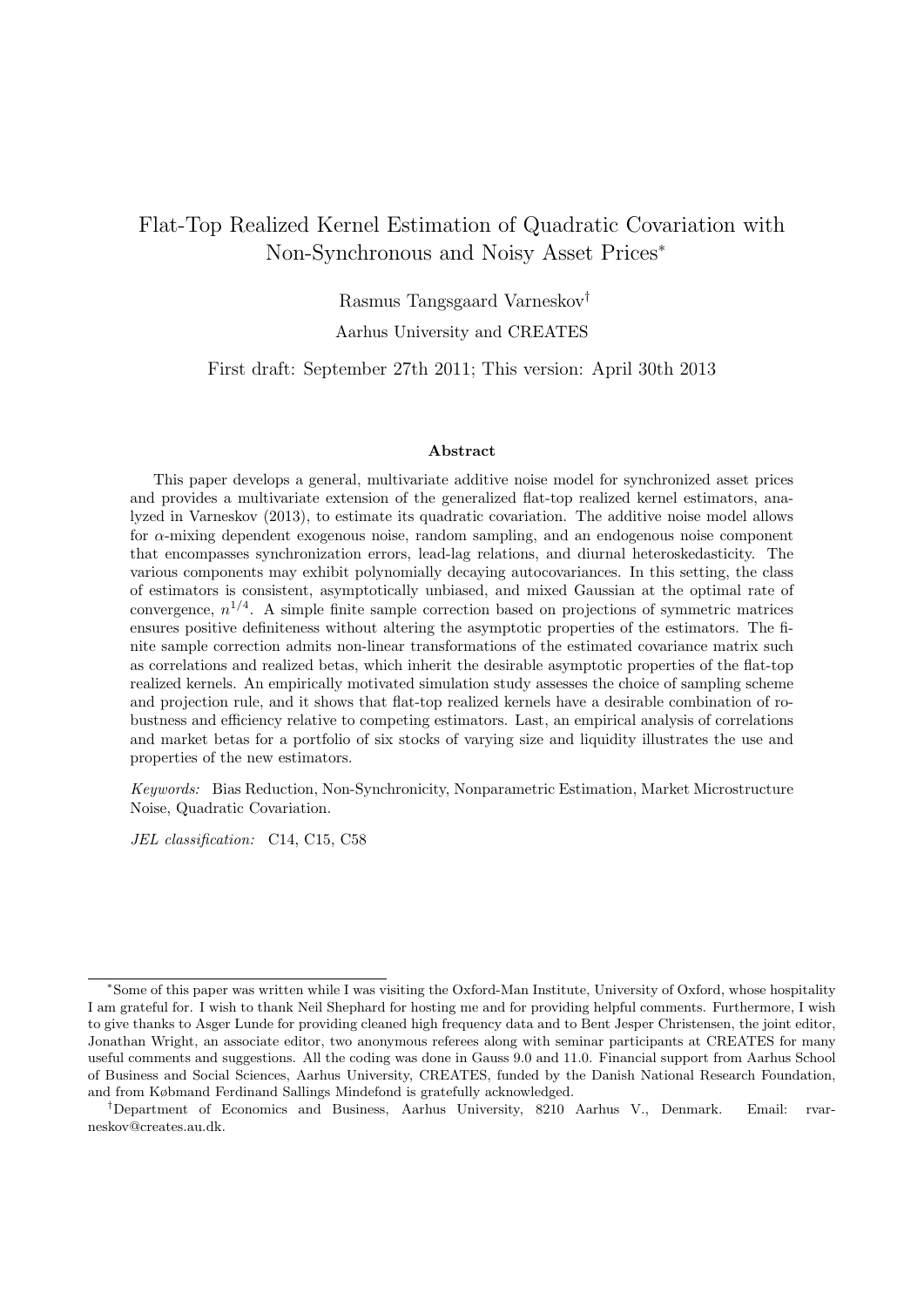## 1 Introduction

The covariation of asset returns is central to many aspects of financial economics such as, e.g., correlation analysis, portfolio selection, and risk management. Hence, with the availability of high-frequency financial data, the literature has seen a surge in the development of various econometric techniques, in particular a shift from parametric, conditional covariance estimation based on lower frequency observations (e.g. daily) towards virtually model-free measures and realized estimators, to extract gains from the vast amount of intra-daily information. The underlying idea is to use quadratic covariation as an ex-post covariance measure, whose increments can be studied to learn about of the dependence of asset returns. Andersen, Bollerslev, Diebold & Labys (2003) and Barndorff-Nielsen & Shephard (2004) pioneered the work on non-parametric estimation of quadratic covariation by introducing the realized covariance estimator, which in a Brownian semimartingale setting with synchronous trading is both a consistent and efficient estimator of quadratic covariation as the sampling interval progressively shrinks. Two empirical phenomena, however, render sampling at the highest frequencies undesirable and complicate inference about the covariance of asset returns. First, tick-by-tick trading of various assets occur randomly and non-synchronously. Second, the observed prices are affected by market microstructure (MMS) noise, which summarizes an array of market imperfections such as bid-ask bounce effects, asymmetric information and strategic learning, execution of block trades, etc.

Since the comprehensive study of stock returns by Epps (1979), non-synchronous trading has been recognized to bias empirical correlation statistics towards zero when sampling beyond the intra-hour level, the so-called Epps effect. Large (2007), however, provides a simple model showing that part of this bias may be due to delayed information transmission in financial markets, causing temporal lead-lag relations among correlated assets, and that this may be interpreted as a source of additive, endogenous MMS noise. Hence, when Martens (2004) and Hayashi & Yoshida (2005) propose refresh time sampling and a pseudo-aggregation algorithm of non-synchronous observations, respectively, to correct the realized covariance estimator for the Epps effect, they are, first of all, only accounting for one potential source of the bias, and secondly, they do not consider other forms of MMS noise.

Several recent papers have proposed techniques for simultaneously dealing with non-synchronicity and MMS noise models of varying complexity. These include non-parametric estimators such as the inconsistent, but bias-corrected Hayashi-Yoshida estimator in Voev & Lunde (2007), the twoscale realized covariance (TSRC) estimator in Zhang (2011), the realized kernel in Barndorff-Nielsen, Hansen, Lunde & Shephard (2011), the pre-averaged realized covariance estimator in Christensen, Kinnebrock & Podolskij (2010), and the parametric quasi maximum likelihood (QML) estimators in Aït-Sahalia, Fan & Xiu (2010) and Shephard & Xiu (2013). Among these, the pre-averaged realized covariance estimator and the QML estimators are shown to be consistent, asymptotically unbiased, and mixed Gaussian at the optimal rate convergence,  $n^{1/4}$ , n being the number of synchronized observations, whereas the TSRC estimator is consistent at the suboptimal rate  $n^{1/6}$ . However, these estimators all rely on high-level MMS noise assumptions, cf. exogenous and i.i.d., to achieve their asymptotic properties. Hansen & Lunde (2006) show that this is not too damaging if sampling occurs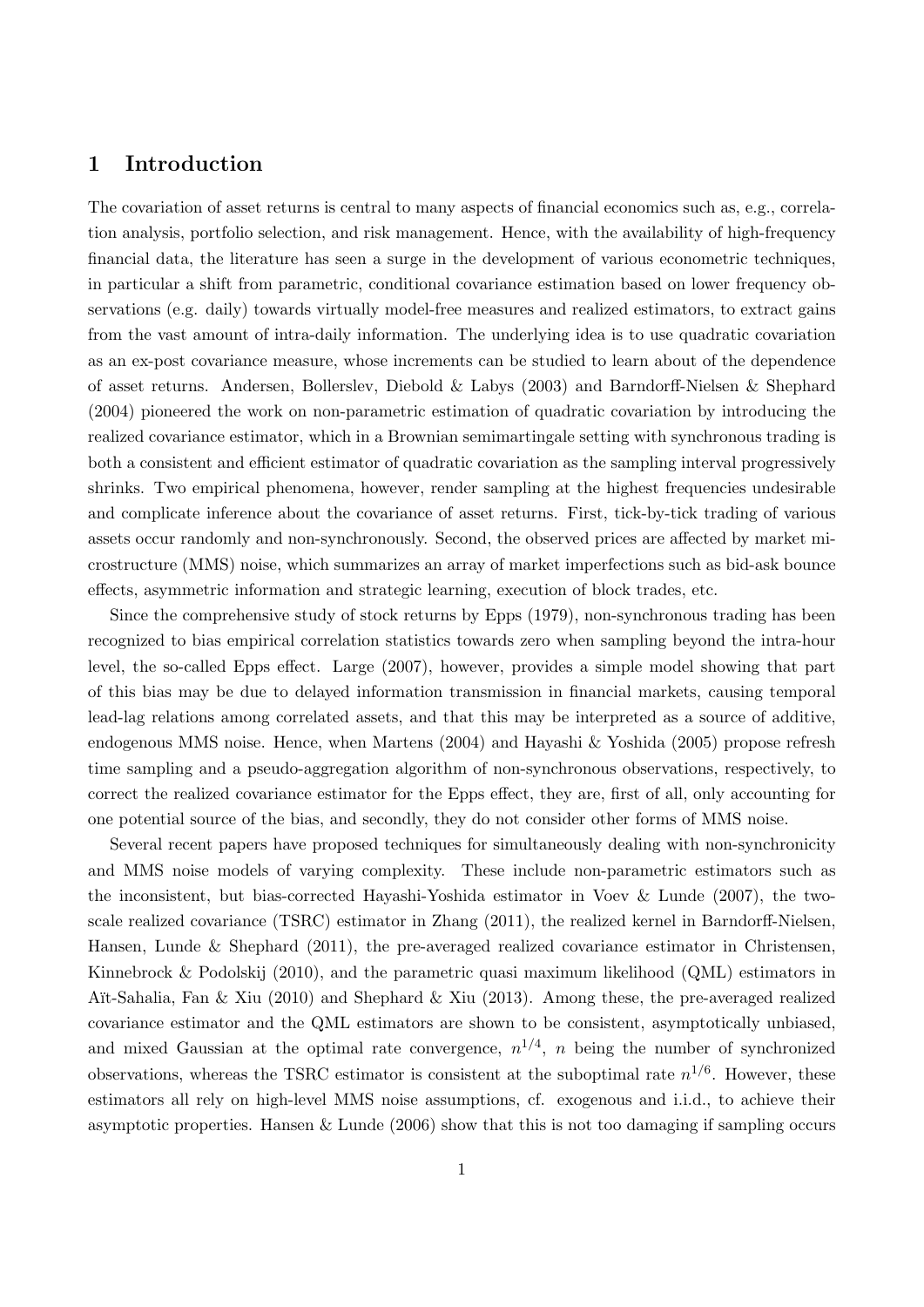around every minute (or every 15 ticks), but they also stress that the high-level noise assumption is violated for tick-by-tick data where the MMS noise is characterized by being serially dependent, endogenous, and exhibiting diurnal heteroskedasticity. Similar findings have been made by de Jong & Nijman (1997), Large (2007), Voev & Lunde (2007), Kalnina & Linton (2008), Ubukata & Oya (2009), Aït-Sahalia, Mykland & Zhang (2011), and Kalnina (2011). Diebold & Strasser (2012), in a comprehensive econometric analysis of MMS models, further argue that a general noise model, allowing for both exogenous and endogenous components with polynomially decaying autocovariances, is needed to avoid concerns about the underlying MMS mechanisms. Aware of these empirical regularities at tick-by-tick frequencies, the realized kernel is the first consistent estimator that allows for both non-synchronous trading and general assumptions on the MMS noise. However, the estimator also suffers from a bias in the asymptotic distribution and a suboptimal rate of convergence  $n^{1/5}$ . This is unfortunate as it implies a bias in non-linear transformations of the estimated covariance matrix, e.g. realized correlations and regression coefficients, and moreover, since Laurent, Rombouts & Violante (2012) show that consistent ranking of multivariate volatility models requires an unbiased estimate of the asset return covariance matrix, thus limiting the potential applications of the realized kernel. Hence, in its present state, there is room in the literature for an asymptotically unbiased and rateoptimal estimator of quadratic covariation, which accounts for non-synchronous trading and is valid under general MMS noise assumptions such that it may utilize all available high-frequency observations.

In a contemporaneous paper, Varneskov (2013) analyzes a generalized class of univariate flat-top realized kernels under weak assumptions on the MMS noise and equally spaced observations, and he establishes optimal asymptotic properties such as consistency, asymptotic unbiasedness, and mixed Gaussianity at the optimal rate of convergence,  $n^{1/4}$ . If optimally designed, the estimators are also efficient in a Cram´er-Rao sense. This paper extends the analysis to a multivariate setting where it provides the following incremental theoretical contributions in addition to the simulation study and empirical analysis: (1) It develops a general, multivariate additive noise model for synchronized asset prices, which allows for  $\alpha$ -mixing dependent exogenous noise, random sampling, and an endogenous noise component that encompasses synchronization errors, asymmetric lead-lag relations, and diurnal heteroskedasticity. The various components may exhibit polynomially decaying autocovariances. (2) It extends the generalized class of univariate flat-top realized kernels to the multivariate case and establishes similar optimal asymptotic properties in the present setting. (3) It analyzes element-wise estimation of the covariance matrix using various synchronization schemes, and the impact of the latter on the properties of the noise process. (4) It proposes a matrix regularization technique to ensure positive definiteness in finite samples, which affects neither consistency nor the asymptotic distribution. (5) It considers non-linear transformations of the estimated covariance matrix.

Ikeda (2011, 2013) analyzes a two-scale realized kernel, which may be interpreted as a realized kernel estimator with a generalized jack-knife kernel function. Under general conditions on the MMS noise, though stronger than in the present paper, the two-scale realized kernel is shown to posses first-order asymptotic properties similar to those of the flat-top realized kernels. The latter, however, has a higher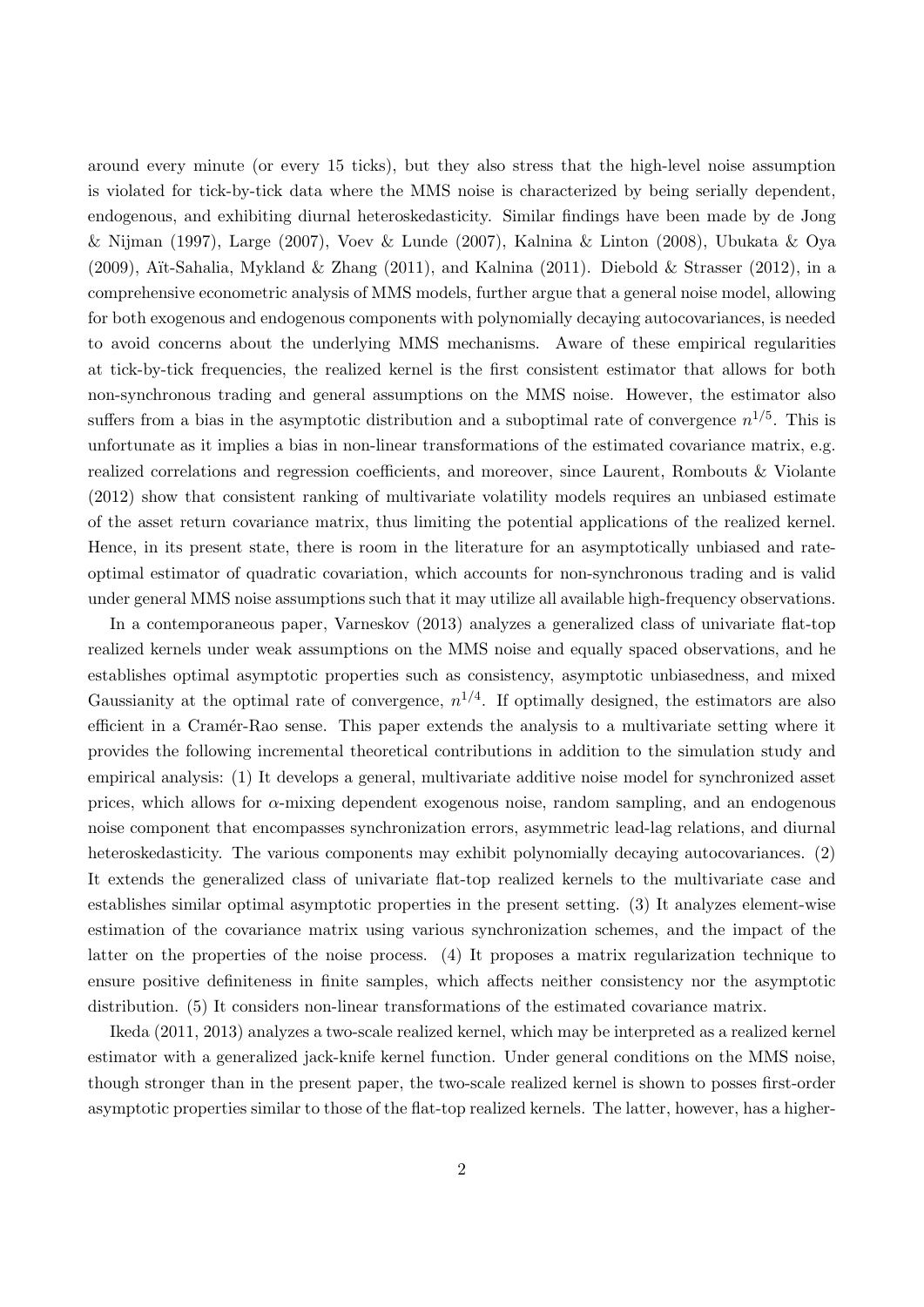order advantage in terms of bias reduction. Inspired by the underlying jack-knife bias-correction, a new bias-corrected pre-averaged realized covariance estimator is proposed, which is robust to serial dependence in the MMS noise. The finite sample performance of the flat-top realized kernels relative to these two robust competitors and the realized kernel is studied in a three-asset simulation setup, which is inspired by the high-frequency data used in the empirical analysis. Though not uniformly efficient for all combinations of noise, non-synchronicity, and transformations of the covariance matrix, the flat-top realized kernel is uniformly efficient for estimators that offer a stable bias control for all data generating processes, thus showing a desirable combination of robustness and efficiency, which illustrates both its optimal asymptotic properties and higher-order advantage. An empirical analysis of correlations and market beta estimates for a portfolio of six stocks with varying liquidity and size shows exactly the same pattern as the simulation study, thus reinforcing the conclusions.

The paper proceeds as follows. Section 2 develops the additive noise model. Section 3 analyzes the theoretical properties of flat-top realized kernels, and Section 4 studies a finite sample correction and non-linear transformations. Section 5 and 6 contain the simulation and empirical study, respectively. Last, Section 7 concludes. The appendix contains additional mathematical details and proofs. Furthermore, the following notation is used throughout:  $\mathbb{R}, \mathbb{Z}$  and  $\mathbb{N}$  denote the set of real numbers, integers and natural numbers;  $\mathbb{N}^+ = \mathbb{N} \setminus \{0\}$  and  $\mathbb{R}_+ = \{x \in \mathbb{R} : x > 0\}$ ;  $\mathbf{1}_{\{\cdot\}}$  denotes the indicator function;  $\|\cdot\|$  denotes the Euclidean (matrix) norm; ⊗ denotes the Kronecker product;  $O(\cdot)$ ,  $o(\cdot)$ ,  $O_p(\cdot)$ and  $o_p(\cdot)$  denote the usual (stochastic) orders of magnitude; "→", " $\stackrel{\text{def}}{\rightarrow}$ ", " $\stackrel{d_s}{\rightarrow}$ " and " $\stackrel{d_s}{\rightarrow}$ " indicate the limit, the probability limit, convergence in law and stable convergence in law, respectively.

## 2 Theoretical Setup

This section develops the additive noise model and provides the necessary assumptions to conduct the theoretical analysis. Moreover, the MMS noise specification is motivated by interpreting synchronization errors as additive noise.

### 2.1 The Semimartingale Process

Let a finite, d-dimensional vector of no-arbitrage logarithmic asset prices,  $p^*$ , be defined on some filtered probability space  $(\mathcal{O}, \mathcal{F}, (\mathcal{F}_t), \mathbb{P})$ , where  $(\mathcal{F}_t) \subseteq \mathcal{F}$  is an increasing family of  $\sigma$ -fields satisfying P-completeness, right continuity and is assumed to be generated by other filtrations  $\mathcal{P}_t$ , the  $\sigma$ -algebra generated by  $p_t^*, \mathcal{H}_t$ , the  $\sigma$ -algebra generated by  $p_t^c = (p_t^*, \check{p}_t)'$  where  $p_t^*$  and  $\check{p}_t$  are uncorrelated such that  $\mathcal{P}_t \subset \mathcal{H}_t$ , and  $\mathcal{G}_t$  where  $\mathcal{H}_t \perp \!\!\! \perp \mathcal{G}_s \ \forall t, s$  as  $\mathcal{F}_t = \mathcal{H}_t \vee \mathcal{G}_t$ , the smallest  $\sigma$ -field containing  $\mathcal{H}_t \cup \mathcal{G}_t$ . The triplet  $(\mathcal{P}_t, \mathcal{H}_t, \mathcal{G}_t)$  is used to define a space for observable prices that allows an efficient price process to be contaminated by both endogenous and exogenous MMS noise components, defined on  $\mathcal{H}_t$  and  $\mathcal{G}_t$ , respectively. Throughout the remainder of the paper, and without loss of generality, let  $t \in [0,1]$ , which can be thought of as the passing of an economic event, e.g. a trading day. Formally, and following literature standards, let  $p^*$  follow a continuous time Brownian semimartingale process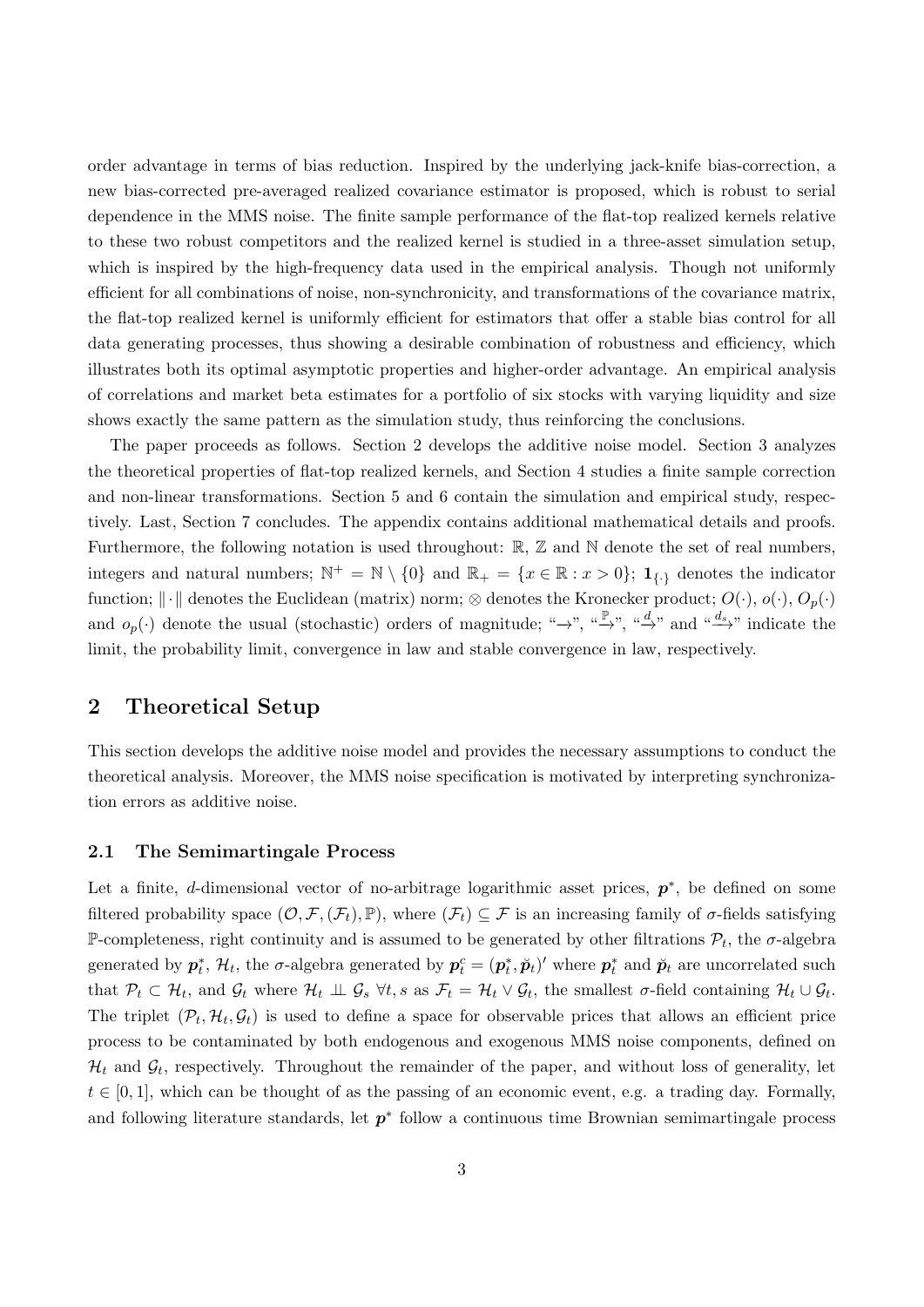of the form

$$
\boldsymbol{p}_t^* = \boldsymbol{p}_0^* + \int_0^t \boldsymbol{\mu}_s ds + \int_0^t \boldsymbol{\Sigma}_s^{1/2} d\boldsymbol{W}_s \tag{1}
$$

where  $W_t \in \mathbb{R}^k$  is a vector of independent standard Brownian motions,  $\mu_t \in \mathbb{R}^{d \times 1}$  is a  $(\mathcal{P}_t)$ -predictable stochastic process, and  $\Sigma_t^{1/2} \in \mathbb{R}^{d \times k}$  is a  $(\mathcal{P}_t)$ -adapted matrix-valued stochastic volatility process. The theoretical analysis requires the following additional structure on (1):

Assumption 1. Let  $vec(\Sigma_t^{1/2})$  $t^{1/2}_t$   $\in \mathbb{R}^{dk \times 1}$  follow a continuous time Brownian semimartingale process of the form  $vec(\Sigma_t^{1/2})$  $t^{1/2}) = vec(\mathbf{\Sigma}_{0}^{1/2})$  $\tilde{D}_0^{1/2}) + \int_0^t \tilde{\mu}_s ds + \int_0^t \tilde{\Sigma}_s^{1/2} dW_s$  where  $\tilde{\mu}_t \in \mathbb{R}^{dk \times 1}$  is  $(\mathcal{P}_t)$ -predictable,  $\tilde{\mathbf{\Sigma}}_t^{1/2} \in \mathbb{R}^{dk \times k}$  is  $(\mathcal{P}_t)$ -adapted, and both  $\tilde{\boldsymbol{\mu}}_t$  and  $\tilde{\mathbf{\Sigma}}_t^{1/2}$  are càdlàg processes.

 $\textbf{Assumption 2.} \; \forall (t,w) \in [0,1] \times \mathcal{O} \; \exists \Lambda_1 > 0: \| \boldsymbol{\mu}_t(w) \| + \| \boldsymbol{\tilde{\mu}}_t(w) \| + \| \boldsymbol{\Sigma}_t^{1/2}$  $t^{1/2}(w)$ || +  $\|\tilde{\mathbf{\Sigma}}_t^{1/2}(w)\| \leq \Lambda_1$ .

This setup follows recent contributions in the literature such as Barndorff-Nielsen et al. (2011), Christensen et al. (2010), and Ikeda (2011), and it nests most continuous time models in financial economics, see Andersen & Benzoni (2012) for a review. The Brownian semimartingale model admits the presence of leverage effects, i.e. correlations between the no-arbitrage vector price process and the matrix-valued stochastic volatility process, but excludes discontinuous movements, or (co-)jumps, in either. Including the latter is an interesting direction for further research, see e.g. the analyses in Jacod & Todorov (2009) and Mancini & Gobbi (2012) in a noiseless setup with synchronous prices, but this is beyond the scope of this paper. The aim here is to estimate the quadratic covariation matrix of the d-valued no-arbitrage asset return vector,

$$
[\boldsymbol{p}^*] = \int_0^1 \boldsymbol{\Sigma}_t dt \in \mathbb{R}^{d \times d}, \qquad \boldsymbol{\Sigma}_t = (\boldsymbol{\Sigma}_t^{1/2})(\boldsymbol{\Sigma}_t^{1/2})', \tag{2}
$$

accounting for empirical regularities at tick-by-tick frequencies such as MMS noise and non-synchronous trading, formally introduced in the next subsections.

#### 2.2 Synchronization Schemes

The individual observable prices for assets  $q = 1, \ldots, d$  are recorded irregularly and non-synchronously at times  $t_i^{(q)} \in [0,1], i = 0,\ldots,N(1,q)$ , where  $N(t,q)$  is the counting process of asset q. They are comprised of a signal, the no-arbitrage price process, and an additive noise  $\tilde{u}_{q,t_i^{(q)}},$  which summarizes an array of market imperfections and is formally defined later. Hence, the model reads

$$
p_{q,t_i^{(q)}} = p_{q,t_i^{(q)}}^* + \tilde{u}_{q,t_i^{(q)}}, \qquad i = 0, \dots, N(1,q), \quad q = 1, \dots, d.
$$
 (3)

This signal-plus-noise model involves two challenges. First, non-synchronously observed prices create problems for high frequency estimators of the covariance of asset returns, since they induce stale prices and lead-lag relations among correlated assets, two recognized sources of the Epps effect. Second, the inclusion of MMS noise in the model leads to explosive behavior (will be formalized later) in the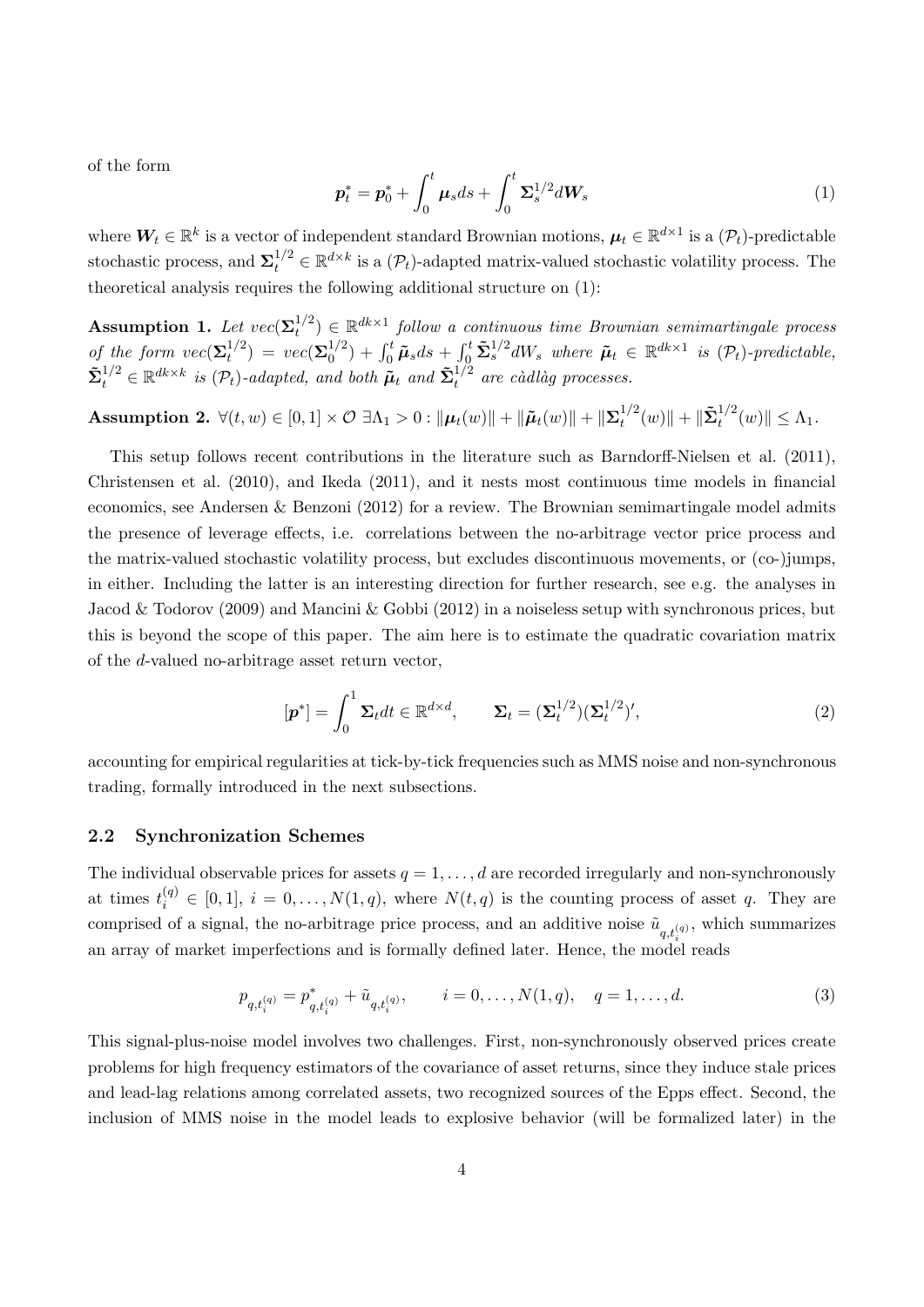estimated (co)variances when the sampling frequency increases unless properly accounted for, see e.g. Hansen & Lunde (2006), Voev & Lunde (2007), and Zhang (2011). There are two main approaches of dealing with non-synchronous observations. (1) Apply a synchronization scheme and estimate all elements of the covariance matrix jointly, e.g. Barndorff-Nielsen et al. (2011) and Ikeda (2011). (2) Align the observations by a pseudo-aggregation algorithm and estimate the covariance matrix elementwise, e.g. Hayashi & Yoshida (2005) and Voev & Lunde (2007). As such, both paradigms may be interpreted as pseudo-alignment of the observations and, as illustrated below, both may be analyzed within the same signal-plus-noise framework for the synchronized price (or equivalently, return) vector, provided that the MMS noise is specified appropriately. Following the aforementioned literature, the preferred synchronization scheme is refresh time sampling, since it includes the largest amount of data among all generalized sampling schemes, see Aït-Sahalia et al.  $(2010)$ .

Definition 1 (Refresh Time Sampling). The refresh time common to all security prices is defined by: (1)  $t_0 = \max_{q=1,\dots,d} t_0^{(q)}$  $\hat{u}_{0}^{(q)}$ , if  $i=0$ . (2)  $t_i = \max_{q=1,...,d} t_{N(\alpha)}^{(q)}$  $N(t_{i-1}^{(q)},q)+1$ , if  $i \geq 1$ .

**Definition 2** (Hayashi-Yoshida Sampling). For two assets  $a, b \in 1, \ldots d$ , denote the sets  $\Pi_a = \{t_i^{(a)}\}$  $\binom{u}{i}$ :  $i = 0, \ldots, N(1, a) \}$  and  $\Pi_b = \{t_i^{(b)}\}$  $i_i^{(0)}$ :  $i = 0, \ldots, N(1, b)$ , respectively, and for  $N(1, a) \leq N(1, b)$  denote  $\underline{t}_{i-1}^{(b)} = \max\{t \in \Pi_b : t \leq t_{i-1}^{(a)}\}$  $\binom{a}{i-1}$  and  $\bar{t}_i^{(b)} = \min\{t \in \Pi_b : t \ge t_i^{(a)}\}$  $\binom{a}{i}$ . Define the set of overlapping **return** times as  $\Pi_{a,b} = \{t_i - t_{i-1} : \overline{t}_i^{(b)} - t_{i-1}^{(b)} > 0\}$ . Now, for  $\Pi_{a,b} \neq \emptyset$ , the common sample of asset returns is defined:

$$
\Delta p_{a,t_i} = p_{a,t_i^{(a)}} - p_{a,t_{i-1}^{(a)}}, \qquad \Delta p_{b,t_i} = p_{b,\bar{t}_i^{(b)}} - p_{b,t_{i-1}^{(b)}} \qquad \text{for} \quad \Delta t_i \in \Pi_{a,b}.
$$

Let the synchronized sample size of returns be denoted by N regardless of sampling scheme. Refresh time sampling adjust to the trading frequency of the assets by sampling at times where all assets have been traded at least once. It facilitates direct estimation of the whole covariance matrix, but as the sampling scheme is universe-dependent, i.e. adapting to the underlying frequency of the slowest traded asset and depending on the degree of non-synchronous trading, the information loss is potentially great for heterogeneous assets. Contrary, the Hayashi-Yoshida sampling scheme only permits element-wise analysis of the covariance matrix, but as it operates with a 2-dimensional return vector, the pseudoaggregation algorithm guarantees that the pairwise synchronized sample size is

$$
N_{a,b} = i_N(a,b) - i_1(a,b) + 1
$$
 for any  $a, b \in 1, ..., d$ ,

where  $i_1(a, b)$  and  $i_N(a, b)$  are two functions defined as

$$
i_1(a,b) = \mathbf{1}_{\{t_0^{(a)} \ge t_0^{(b)}\}} + N(t_0^{(b)},a)\mathbf{1}_{\{t_0^{(a)} < t_0^{(b)}\}},
$$
  

$$
i_N(a,b) = N(1,a)\mathbf{1}_{\{t_{N(1,a)}^{(a)} \le t_{N(1,b)}^{(b)}\}} + N(t_{N(1,b)}^{(b)},a)\mathbf{1}_{\{t_{N(1,a)}^{(a)} > t_{N(1,b)}^{(b)}\}}.
$$

The functions  $i_1(a, b)$  and  $i_N(a, b)$  state that the (potential) loss of information occurs only when one asset, the fastest trading asset in this case, is not trading in the beginning and/or in the end of a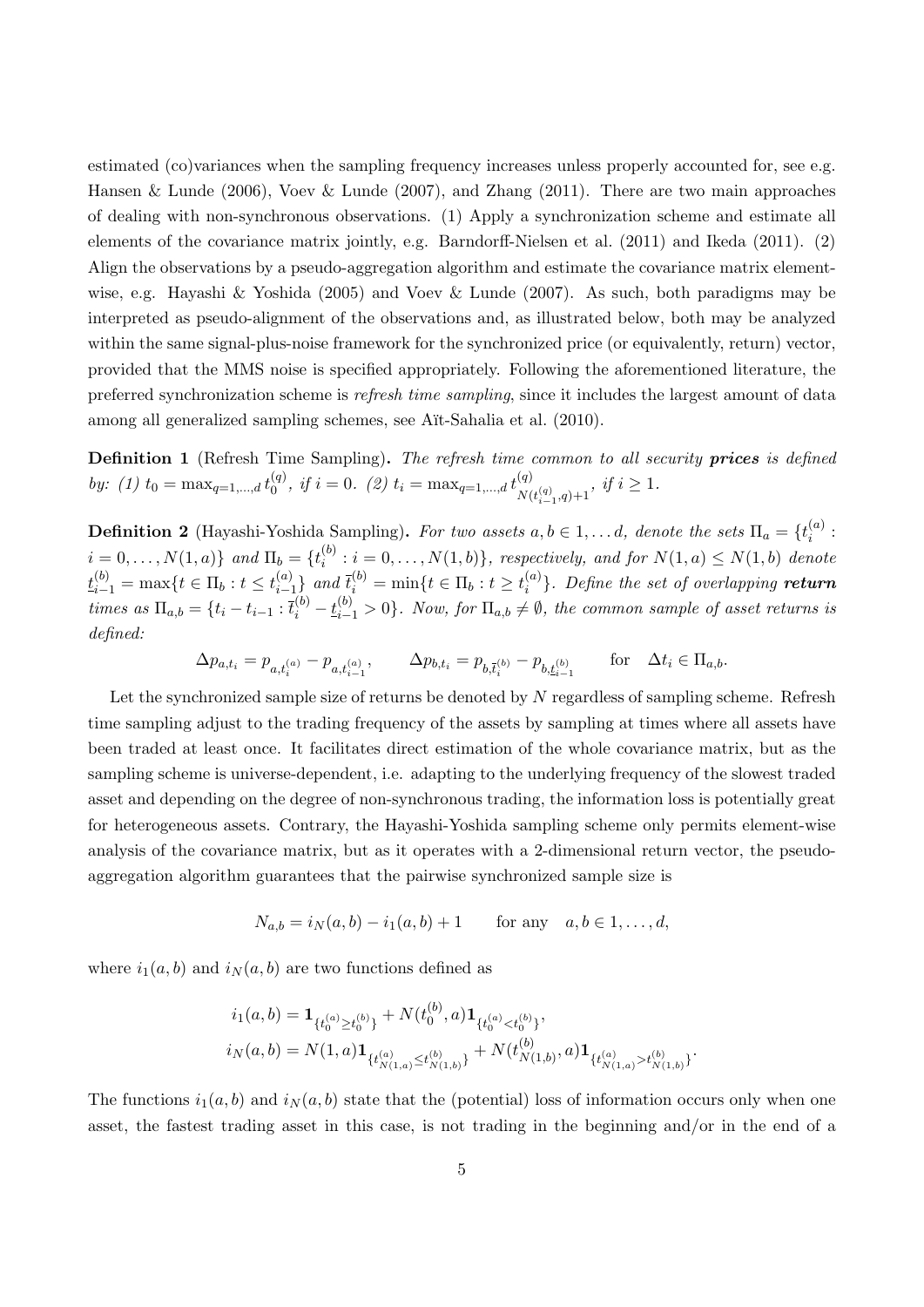trading day. All relevant information about the covariance between the two assets is, however, kept, which may be interpreted as a maximum likelihood property, see Mykland (2010).

#### 2.3 An Encompassing Additive Noise Model

The additional error induced by irregularly spaced and non-synchronous observations takes the following form for the refresh time sampling scheme:

$$
\Delta p_{q,t_i} = \Delta p_{q,t_i}^* + \underbrace{\tilde{u}_{q,t_i^{(q)}} + p_{q,t_i^{(q)}}^* - p_{q,t_i}^* - \tilde{u}_{q,t_{i-1}^{(q)}} + p_{q,t_{i-1}}^* - p_{q,t_{i-1}^{(q)}}^*}{u_{q,t_{i-1}}}
$$
\n
$$
\tag{4}
$$

where  $t_i^{(q)} \le t_i \ \forall q, i$ , and a similar form for the Hayashi-Yoshida sampling scheme with  $u_{q,t_i}$  and  $u_{q,t_{i-1}}$ defined slightly differently for the two assets  $a$  and  $b$ , respectively. As the synchronization error may be treated as an additional source of MMS noise, the vector noise component of the synchronized price vector must be specified to capture (cross) temporal dependence in the noise along with (cross) contemporaneous and serial correlation with  $p^*$  such that itself and additional microstructure features, e.g. bid-ask bounce effects (Roll 1984), asymmetric information (Glosten & Milgrom 1985), and leadlag information transmission (Large 2007), are accounted for.

Assumption 3. Let the synchronized and jittered d-dimensional return vector be defined by the signalplus-noise model

$$
\Delta p_{t_i} = \Delta p_{t_i}^* + U_{t_i} - U_{t_{i-1}}, \qquad i = 1, \ldots, n
$$

where  $n, m \in \mathbb{N}^+$  with  $n-1+2m=N$  and  $m \propto n^{\xi}, \xi \in (1/4,1)$ , the sample end-points are redefined as  $p_{t_0} = m^{-1} \sum_{i=1}^m p_{t_{i-1}}$  and  $p_{t_n} = m^{-1} \sum_{i=1}^m p_{t_{N-m+1}}$ , and  $p_{t_i} = p_{t_{m+i}}$  for  $i \in [1, n-1]$ . Further, let  $\boldsymbol{U}_{t_i} \in \mathbb{R}^d$  be defined by the component model:  $\boldsymbol{U}_{t_i} = \boldsymbol{e}_{t_i} + \boldsymbol{u}_{t_i}$ .

Assumption 4.  $\exists r_e \in \mathbb{N}^+$  such that  $\alpha_e = O(1) \mathbf{1}_{\{|g| \leq 1\}} + O(|g|^{-(1+r_e+\epsilon)}) \mathbf{1}_{\{|g| > 1\}} \in \mathbb{R}^+$  for some  $\epsilon > 0$ . Further, define the matrix of functions  $\Theta_t(g) : t \in [0,1] \to \mathbb{R}^{d \times k}$  and the vector of standard Brownian motions,  $B_t \in \mathbb{R}^k$ . Then,  $e_{t_i}$ ,  $i = 1, ..., N$ , has representation

$$
\boldsymbol{e}_{t_i} = \sum_{g=-\infty}^{\infty} \boldsymbol{\Theta}(t_i, g) \left(\Delta t_{i-g}\right)^{-1/2} \Delta \boldsymbol{B}_{t_{i-g}},
$$

which satisfies the following conditions: (1)  $d[\bm{W}, \bm{B}]_t = \Upsilon_t dt$  where  $\Upsilon_t \in \mathbb{R}^{k \times k}$  is continuous and  $\forall (t, w) \in [0, 1] \times \mathcal{O} \; \exists \Lambda_2 > 0 : \| \Upsilon_t(w) \| \leq \Lambda_2, \; (2) \; \text{sup}_{t_i \in [0, 1]} \| \Theta(t_i, g) \| \leq \alpha_e(g), \; (3) \; \text{sup}_{t \in [0, 1]} \| \Theta_t(g) \| \leq$  $\alpha_e(g)$ , (4) for some  $\Lambda_3 \in (0, \infty)$ ,  $\sup_g \sum_{i=1}^N \|\Theta(t_i, g) - \Theta_{t_i}(g)\| \leq \Lambda_3$ , (5)  $\sum_{i=1}^N \|\Theta_{t_i}(g) - \Theta_{t_{i-1}}(g)\| \leq$  $\alpha_e(g)$ , and (6)  $\Upsilon_t$  is  $\mathcal{H}_t$ -adapted, and  $\Theta(t, g)$ , and  $\Theta_t(g)$  are both  $\mathcal{H}_1$ -measurable for all g.

 ${\bf Assumption~5.}~~{\bm u}_{t_i}~is~a~strictly~stationary,~({\cal G}_{t_i})\textrm{-}measurable~{\alpha}\textrm{-}mixing~sequence~of~random~vectors~with}$ mixing coefficient  $\alpha_u(h)$  such that  $\exists r_u \in \mathbb{N}^+ : \sum_{j=1}^{\infty} j^{r_u} \alpha(j) < \infty$ . Further,  $\forall i = 1, \ldots, N : \mathbb{E}[u_i] = 0$ and  $\exists v > 4 : \sup_i \mathbb{E}[\|\mathbf{u}_i\|^v] < \infty$ . Last, denote the h-th autocovariance  $\mathbf{\Omega}^{(uu)}(h)$ , the long run variance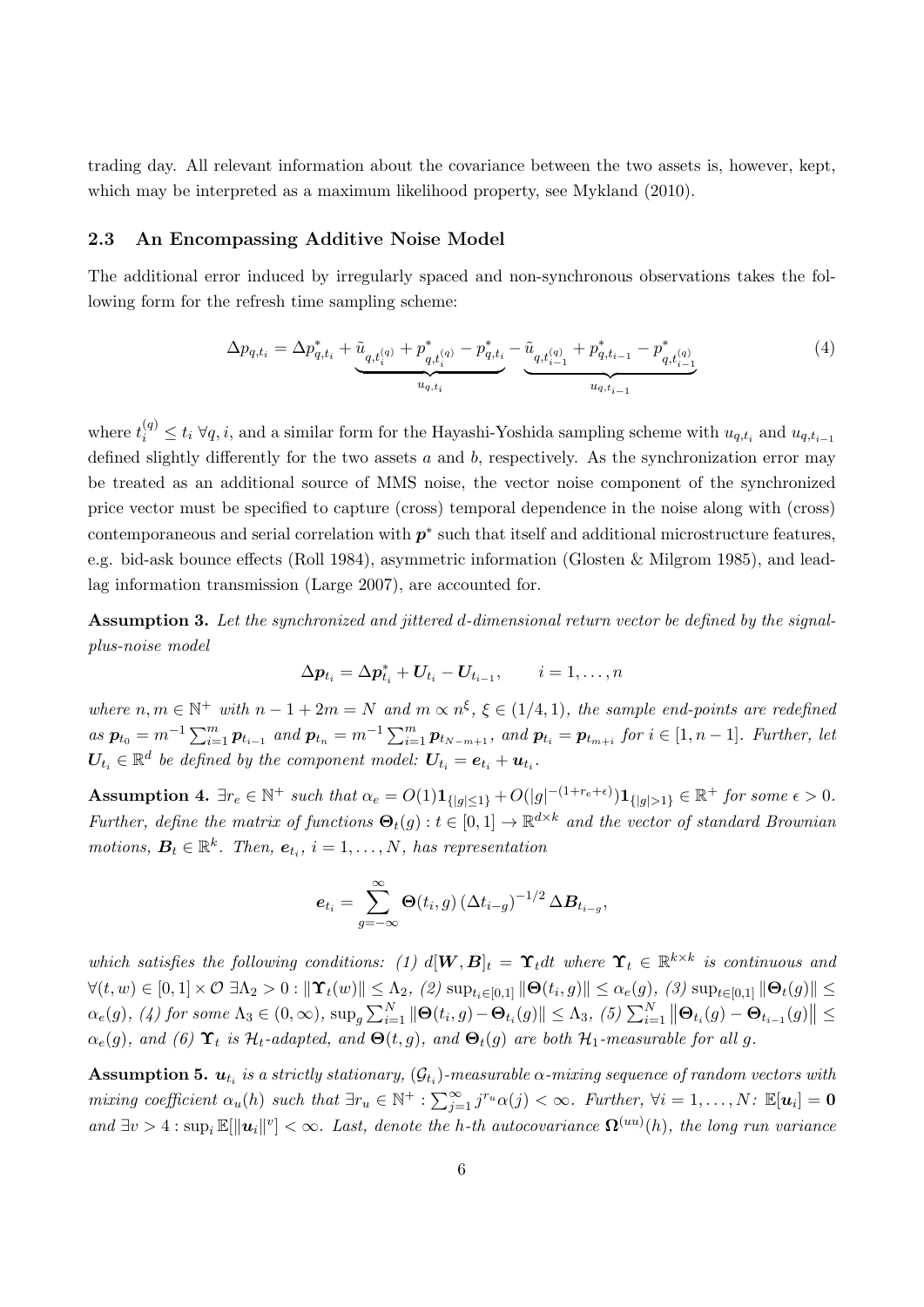$\mathbf{\Omega}^{(uu)}=\sum_{h\in\mathbb{Z}}\mathbf{\Omega}^{(uu)}(h)$  and for  $j,k,l\in\mathbb{Z},$  let the third and fourth order cumulants,  $\kappa_3(0,j,k)$  and  $\kappa_4(0, j, k, l)$ , respectively, satisfy  $\sum_{j,k\in\mathbb{Z}}|\kappa_3(0, j, k)| < \infty$  and  $\sum_{j,k,l\in\mathbb{Z}}|\kappa_4(0, j, k, l)| < \infty$ .

**Assumption 6.** The durations between observation times are defined as  $t_i - t_{i-1} = D_{n,i}/n$   $\forall i =$  $1, \ldots, N$ , where  $D_{n,i} \in \mathbb{R}_+$  satisfies: (1)  $D_{n,i} \perp \perp (e_{t_j}, p_{t_k}^*)' \; \forall j, i, k \in 1, \ldots, N$ . (2)  $\mathbb{E}[D_{n,i}^s | \mathcal{H}_1] \stackrel{\mathbb{P}}{\rightarrow} \chi_s(t_i)$ ,  $0 < s \leq 2$  as  $n \to \infty$ , where  $\chi_s(t) \in \mathbb{R}_+$  is càdlàg,  $(\mathcal{H}_t)$ -adapted and bounded.  $(3) \mathbb{V}[D_{n,i}|\mathcal{H}_1] \stackrel{\mathbb{P}}{\to} \varrho(t_i) \in$  $\mathbb{R}_+$ , which is càdlàg,  $(\mathcal{H}_t)$ -adapted and bounded. (4)  $\max_{i=1,2,...,n} D_{n,i} = o_p(n^{\delta})$  for  $\delta \in (0,1)$ .

Assumption 3 formalizes the synchronized return vector, the additive structure of the MMS noise model, and defines the (for kernel-based estimators) well-known jittering of the end-points to avoid end-effects influencing the asymptotic distribution. Assumption 4-5 is related to their counterparts in Barndorff-Nielsen et al. (2011) and Ikeda (2011), and they are multivariate generalizations of the framework in Varneskov (2013). The MMS noise is comprised of an exogenous component,  $u_{t_i}$ , which captures  $\alpha$ -mixing dependence in the noise, and an endogenous component,  $e_{t_i}$ , that allows for a two-sided, non-degenerate endogenous correlation structure to capture, among others, asymmetric lead-lag relations, de Jong & Nijman (1997), Voev & Lunde (2007) and Griffin & Oomen (2011), and the correlations caused by sampling errors in (4) and/or its Hayashi-Yoshida sampling equivalent. Even in the case where  $W$  and  $B$  are uncorrelated, Assumption 4 allows the noise to exhibit diurnal heteroskedasticity, e.g. Kalnina & Linton (2008). Clearly, (4) and Assumption 4 illustrate that the treatment of non-synchronicity related challenges is embedded in the problem of accounting for MMS noise in a synchronized sample. Relative to the work of Barndorff-Nielsen et al. (2011) and Ikeda (2011), the polynomial mixing rate is milder than the exponential mixing rate in Ikeda (2011), and the endogenous noise model, which is inspired by the work of Dahlhaus & Polonik (2009) and Dahlhaus (2009) on spectral analysis of locally stationary processes, generalizes the endogenous noise models of the former two by allowing for increased persistence and greater flexibility in the noise generating process. Assumption 6 is inspired by Phillips & Yu  $(2008)$ . Instead of making explicit statements about the arrival times of individual observations, it imposes a mild structure on the durations between synchronized observations. The durations are allowed to be random, but exogenous, and they nest exogenous Poisson arrivals as the latter implies  $\max_{i=1,2,...,n} D_{n,i} = O_p(\ln(n))$ . Note that the exogeneity assumption is not strict as any endogenous effects are picked up by Assumption 4.

 $\bold{Remark} \enspace \boldsymbol{1.} \enspace Let \enspace \boldsymbol{\Omega^{(ee)}_t}$  $\mathcal{L}_t^{(ee)}(h) \;=\; \sum_{j=-\infty}^{\infty} \mathbf{\Theta}_t(j\,+\,h)\mathbf{\Theta}_t(j)\;\;and\;\mathbf{\Omega}_t^{(ee)}\;=\; \sum_{h\in\mathbb{Z}} \mathbf{\Omega}_t^{(ee)}$  $t^{(ee)}(h)$  denote the local h-th autocovariance and long run covariance of  $\bm{e}_t$ . Similarly, let  $\bm{\Omega}_t^{(ep)}$  $t_t^{(ep)}(h)~=~\mathbf{\Theta}_t(h) \mathbf{\Upsilon}_t(\mathbf{\Sigma}_t^{1/2})$  $t^{1/2}$ <sup>'</sup> and  $\bm{\Omega}_t^{(ep)} = \sum_{h \in \mathbb{Z}} \bm{\Omega}_t^{(ep)}$  $_{t}^{(ep)}(h)$  be the corresponding covariance quantities for  $\boldsymbol{e}_{t}$  and  $\Delta\boldsymbol{p}_{t}^*$ . Assumptions 1 and 4, then, imply  $\sup_{t\in[0,1]}\|\Omega_t^{(ee)}\|$  $t_t^{(ee)}(h)$   $\leq O(\alpha_e(h))$  and  $\sup_{t \in [0,1]} \|\Omega_t^{(ep)}\|$  $\|u_t^{(ep)}(h)\| \leq O(\alpha_e(h))$ , thereby ensuring  $\sum_{h\in \mathbb{Z}}|h|^{r_{e}}\|\mathbf{\Omega}_{t}^{(ee)}$  $\mathcal{L}_t^{(ee)}(h)\| < \infty$  and  $\sum_{h \in \mathbb{Z}} |h|^{r_e} \| \mathbf{\Omega}_t^{(ep)}\|$  $\|u_t^{(ep)}(h)\| < \infty$  such that the asymptotic mean and variance of the estimators may be established. Note that none of these quantities are progressively measurable with respect to  $\mathcal{H}_t$ , but they are, however, measurable with respect to  $\mathcal{H}_1$ .

**Remark 2.** Preliminary bounds have been imposed on the jittering rate,  $\xi \in (1/4, 1)$ , and the random duration between observations,  $\delta \in (0,1)$ . Both will be strengthened to derive the asymptotic results.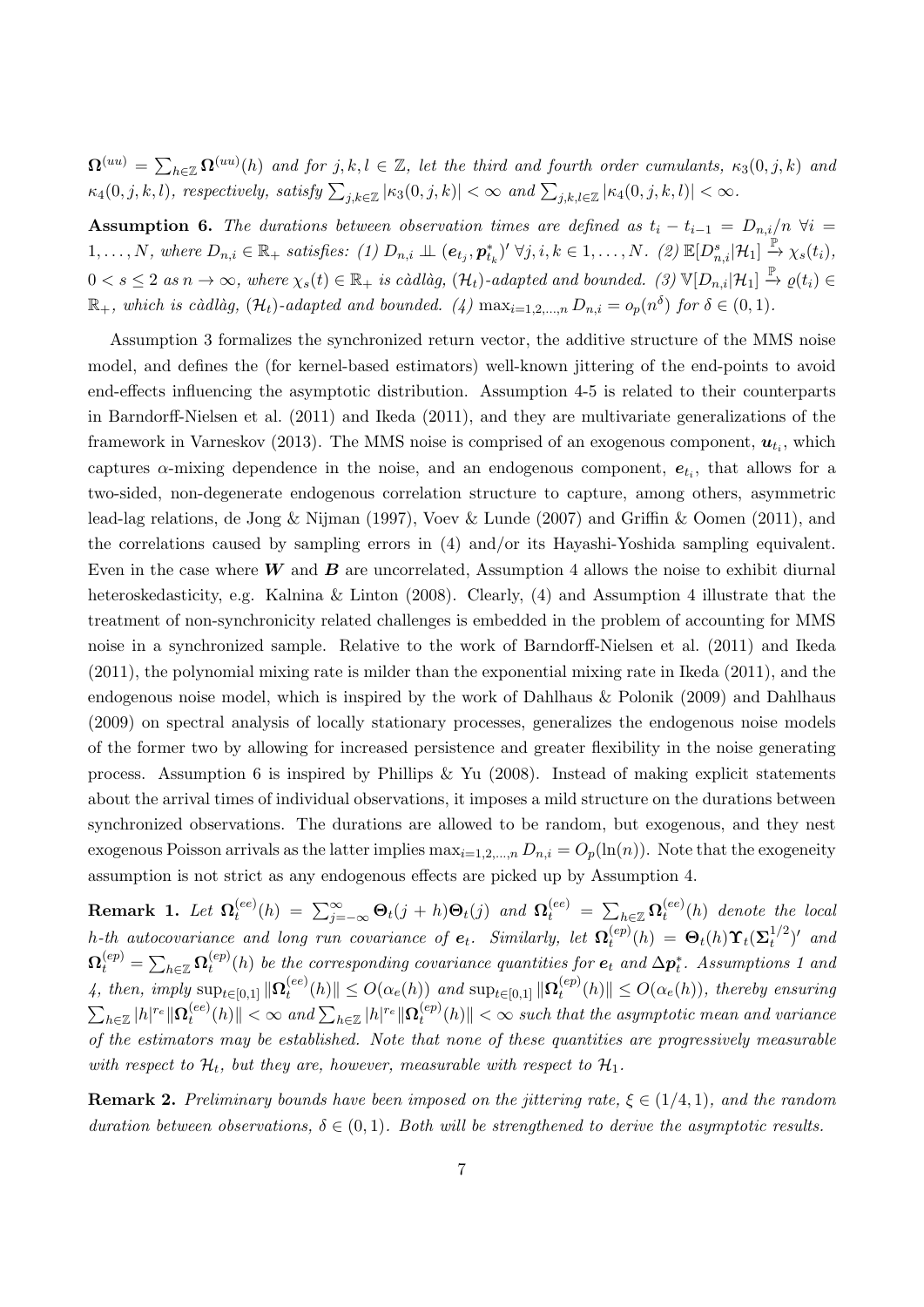Remark 3. From Definitions 1-2, it is apparent that refresh time samples and Hayashi-Yoshida samples are constructed similarly. The latter differs from the former, however, by replacing previous-tick interpolation with next-tick interpolation at the end-points of observation increments. This impacts the persistency of the MMS noise for the leading asset in Definition 2 as  $\Delta p_{b,t_{i+1}}$  and  $\Delta p_{b,t_i}$  will be positively correlated by construction. Depending on the strength of this correlation, the difference in sample scheme may have detrimental finite sample effects on realized kernel estimators.

## 3 Flat-Top Realized Kernel Estimation

The generic structure of the proposed estimators follows the realized kernel framework,

$$
RK(\boldsymbol{p}) = \Gamma_0(\boldsymbol{p}) + \sum_{h=1}^{n-1} k\left(\frac{h}{H}\right) \left\{ \Gamma_h(\boldsymbol{p}) + \Gamma_{-h}(\boldsymbol{p}) \right\} \tag{5}
$$

where  $k(\cdot)$  is a weighting function, H is the bandwidth, and  $\Gamma_h(\cdot)$  is the realized covariation, which for any two equally dimensioned vector processes  $X$  and  $Z$  is defined as

$$
\Gamma_h(\boldsymbol{X}, \boldsymbol{Z}) = \sum_{i=|h|+1}^n \Delta \boldsymbol{X}_{t_i} \Delta \boldsymbol{Z}_{t_{i-h}}' \quad \text{for} \quad h \ge 0,
$$
\n<sup>(6)</sup>

 $\Gamma_h(\bm{X}, \bm{Z}) = \Gamma_{-h}(\bm{X}, \bm{Z})'$  for  $h < 0$ , and  $\Gamma_h(\bm{X}, \bm{X}) = \Gamma_h(\bm{X})$ . The realized covariance estimator is defined within the realized autocovariation structure as  $RC = \Gamma_0(\mathbf{p})$ . In a continuous Brownian semimartingale model,  $RC \stackrel{\mathbb{P}}{\rightarrow} \int_0^1 \Sigma_t dt$  as  $\sup_i \Delta t_i \rightarrow 0$  for  $n \rightarrow \infty$ , and its asymptotic distribution theory is studied in Barndorff-Nielsen & Shephard (2004). When MMS noise is included in the model,

$$
RC = \Gamma_0(\pmb{p}^*) + \Gamma_0(\pmb{U}) + \Gamma_0(\pmb{p}^*, \pmb{U}) + \Gamma_0(\pmb{U}, \pmb{p}^*) = O_p(1) + O_p(n) + O_p(n^{1/2}),
$$

using the Cauchy-Schwartz inequality. Hence, as the sampling frequency increases, the estimated (co)variances explode. To circumvent this problem, the realized kernel estimators use appropriate weighting of higher-order realized autocovariations  $\Gamma_h(p)$   $h \neq 0$  to reduce the MMS noise-induced bias and variance, including the implicit effects of non-synchronicity, sufficiently to achieve consistent estimators. The asymptotic and finite sample properties of the estimators in (5), however, are greatly dependent on the choice of  $k(.)$ . Consider the following two classes of kernel functions:

**Definition 3.** K is a set of functions  $k: \mathbb{R} \to [-1,1]$ . Define  $k^{(j)}(x) \equiv \partial^j k(x)/\partial x^j$ ,  $k_{\tilde{a}}^{(2)} =$  $\lim_{x\to 0}|x|^{-\tilde{a}}(k^{(2)}(0)-k^{(2)}(x))<\infty, \ \exists \tilde{a}\geq 1, \ \tilde{q}=\max_{\tilde{a}\in \mathbb{N}^+}\{\tilde{a}\geq 1: k^{(2)}_{\tilde{a}}\in (-\infty,0)\}, \ and \ let \ k(x)$ satisfy the following five regularity conditions: (1)  $k(x)$  is twice continuously differentiable,  $k^{(2)}(x)$ is differentiable at all but a finite number of points. (2)  $k(x) = k(-x)$ . (3)  $k(0) = 1$ ,  $k^{(1)}(0) = 0$ ,  $k^{(2)}(0) < 0.$  (4)  $k^{(jj)} \equiv \int_0^\infty [k^{(j)}(x)]^2 dx < \infty$  for  $j = 0, 1, 2$ , and for  $j = 3$  almost everywhere. (5)  $\int_{-\infty}^{\infty} k(x)e^{-ix\lambda} \geq 0, \,\forall \lambda \in \mathbb{R}.$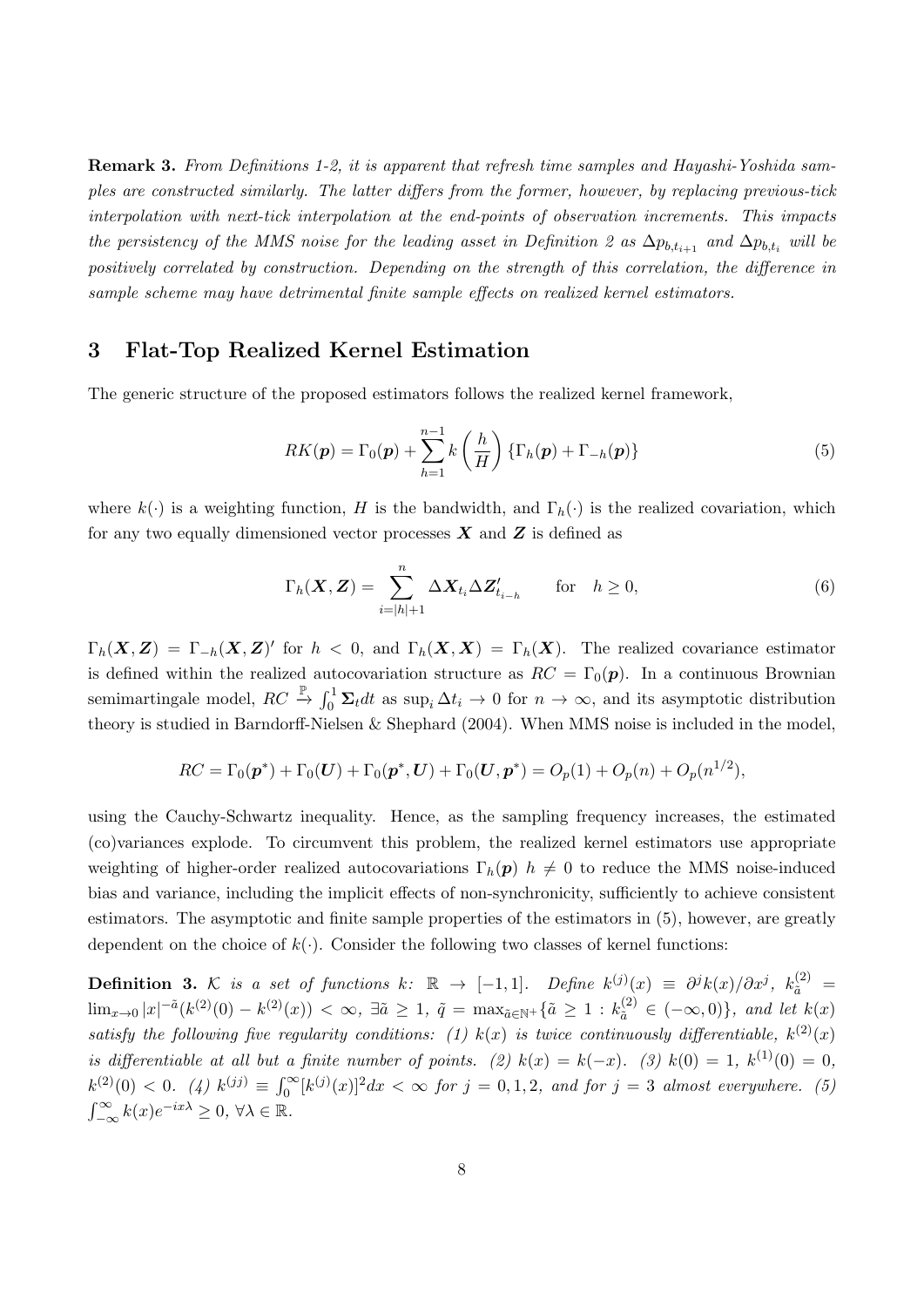**Definition 4.** Let  $c = H^{-\gamma}$  for some  $\gamma \in [0,1]$  and  $\lambda(x) \in \mathcal{K}$  and define  $\mathcal{K}^*$  as the set of functions k:  $\mathbb{R} \to [-1,1]$  characterized by  $k(x) = \mathbf{1}_{\{|x| \leq c\}} + \lambda(|x| - c)\mathbf{1}_{\{|x| > c\}}.$ 

Barndorff-Nielsen et al. (2011) analyze realized kernels using the  $K$  class of kernel functions. These are characterized by being second-order smooth, condition (1), where  $\tilde{q}$  measures the smoothness around the origin of  $k^{(2)}(x)$ . This excludes the Bartlett kernel, which, as Barndorff-Nielsen, Hansen, Lunde & Shephard (2008) show, cannot achieve consistency faster than the suboptimal rate  $n^{1/6}$ . Conditions (3) and (5) guarantee the class of estimators to be positive semi-definite. The class of flat-top realized kernels,  $\mathcal{K}^*$ , differs from  $\mathcal K$  by having a shrinking flat-top support  $[-c, c]$  in the neighborhood of the origin, which, as will be laid out in the next subsections, is crucial for obtaining rate-optimal estimators.

#### 3.1 Motivation for Flat-Top Kernels

The choice of kernel function impacts the asymptotic distribution of the realized kernels. To see this, define  $\alpha(h) = \max(\alpha_e(h), \alpha_u(h))$  and  $r = \min(r_e, r_u) \in \mathbb{N}^+$ , and consider, initially, the first two  $\mathcal{H}_1$ -conditional moments for  $k(x) \in \mathcal{K}$ .

**Lemma 1.** Let Assumptions 1-6 be satisfied and let  $H \propto n^{\nu}$ ,  $\nu \in (1/3, 1)$ ,  $\delta \in (0, 1 - \nu)$ ,  $\xi \in$  $(1/4, 1/(2 + \delta))$ , and  $k(x) \in K$  with  $\tilde{q} \leq r$ , then the first two  $\mathcal{H}_1$ -conditional moments are:

$$
\mathbb{E}[RK(\mathbf{p})|\mathcal{H}_1] = \int_0^1 \Sigma_t dt + nH^{-2} |k^{(2)}(0)|\mathbf{\Omega} + nH^{-(2+\tilde{q})} k_{\tilde{q}}^{(2)} \sum_{h \in \mathbb{Z}} |h|^{\tilde{q}} \mathbf{\Omega}(h) + O_p\left(n^{1/2} H^{-2}\right) + o_p(1),
$$
  
\n
$$
\mathbb{V}[RK(\mathbf{p})|\mathcal{H}_1] = 4Hn^{-1}k^{(00)}\mathbf{Q} + 4nH^{-3}k^{(22)}\mathbf{W} + 8H^{-1}k^{(11)}\mathbf{C} + o_p(1),
$$

where, if  $N_d$  is the symmetrizer matrix (see Appendix A.1),  $\Omega(h) = \Omega^{(uu)}(h) + \int_0^1 \Omega_t^{(ee)}$  $t^{(ee)}_t(h)\chi_1^{-1}(t)dt$ and  $\mathbf{\Omega} = \sum_{h \in \mathbb{Z}} \mathbf{\Omega}(h)$  is the h-th average autocovariance and long run variance of  $\mathbf{U}$ , and

$$
\mathcal{Q} = \int_0^1 \left( \mathbf{\Sigma}_t \otimes \mathbf{\Sigma}_t \right) \chi_2(t) \chi_1^{-1}(t) dt,
$$
\n
$$
\mathcal{N} = \mathbf{\Omega}^{(uu)} \otimes \mathbf{\Omega}^{(uu)} + \int_0^1 \left( \mathbf{\Omega}_t^{(ee)} \otimes \mathbf{\Omega}_t^{(ee)} \right) \chi_1^{-1}(t) dt + 2 \mathbf{N}_d \left( \mathbf{\Omega}^{(uu)} \otimes \int_0^1 \mathbf{\Omega}_t^{(ee)} \chi_1^{-1}(t) dt \right),
$$
\n
$$
\mathcal{C} = \mathbf{N}_d \left( \int_0^1 \left( \mathbf{\Sigma}_t \otimes \left( \mathbf{\Omega}^{(uu)} + \mathbf{\Omega}_t^{(ee)} \right) \chi_1(t) + 2 \mathbf{\Omega}_t^{(ep)} \otimes \mathbf{\Omega}_t^{(ep)} \right) \chi_1^{-1}(t) dt \right).
$$

From Lemma 1, it follows that the MMS noise biases the realized kernel estimator of Barndorff-Nielsen et al. (2011) such that its bandwidth cannot be set  $H \propto n^{1/2}$ , which otherwise balances the contributions from discretization  $(Q)$ , MMS noise  $(\mathcal{N})$ , and cross-products  $(\mathcal{C})$  to the asymptotic covariance matrix, thus preventing the estimator from achieving the optimal rate of convergence,  $n^{1/4}$ . Instead, the bandwidth must be over-smoothened  $(\nu > 1/2)$  to eliminate the dominant bias component, which, as a consequence, leads to the bias-variance balancing choice  $H \propto n^{3/5}$  and a suboptimal rate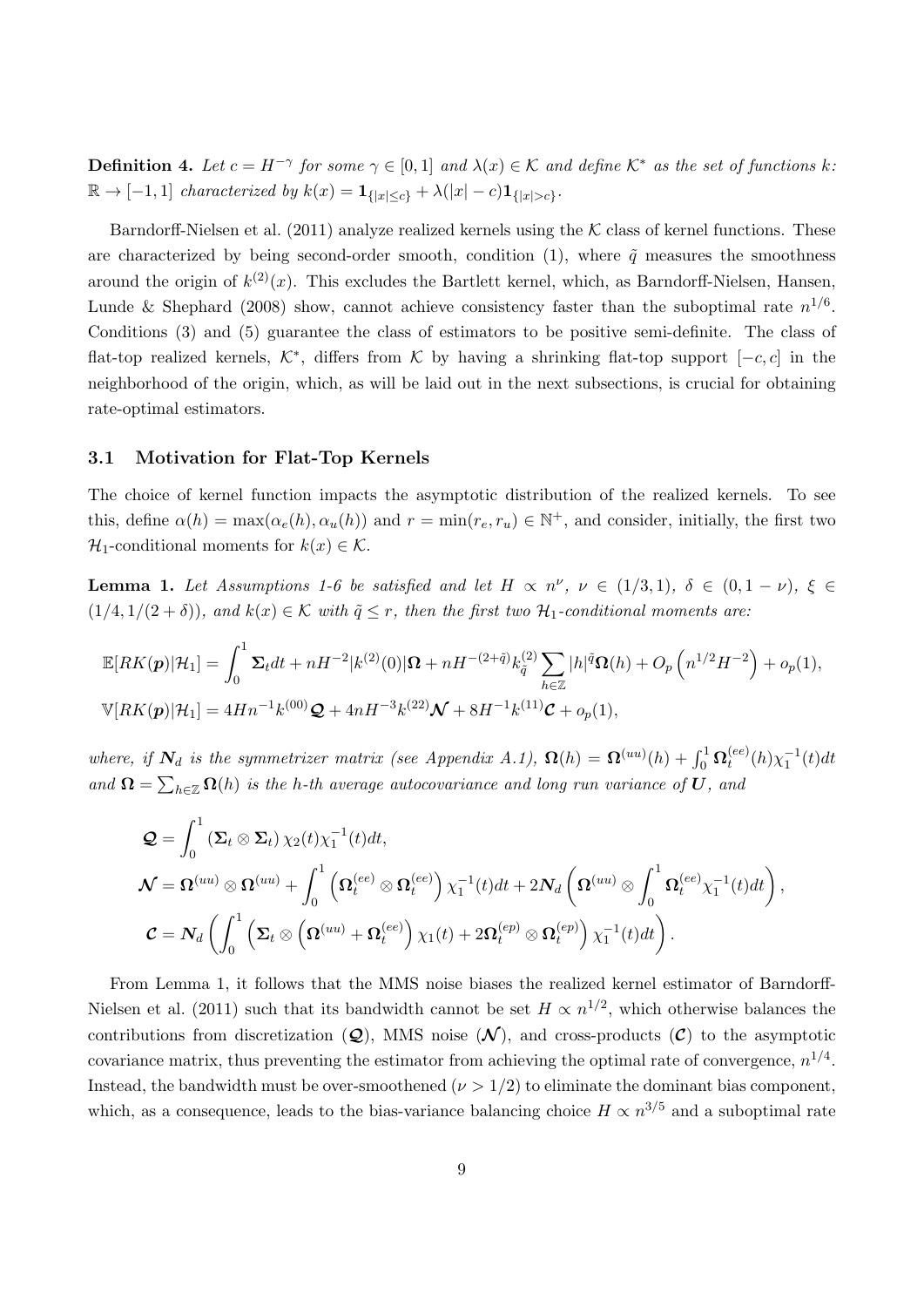of convergence,  $n^{1/5}$ . Non-synchronicity related problems such as lead-lag relations, sampling errors, etc. impact both the bias and variance of the realized kernels through  $\Omega_t^{(ee)}$  $_t^{(ee)},\,\mathbf{\Omega}_t^{(ep)}$  $t^{(ep)}$ , and  $\chi_s(t)$ . Thus, an estimator which corrects the leading (and smaller order) bias will simultaneously account for both MMS noise and non-synchronicity. To motivate the flat-top correction, rewrite the contribution of  $U$ on the asymptotic distribution as

$$
\sum_{i=1}^{n} \Delta U_{t_i} \Delta U'_{t_i} + \sum_{h=1}^{n-1} k \left(\frac{h}{H}\right) \sum_{i=h+1}^{n} \left(\Delta U_{t_i} \Delta U'_{t_{i-h}} + \Delta U_{t_{i-h}} \Delta U'_{t_i}\right)
$$
\n
$$
\approx \frac{n}{H^2} a(0) \sum_{i=1}^{n} U_{t_i} U'_{t_i} + \frac{n}{H^2} \sum_{h=1}^{n-1} a\left(\frac{h}{H}\right) \frac{1}{n} \sum_{i=h+1}^{n} \left(U_{t_i} U'_{t_{i-h}} + U_{t_{i-h}} U'_{t_i}\right) \tag{7}
$$

where  $a(h/H)$  is the finite sample analog of  $-k^{(2)}(h/H)$  and the approximation error is due to endeffects of order  $O_p(m^{-1})$ . Clearly, (7) shows that the problem of estimating quadratic covariation resembles that of spectral analysis (or HAC estimation), and, more importantly, that extending the flat-top region of the kernel function by  $c = H^{-\gamma}$  exactly eliminates the bias-contribution from the first  $H^{1-\gamma}$  autocovariances,  $\Omega(h)$ , whose implications are formalized in the following lemma:

**Lemma 2.** Let Assumptions 1-6 be satisfied and let  $H \propto n^{\nu}$ ,  $\nu \in (1/3, 1)$ ,  $\delta \in (0, 1 - \nu)$ ,  $\xi \in$  $(1/4, 1/(2 + \delta))$ , and  $k(x) \in \mathcal{K}^*$ , then the first two  $\mathcal{H}_1$ -conditional moments are:

$$
\mathbb{E}[RK(\boldsymbol{p})|\mathcal{H}_1] = \int_0^1 \boldsymbol{\Sigma}_t dt + O_p\left(\alpha \left(H^{1-\gamma}\right)nH^{-2}\right) + O_p\left(\alpha_e \left(H^{1-\gamma}\right)n^{1/2}H^{-1}\right),
$$
  

$$
\mathbb{V}[RK(\boldsymbol{p})|\mathcal{H}_1] = 4Hn^{-1}\left(\lambda^{(00)} + H^{-\gamma}\right)\boldsymbol{\mathcal{Q}} + 4nH^{-3}\lambda^{(22)}\boldsymbol{\mathcal{N}} + 8H^{-1}\lambda^{(11)}\boldsymbol{\mathcal{C}} + o_p(1).
$$

Lemma 2 shows that if  $\gamma \in (0,1)$ , the flat-top realized kernels may have  $H \propto n^{1/2}$  and still eliminate both the dominant and smaller order bias components asymptotically with no implications for the asymptotic variance, thus enabling consistency at the optimal rate,  $n^{1/4}$ . The finite sample bias and variance, however, depends on the choice of  $\gamma$  and, r, the smoothness of the MMS noise.

**Remark 4.** The bounds on jittering  $\xi \in (1/4, 1/(2 + \delta))$  and the random duration  $\delta \in (0, 1 - \nu)$ sharpen similar bounds in Barndorff-Nielsen et al. (2011) and Ikeda (2011), who do not treat the endaveraged no-arbitrage returns,  $\Delta p_{t_1}^*$  and  $\Delta p_{t_n}^*$  as triangular arrays, and they prevent end-effects from impacting the asymptotic distribution. While jittering and end-effects are important for the theoretical analysis, (Barndorff-Nielsen et al. 2011, Section 6.4) dismiss their practical relevance.

**Remark 5.** The flat-top kernel functions in  $K^*$  are subtly different from the flat-top kernels analyzed by Politis (2011) in the context of spectral analysis, who fixes  $c \in (0,1]$ . As seen from Lemma 2, fixing c leads to a strictly larger asymptotic variance of  $RK(p)$ . Furthermore, Barndorff-Nielsen et al. (2008) consider kernel functions from  $K^*$  with  $\gamma = 1$  under the assumption that the MMS noise is i.i.d. and exogenous. However, as seen from Lemma 2, these are inconsistent in the present setting unless  $\nu > 1/2$ , similar to kernel functions from K.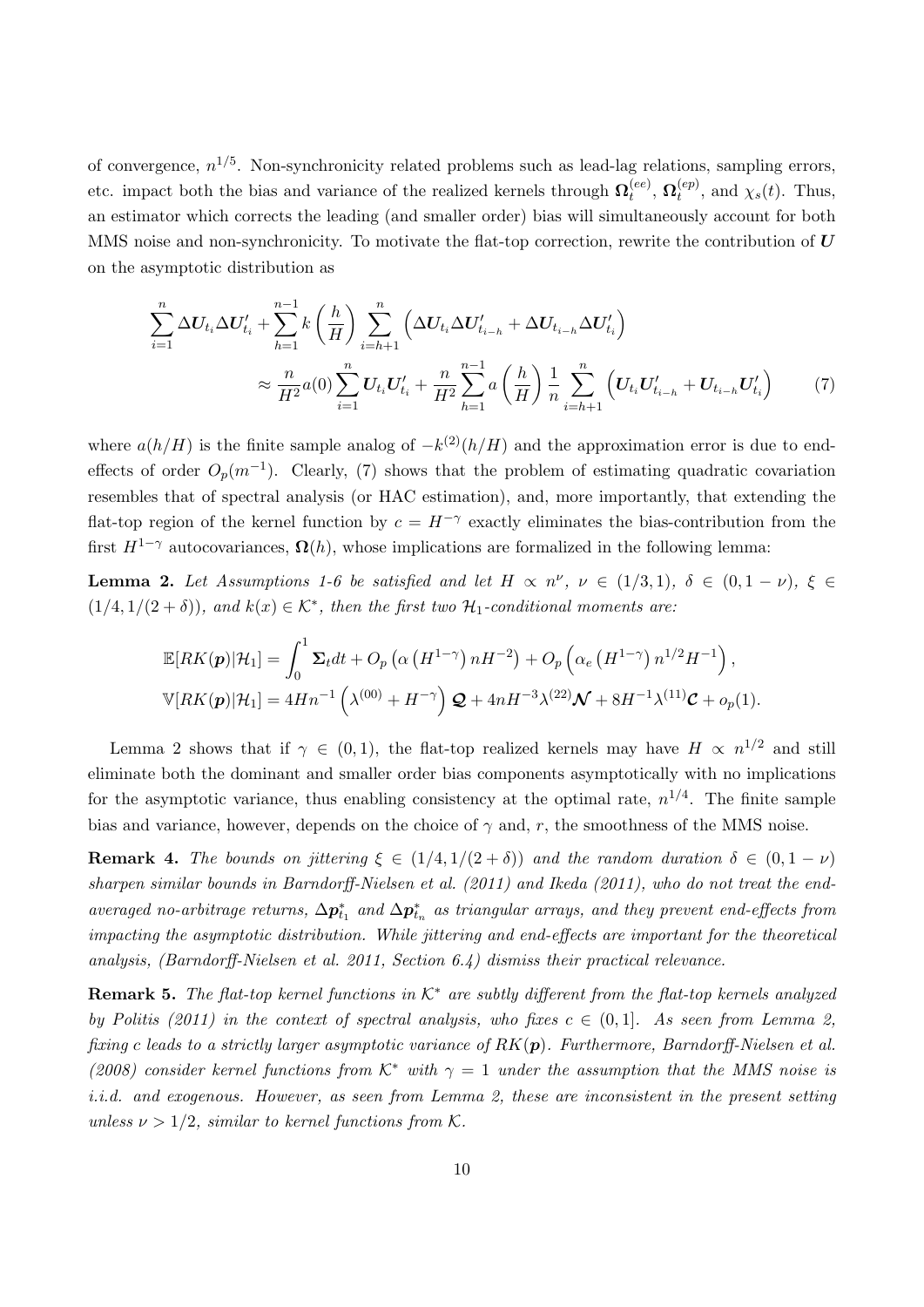#### 3.2 Central Limit Theory

The asymptotic elimination of the dominant bias in Lemma 1 has great implications for the statistical properties of the flat-top realized kernels, which are summarized in the following theorem, where, to avoid confusion from this point on,  $RK^*(p)$  is used to denote (flat-top) realized kernels with  $k(x) \in K^*$ .

**Theorem 1.** Let Assumptions 1-6 be satisfied and let  $H = \kappa n^{1/2}$  where  $\kappa > 0$ ,  $\delta \in (0, 1/2)$ ,  $\xi \in$  $(1/4, (3/8)/(1 + \delta/2))$ , and  $\gamma \in (0, (1/2 + r)/(1 + r))$ , and define  $\mathcal{B}(\lambda, \kappa) = \lim_{n \to \infty} n^{1/2} \mathbb{V}[RK^*(p)|\mathcal{H}_1]$ , then

$$
n^{1/4}\left(RK^*(\boldsymbol{p})-\int_0^1\boldsymbol{\Sigma}_t dt\right)\stackrel{d_s(\mathcal{H}_1)}{\rightarrow} MN\left(\boldsymbol{0},\boldsymbol{\mathcal{B}}(\lambda,\kappa)\right).
$$

Here,  $\stackrel{d_s(\mathcal{H}_1)}{\rightarrow}$  stands for  $\mathcal{H}_1$ -stable convergence and "MN" abbreviates a mixed Gaussian distribution, see Appendix A.1 for a definition and, e.g., (Barndorff-Nielsen et al. 2008, Appendix A) and Podolskij & Vetter  $(2010)$  for details. Theorem 1, and similarly for Lemmas 1-2, generalizes the univariate result in (Varneskov 2013, Theorem 1) to a multivariate setting, which allows for non-synchronous trading, random durations between observations and asymmetric lead-lag dependencies that impact the asymptotic variance of the estimators through  $\mathcal{Q}, \mathcal{N}$ , and  $\mathcal{C}$ . It shows that by imposing suitable conditions on the flat-top shrinkage,  $\gamma$ , the flat-top realized kernels are consistent, asymptotically unbiased and mixed Gaussian at the optimal rate of convergence,  $n^{1/4}$ . The lower bound,  $\gamma > 0$ , prevents the asymptotic variance from being inflated (see Lemma 2), while the upper bound,  $\gamma < (1/2 +$  $r$ / $(1 + r)$ , which follows from scaling the remaining bias of order  $\alpha(H^{(1-\gamma)}) = O(H^{-(1+r+\epsilon)(1-\gamma)})$ by  $n^{1/4}$ , guarantees the flat-top realized kernels to be asymptotically unbiased and consistent at the optimal rate. It is exactly the slower flat-top shrinkage relative to the realized kernels in Barndorff-Nielsen et al. (2008, 2011), which provides the stronger theoretical result,  $n^{1/4}$  vs.  $n^{1/5}$ -consistency.

The decomposition of the asymptotic variance,  $\mathcal{B}(\lambda,\kappa)$ , is similar to the decomposition in (Barndorff-Nielsen et al. 2008, Theorem 4), who consider the special case with  $d = 1$ , and i.i.d. and exogenous MMS noise. This implies that bandwidth selection (see Section 5.2 for details) and efficiency analysis of the flat-top realized kernels mimics its counterparts in (Barndorff-Nielsen et al. 2008, Sections 4.3- 4.5), see also (Ikeda 2013, Section 3.3) and (Varneskov 2013, Section 3.2). Most importantly,  $\mathcal{B}(\lambda,\kappa)$ illustrates that the intrinsic efficiency of  $\lambda(x)$  controls the asymptotic efficiency of the flat-top realized kernels, and for the parametric version of the univariate problem  $(d = 1, \text{ constant volatility and i.i.d.})$ MMS noise), setting  $\lambda(x) = (1+x)e^{-x}$  in conjunction with an optimally selected bandwidth allows the flat-top realized kernels to achieve the Cramér-Rao efficiency bound.

Remark 6. Ikeda (2011) provides an inference strategy for the two-scale realized kernel (discussed in Section 5.5) based on the subsampling scheme of Kalnina (2011), which is also applicable for flat-top realized kernels: (1) Divide the n synchronized observations into  $L_n = |n/M_n|$  subsamples of successive observations with size  $M_n$ , where the l-th subsample is given by observations  $i = (l-1)M_n, \cdots, lM_n$ . (2) Let  $lJ_n$  denote a smaller, centered subsample of  $lM_n$ , and define the flat-top realized kernel for subsample l of size  $k_n$  as  $RK^*(p, l, k_n)$  for  $k = (J, M)$  where the bandwidth is selected as  $H = \kappa k_n^{1/2}$ .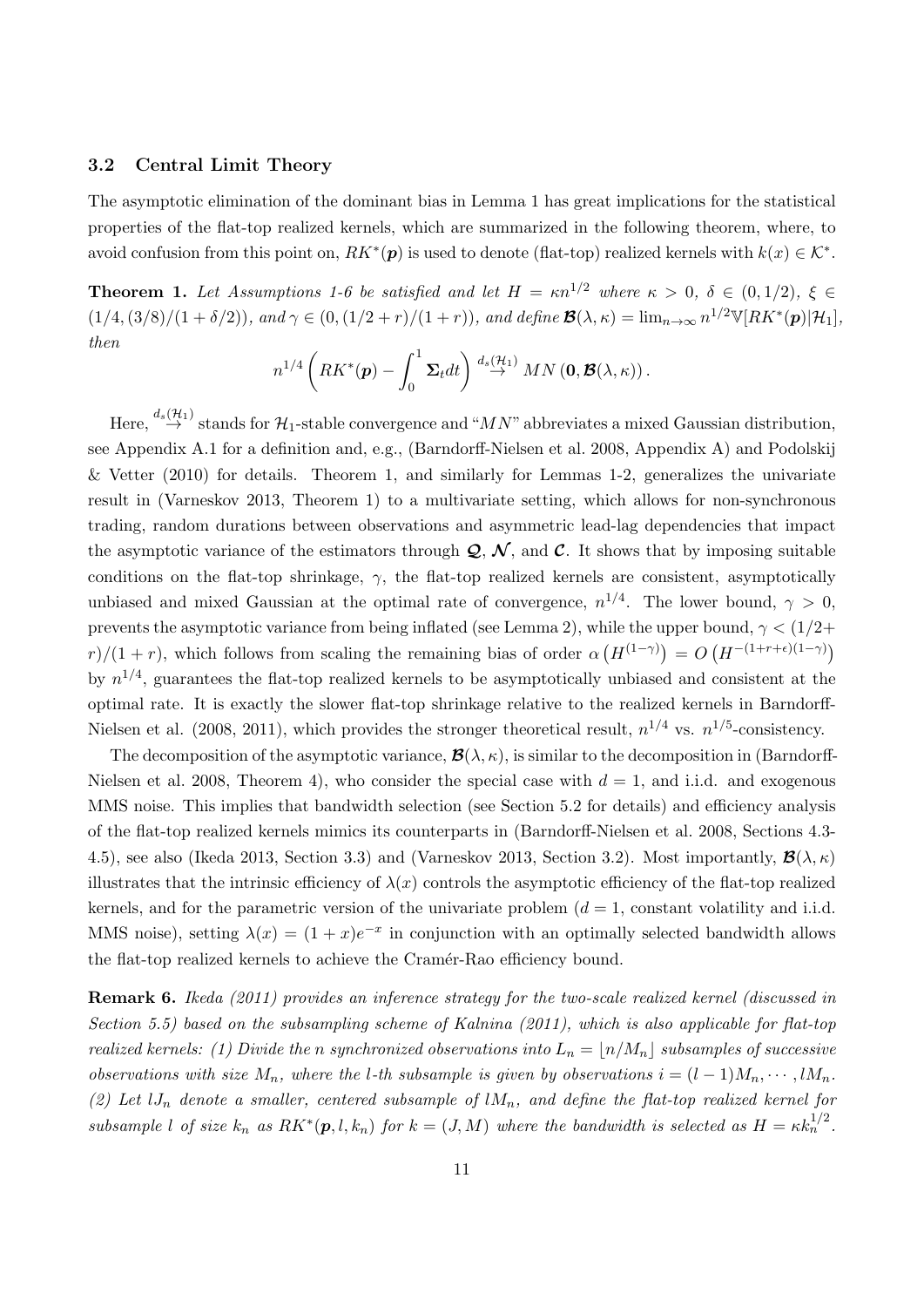(3) Let  $\Delta_{l,k} = n^{-1} \sum_{i=1}^{k_n} D_{n,(l-1)k_n+i}$  be the time span covered by a given subsample and define the  $d^2 \times d^2$  flat-top asymptotic variance (FTAV) estimator as

$$
FTAV(\boldsymbol{p})=J_n^{1/2}\sum_{l=1}^{L_n}\left\{ \boldsymbol{V}_{l,n}\otimes \boldsymbol{V}_{l,n}\right\}\Delta_{l,M},\qquad \boldsymbol{V}_{l,n}=\Delta_{l,J}^{-1}RK^*(\boldsymbol{p},l,J_n)-\Delta_{l,M}^{-1}RK^*(\boldsymbol{p},l,M_n).
$$

If the conditions of Theorem 1 are satisfied, where the jittering  $m_k \propto k_n^{\xi}$  occurs in all subsamples,  $M_n \to \infty$ ,  $J_n \to \infty$ ,  $J_n/M_n = o(1)$ ,  $(J_nM_n)/n = o(1)$ , then  $FTAV(p) \stackrel{\mathbb{P}}{\to} \mathcal{B}(\lambda, \kappa)$  for some  $\kappa > 0$ follows from (Ikeda 2011, Proposition 1), providing a feasible central limit theory.

#### 3.3 Element-wise Estimation of the Covariance Matrix

The theoretical results presented so far are valid for any finite d in a synchronized sample. However, the Hayashi-Yoshida sampling scheme is no longer valid when  $d > 2$ . Additionally, the loss of information from refresh time sampling may potentially be great when  $d$  is large. Hence, an alternative strategy is to estimate the  $d(d+1)/2$  unique elements of the covariance matrix separately. Let  $n_{a,b}$ ,  $H_{a,b}$ and  $RK_{a,b}^*(p)$  denote the (jittered) synchronized sample size, bandwidth and flat-top realized kernel, respectively, for any pair  $a, b \in 1, \ldots d$ , and define the element-wise flat-top realized kernel estimator as

$$
ERK^{*}(\boldsymbol{p}) = \begin{pmatrix} RK^{*}_{1,1}(\boldsymbol{p}) & RK^{*}_{1,2}(\boldsymbol{p}) & \dots & RK^{*}_{1,d}(\boldsymbol{p}) \\ RK^{*}_{1,2}(\boldsymbol{p}) & RK^{*}_{2,2}(\boldsymbol{p}) & \dots & RK^{*}_{2,d}(\boldsymbol{p}) \\ \vdots & \vdots & \ddots & \vdots \\ RK^{*}_{1,d}(\boldsymbol{p}) & RK^{*}_{2,d}(\boldsymbol{p}) & \dots & RK^{*}_{d,d}(\boldsymbol{p}) \end{pmatrix} .
$$
\n(8)

The element-wise flat-top realized kernels, using pair-wise refresh time sampling, is similar to the composite realized kernels of Lunde, Shephard & Sheppard (2011). They differ, however, by not splitting covariance estimation into separate estimation of volatilities and correlations and by using flat-top realized kernels,  $k(x) \in \mathcal{K}^*$ , instead of realized kernels,  $k(x) \in \mathcal{K}$ .

**Corollary 1.** Let the conditions of Theorem 1 hold,  $n/n_{a,b} \to k_{a,b}^2 \in (0,1]$ ,  $H_{a,b} = \kappa_{a,b} n_{a,b}^{1/2}$ , and  $\mathcal{B}_{a,b}(\lambda,\kappa_{a,b}) \in \mathbb{R}_+$  be the asymptotic variance, defined via  $\mathcal{B}(\lambda,\kappa)$ , whose exact form is provided in Appendix A.2, then the  $(a, b)$ -th element of  $ERK^*(p)$  has the following marginal distribution

$$
n^{1/4}\left(RK_{a,b}^*(\boldsymbol{p})-\int_0^1 \boldsymbol{\Sigma}_t^{a,b}dt\right) \stackrel{d_s(\mathcal{H}_1)}{\rightarrow} MN(0,k_{a,b}\boldsymbol{\mathcal{B}}_{a,b}(\lambda,\kappa_{a,b})) .
$$

Proof. Follows directly from Theorem 1.

Corollary 1 shows that all estimated elements have optimal asymptotic properties (asymptotically unbiased, consistent at the optimal rate, and reaches the Cramér-Rao efficiency bound for the parametric problem) as a consequence of using  $k(x) \in \mathcal{K}^*$ , which is not the case for the composite realized kernels, whose elements have asymptotic properties characterized by Lemma 1. Furthermore, the

 $\Box$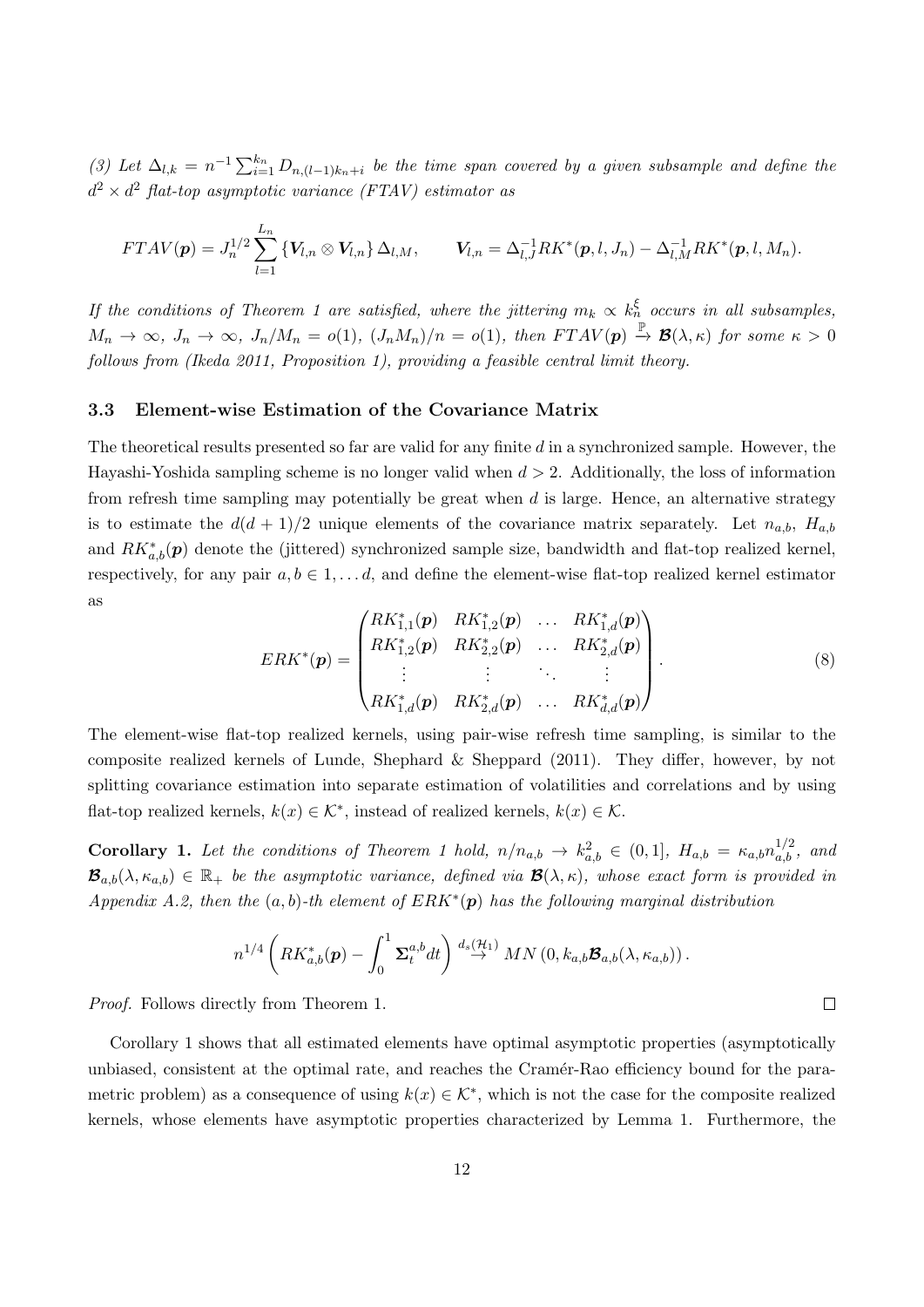element-wise flat-top realized kernel estimator may potentially have two sources of finite sample efficiency gains relative to the flat-top realized kernels. The first is through element-wise tailoring of the bandwidth (hence through  $\kappa_{a,b}$ , see Section 5.2 for details). The second is from the additional information maintained by doing pair-wise synchronization instead of global synchronization (hence through  $k_{a,b}$ ). In fact, the diagonal elements are estimated using all available observations.

## 4 Finite Sample Adjustments and Applications

Despite their attractive asymptotic properties, neither the flat-top realized kernels nor the elementwise version are guaranteed to produce positive semi-definite estimates of quadratic covariation, which, in its strict form, is important for many non-linear transformations, see e.g. Section 4.2. As this is a recurring problem among rate-optimal estimators, cf. the bias-corrected pre-averaging estimator in Christensen et al. (2010) and the two-scale realized kernel in Ikeda (2011), Section 4.1 provides a simple correction to ensure positive definiteness of such estimators.

#### 4.1 A Positive Definite Projection

The positive definite projection is based a unitary decomposition  $RK^*(p) = M'KM$  where M is a matrix of orthonormal eigenvectors and  $\mathbf{K} = \text{diag}(k_1, \ldots, k_d)$  is a diagonal matrix of eigenvalues. Let  $\hat{\mathbf{K}} = \text{diag}(\hat{k}_1, \dots, \hat{k}_d)$  where  $\hat{k}_q = \max(k_q, \epsilon_n), q = 1, \dots, d$ , for some  $\epsilon_n = o(n^{-1/4}) \in \mathbb{R}_+$  be a diagonal matrix of truncated eigenvalues, and use this to define a positive definite flat-top realized kernel estimator as  $RK^{\epsilon}(p) = M' \hat{K} M$ . The optimal asymptotic properties of  $RK^*(p)$  comes with the sacrifice of the positive semi-definiteness, and while incidents of negative definite estimates may be rare due to the fast rate of convergence,  $n^{1/4}$ , the use of  $\hat{K}$  provides an easy fix of this event.

**Theorem 2.** Let the conditions of Theorem 1 hold and assume  $\int_0^1 \Sigma_t dt$  is positive definite, then

$$
RK^{\epsilon}(\boldsymbol{p}) = RK^*(\boldsymbol{p}) + o_p(n^{-1/4}).
$$

Theorem 2 differs notably from (Politis 2011, Corollary 4.1), who studies a similar eigenvalue truncation for spectral estimates and shows that while the truncation does not alter the rate of consistency, it may change the asymptotic distribution, i.e. his result replaces  $o_p(n^{-1/4})$  with  $O_p(n^{-1/4})$ . The stronger result in Theorem 2 is attributed to the flat-top realized kernels being asymptotically unbiased, which is not the case in Politis (2011). In fact, Theorem 2 may be generalized:

**Theorem 3.** Under the conditions of Theorem 2, let  $V \in \mathbb{R}^{d \times d}$  be an estimator satisfying  $n^{1/4}(V \int_0^1 \mathbf{\Sigma}_t dt$   $\stackrel{d_s(\mathcal{H}_1)}{\rightarrow} MN(\mathbf{0}, \mathcal{B}(\mathbf{V}))$  where  $\mathcal{B}(\mathbf{V}) \in \mathbb{R}_+$  is  $\mathcal{H}_1$ -measurable and bounded, and let  $\mathbf{V}^{\epsilon}$  differ from V only by having its eigenvalues truncated by  $\epsilon_n = o(n^{-1/4}) \in \mathbb{R}_+$ , then  $V^{\epsilon} = V + o_p(n^{-1/4})$ .

Proof. Same as for Theorem 2.

 $\Box$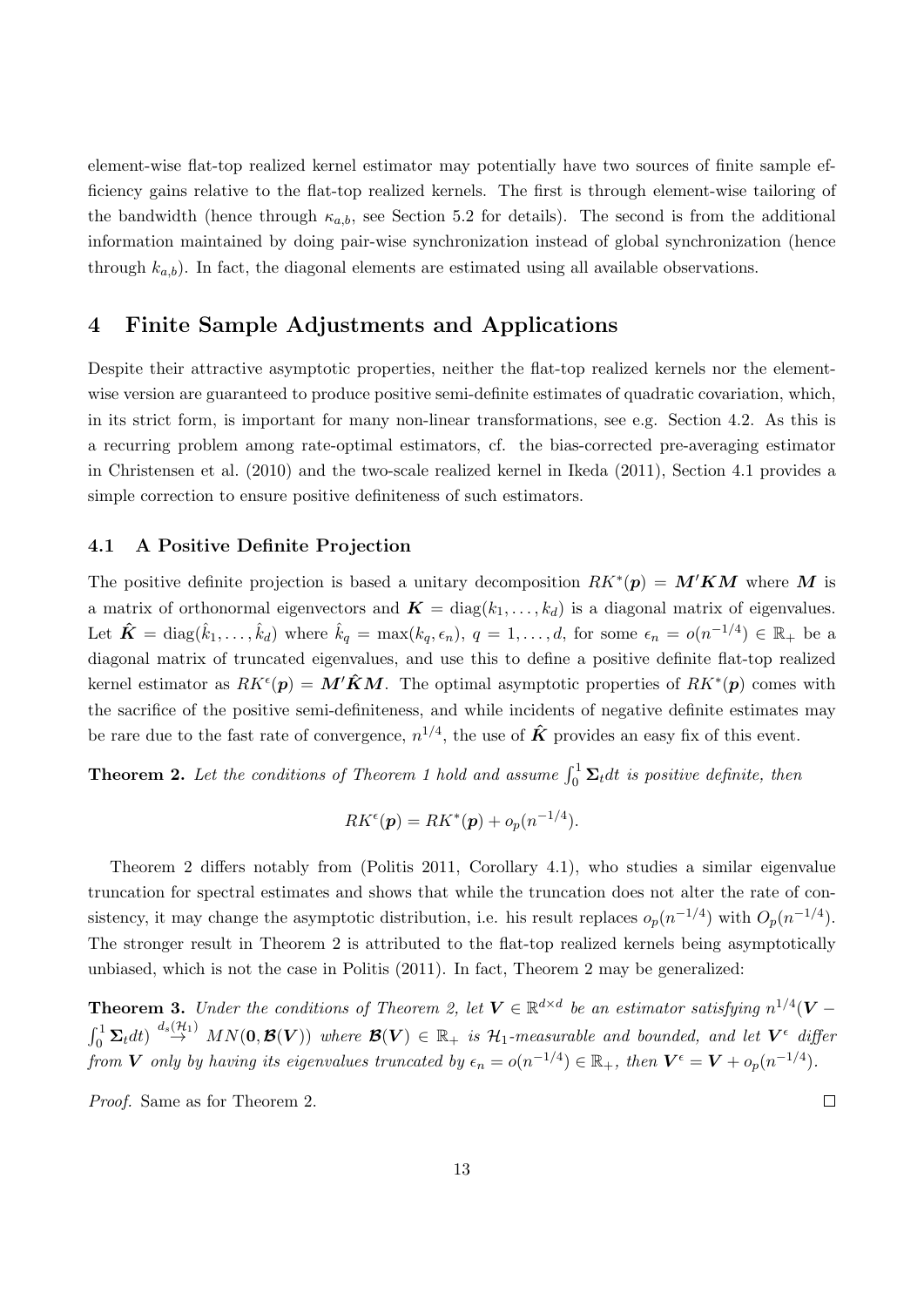Theorems 2-3 show that asymptotically unbiased and rate-optimal estimators of quadratic covariation may also enjoy positive definiteness via a simple asymptotically negligible correction of the eigenvalues. Hence, the conjecture of (Ikeda 2011, p. 15) that (Politis 2011, Corollary 4.1) may be applied directly in the context of quadratic covariation estimation overstates the impact of eigenvalue truncation. While the selection of  $\epsilon_n = o(n^{-1/4}) \in \mathbb{R}_+$  is asymptotically irrelevant, it may have finite sample implications not only for the estimates of quadratic covariation, but also for non-linear transformations thereof, and its impact is, thus, analyzed in the simulation study.

#### 4.2 Non-Linear Transformations

Two applications in financial economics that depend on transformations of quadratic covariation estimates are the realized correlation and realized regression coefficients, respectively,

$$
\rho_{ab} = \left(\int_0^1 \Sigma_t^{a,a} dt \int_0^1 \Sigma_t^{b,b} dt\right)^{-1/2} \int_0^1 \Sigma_t^{a,b} dt, \qquad \beta_{ab} = \left(\int_0^1 \Sigma_t^{a,a} dt\right)^{-1} \int_0^1 \Sigma_t^{a,b} dt.
$$

If asset a is the market portfolio, then  $\beta_{ab}$  measures the average market beta over a period [0, 1], e.g. a trading day, and may be used to price risk in a one-factor conditional CAPM model, whose importance in financial economics has been highlighted by Ferson & Harvey (1991), Jagannathan & Wang (1996), and Andersen, Bollerslev, Diebold & Wu (2006). Define  $RK_{ab}^{\epsilon}$  as the  $(a, b)$ -th element of  $RK^{\epsilon}(\boldsymbol{p})$ , then  $\rho_{ab}$  and  $\beta_{ab}$  may be estimated robustly against non-synchronicity and MMS noise as  $\rho_{ab}^{RK^{\epsilon}} = (RK_{aa}^{\epsilon}RK_{bb}^{\epsilon})^{-1/2}RK_{ab}^{\epsilon}$  and  $\beta_{ab}^{RK^{\epsilon}} = (RK_{aa}^{\epsilon})^{-1}RK_{ab}^{\epsilon}$ , respectively.

**Corollary 2.** Under the conditions of Theorem 2, then for  $a, b \in 1, \ldots, d$ ,

$$
n^{1/4} \left(\rho_{ab}^{RK^{\epsilon}} - \rho_{ab}\right) \stackrel{d_s(\mathcal{H}_1)}{\rightarrow} M N(0, \mathcal{B}_{\rho_{ab}}(\lambda, \kappa)),
$$
  

$$
n^{1/4} \left(\beta_{ab}^{RK^{\epsilon}} - \beta_{ab}\right) \stackrel{d_s(\mathcal{H}_1)}{\rightarrow} M N(0, \mathcal{B}_{\beta_{ab}}(\lambda, \kappa)),
$$

where  $\mathcal{B}_{\rho_{ab}}(\lambda,\kappa)$  and  $\mathcal{B}_{\beta_{ab}}(\lambda,\kappa)$  are provided in Appendix A.3.

Proof. Follows by Theorems 1-2 in conjunction with the delta method.

The realized correlation and regression coefficient estimates inherit optimal asymptotic properties from the flat-top realized kernels, thereby highlighting the importance of correcting for the bias caused by MMS noise and non-synchronicity when estimating quadratic covariation to avoid (Epps 1979)-type biases in non-linear transformations thereof as the sampling interval progressively shrinks. A feasible inference strategy for these quantities is directly available by applying the procedure in Remark 6.

 $\Box$ 

## 5 Simulation Study

This section presents a simulation study to uncover how the choice of sampling scheme, refresh time sampling vs. Hayashi-Yoshida sampling, impacts the properties of the MMS noise in a synchronized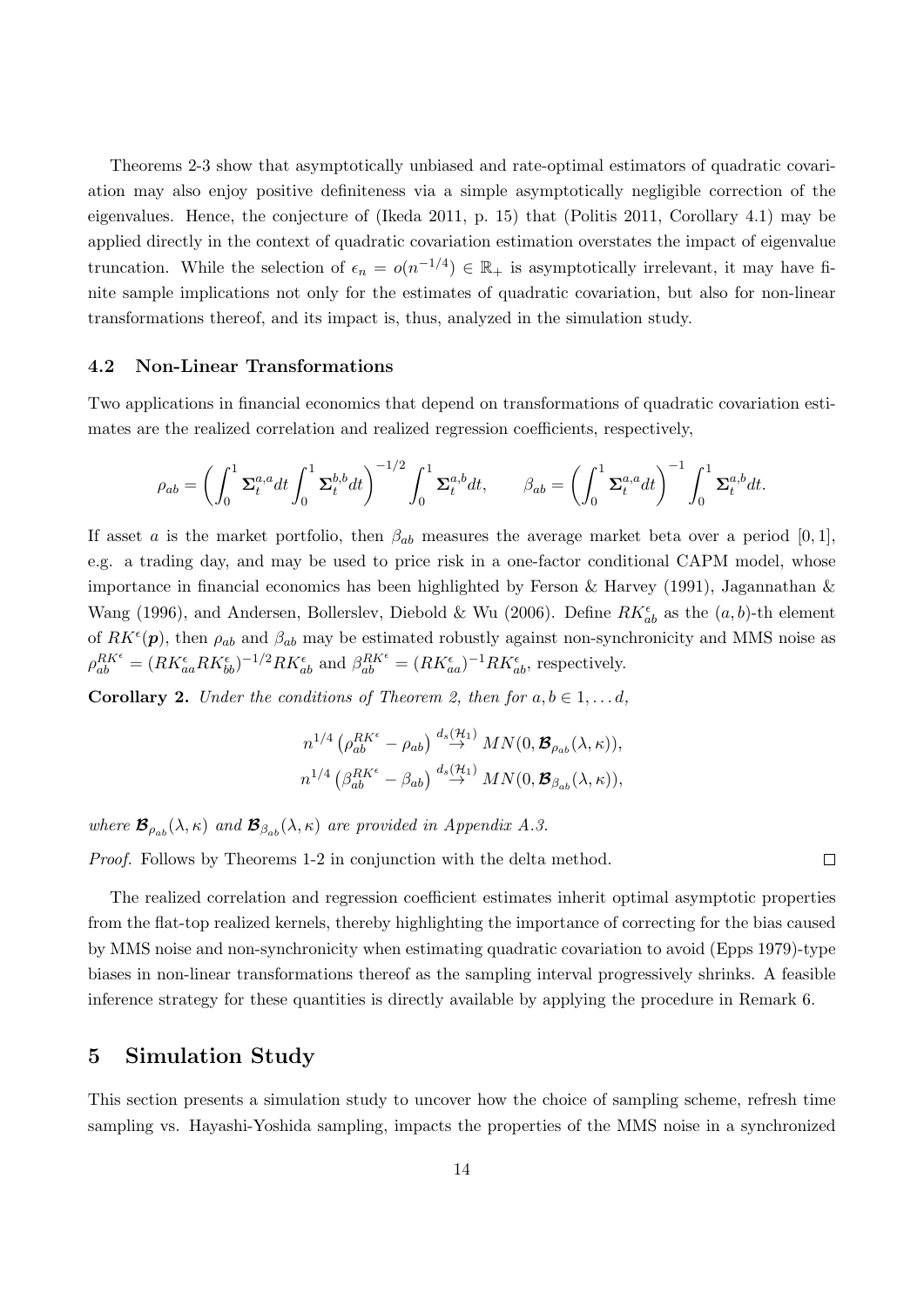sample, which sampling scheme to choose when implementing the element-wise flat-top realized kernel, how eigenvalue truncation impacts non-positive semi-definite estimators, and, finally, it studies the relative finite sample performance of the flat-top realized kernels in comparison with other rate-optimal estimators in the literature and the realized kernel.

#### 5.1 Simulation Design

The simulation design follows Barndorff-Nielsen et al. (2011) and Christensen et al. (2010). A standard 6.5-hour trading day on the NYSE is normalized to the unit interval,  $t \in [0, 1]$ , such that 1 second corresponds to an increment of size  $1/23400$ . The efficient price diffusion is, then, simulated by a d-variate stochastic volatility model,

$$
dp_{q,t}^* = \mu_1 dt + \sigma_{q,t} dV_{q,t}, \quad \text{where} \quad \sigma_{q,t} = \exp(\beta_0 + \beta_1 f_{q,t}),
$$
  

$$
df_{q,t} = \mu_2 f_{q,t} dt + dW_{q,t}, \quad dV_{q,t} = \varphi dW_{q,t} + \sqrt{1 - \varphi^2} dB_t \quad \text{and} \quad W_{q,t} \perp \!\!\! \perp B_t,
$$

for  $q = 1, \ldots, d$ . Here,  $B_t$  and  $W_{q,t}$  captures common and idiosyncratic uncertainty, respectively, and  $\varphi$  measures the leverage between  $p_{q,t}^*$  and  $f_{q,t}$ . The parameter values are set in accordance with the literature as  $(\mu_1 = 0.03, \beta_1 = 0.125, \mu_2 = -0.025, \varphi = -0.3, \beta_0 = \beta_1^2/(2\mu_2))'$ , and the process is restarted on each "trading day" by drawing the initial observation from its stationary distribution  $f_{q,t} \sim N(0, -1/(2\mu_2)).$  To capture the effects of non-synchronicity, the observation times  $t_i^{(q)}$  $i^{(q)}$ ,  $i =$  $1, \ldots, N(1, q)$ , are modeled by q independent Poisson processes with  $\zeta = (\zeta_1, \ldots, \zeta_d)'$  controlling the average duration between observations. Further, let  $\tilde{\eta}_{q,t_i^{(q)}} \sim N(0,\omega_{q,\eta}), \omega_{q,\eta} = \psi^2 (N^{-1} \sum_{i=1}^N \sigma_{q,t}^4)^{1/2},$ be a sequences of i.i.d. normal variables, whose variance is determined by the noise-to-signal ratio,  $\psi^2$ , formally introduced in the next subsection. For all simulations, however,  $\psi^2 = 0.005$  is fixed, which is consistent with the noise-to-signal ratios measured in Hansen & Lunde (2006) for DJIA stocks and in the empirical analysis below. The MMS noise is added through (3) using three data generating processes: (DGP 1)  $\tilde{u}_{q,t^{(q)}_i} = \phi_q \tilde{u}_{q,t^{(q)}_{i-1}} + \tilde{\eta}_{q,t^{(q)}_i}$  where  $\phi_q < 0$   $\forall q$ , (DGP 2)  $\tilde{u}_{q,t^{(q)}_i} = \tilde{\eta}_{q,t^{(q)}_i} + \theta_q \tilde{\eta}_{q,t^{(q)}_{i-1}}$ where  $\theta_q < 0 \ \forall q$ , and (DGP 3) is similar to DGP 1 with  $\phi_q > 0 \ \forall q$ . Negative AR(1) processes are consistent with the findings of (A¨ıt-Sahalia et al. 2011, Figure 4) and (Ikeda 2013, Figure 2), positive AR(1) processes with the strategic learning models discussed and analyzed in Diebold & Strasser  $(2012)$  and/or clustering of order flow, see the discussions in Bandi & Russell (2006) and Ubukata & Oya (2009), and, finally, the impact of negative  $MA(1)$  and  $AR(1)$  processes is similar, but the former has shorter lasting effects on the efficient prices process, see also the discussion in Hansen, Large & Lunde (2008). The three DGP's generate non-trivial dependence in the observable log-returns, which is consistent with the empirical study. All simulations are performed using 1000 replications.

#### 5.2 The Choice of Kernel and Tuning Parameters

Optimal bandwidth selection has been studied in the univariate case for asymptotically unbiased and rate-optimal kernel-based estimators with variance of the form (8) and MMS noise models of varying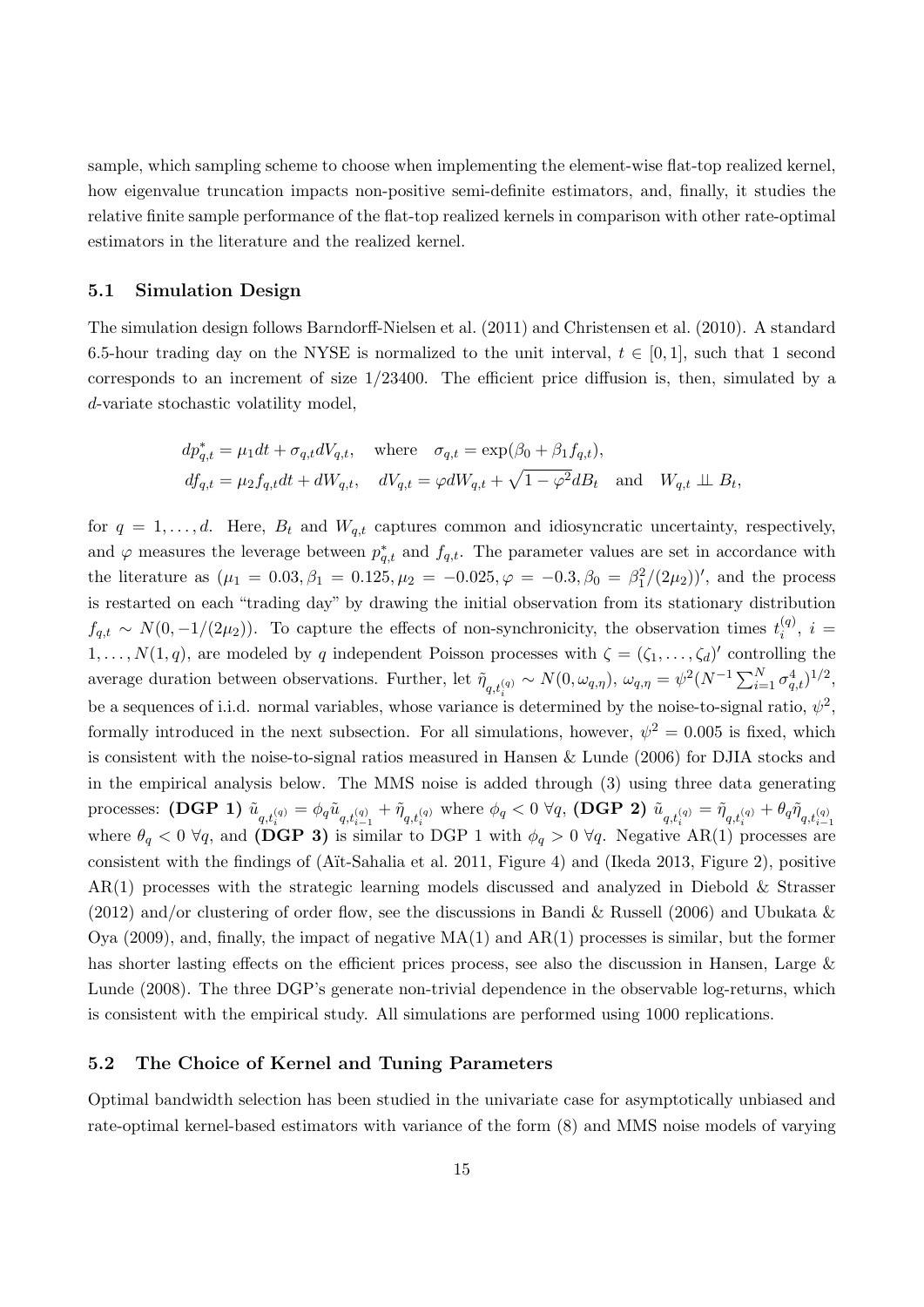complexity, see Barndorff-Nielsen et al. (2008), Ikeda (2013), and Varneskov (2013). Inspired by this, the advocated bandwidth selection method is of the form,  $H = \kappa^* n^{1/2}$ ,

$$
\kappa^* = f(\psi_q) \sqrt{\frac{\lambda^{(11)}}{\lambda^{(00)}} \left(1 + \sqrt{\frac{3\lambda^{(00)}\lambda^{(22)}}{(\lambda^{(11)})^2}}\right)}, \qquad \psi_q^2 = \frac{\Omega^{q,q}}{\int_0^1 \Sigma_t^{q,q} dt}, \tag{9}
$$

where, e.g.,  $f(\psi_q) = \min_{q=1,\dots,d} \psi_q$ ,  $f(\psi_q) = \max_{q=1,\dots,d} \psi_q$  or  $f(\psi_q) = d^{-1} \sum_{q=1}^d \psi_q$ , i.e. the global bandwidth is a function of the univariate mean squared error (MSE) optimal bandwidths using two approximations  $\mathcal{Q} = \int_0^1 \Sigma_t dt \otimes \int_0^1 \Sigma_t dt$  and  $e_{t_i} = 0$ ,  $\forall i$ . The first approximation provides an upward Jensen's inequality bias in the noise-to-signal ratio,  $\psi_q^2$ , while the second, excluding diurnal heteroskedasticity and endogeneity in the MMS noise, provides a downward bias in  $\kappa^*$ , (Varneskov 2013, Corollary 1). To accommodate these features, and following the empirical recommendations of Barndorff-Nielsen et al. (2009, 2011),  $\mathbf{\Omega}^{q,q}$  and  $\int_0^1 \mathbf{\Sigma}_t^{q,q}$  $t^{q,q}dt$  may, then, be estimated conservatively to balance the negative bias. Hence,  $\Omega^{q,q}$  is estimated using the upward biased,  $n^{1/3}$ -consistent estimator  $\hat{\Omega}(\mathbf{p}, q) = (|\lambda^{(2)}| nG^{-2})^{-1} R K_{q,q}(\mathbf{p})$  of Ikeda (2013) where  $G = n^{1/3}$  is the bandwidth, and a pilot estimate of  $\int_0^1 \mathbf{\Sigma}_t^{q,q}$  $t^{q,q}dt$  is provided by the 20-minute sampled, subsampled and averaged realized variance estimator  $RC_{20,q}^{sub}(\mathbf{p},1)$ , which, in the d-variate case may be written as

$$
RC_{20}^{sub}(\boldsymbol{p},d) = \frac{1}{K} \sum_{k=1}^{K} \sum_{i=1}^{18} \Delta p_{t_{k+K(i-1)}} \Delta p'_{t_{k+K(i-1)}} \tag{10}
$$

where  $K = 1200$  ensures the maximal degree of subsampling. Sparse sampling ameliorates the effects of MMS noise, and subsampling increases efficiency of the estimator. Additionally, the rule  $f(\psi_q)$  $\max_{q=1,\dots,d} \psi_q$  is selected along with the Parzen kernel,

$$
\lambda(x) = (1 - 6x^2 + 6|x|^3)\mathbf{1}_{\{0 \le |x| \le 1/2\}} + 2(1 - |x|)^3 \mathbf{1}_{\{1/2 \le |x| \le 1\}},
$$

for all kernel-based estimators. Last,  $\gamma$ , is fixed to balance the bias-variance tradeoff in Lemma 2. If  $r = \tilde{q}$ , (Varneskov 2013, Corollary 2) shows that  $\gamma = (1/2 + \tilde{q})/(3/2 + \tilde{q}) = 3/5$  is a conservative MSE optimal flat-top shrinkage, which will be used throughout along with  $\gamma = 2/5$  for robustness. The latter places higher emphasis on bias-reduction. Notice, the Parzen kernel has finite support on  $x \in [-1,1]$ , which implies the support of the flat-top realized kernel is  $x \in [-1,1]$ ,  $x \in [-1,1]$ .

#### 5.3 Synchronization Effects and Return Autocorrelation

The impact of applying either refresh time sampling or Hayashi-Yoshida sampling to synchronize the "raw" series is assessed by examining the properties of the synchronized time series for the leading asset using the configuration,  $d = 2$ ,  $\zeta = (5, 30)'$ , and letting all persistence parameters in the noise DGP's 1-3 be  $\pm 1/2$ . The choice of  $\zeta$  corresponds to observing the two assets every 5, respectively, 30 seconds on average, suggesting that the properties of the synchronized series for the slowest trading asset are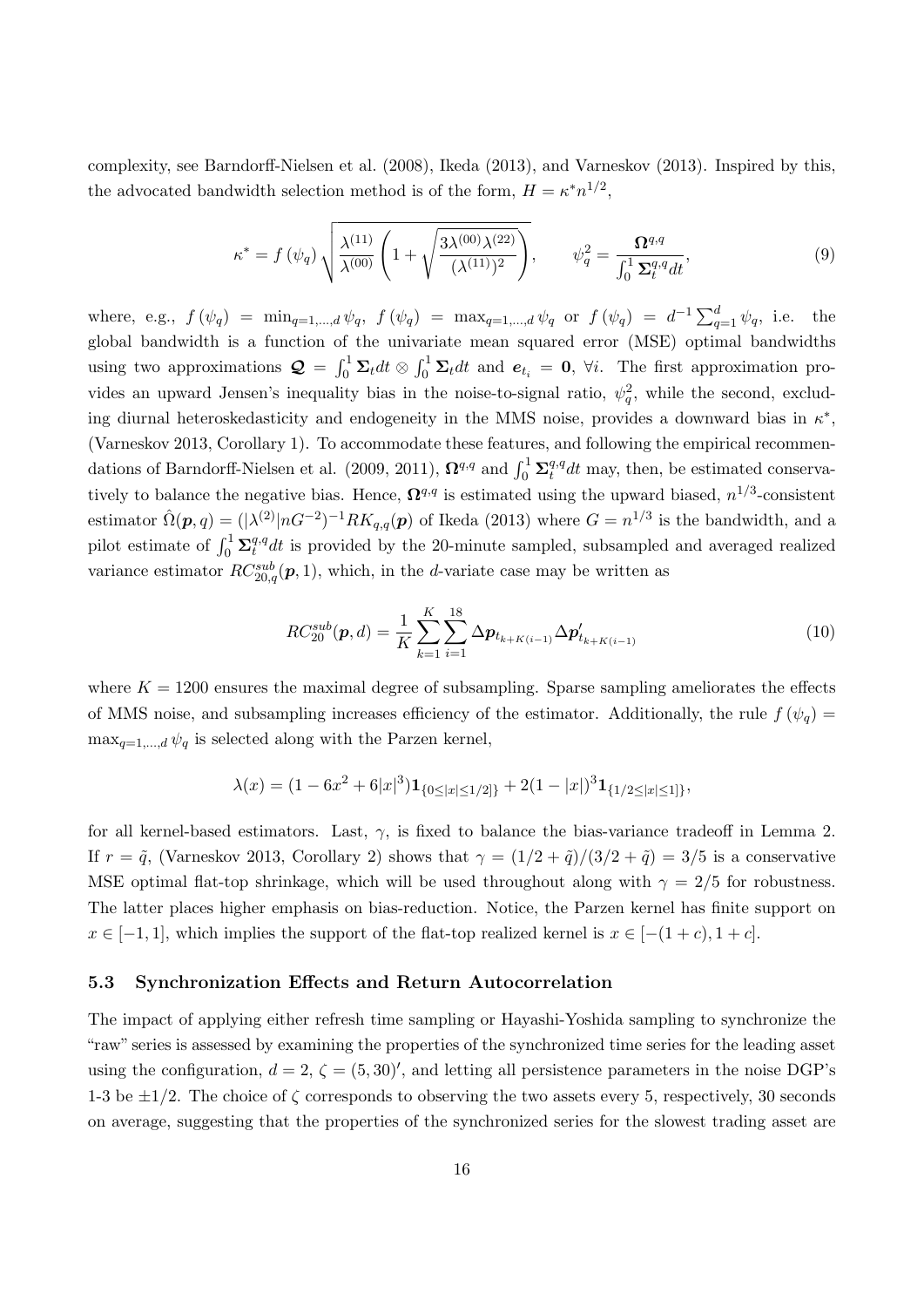almost unaffected by scheme since all observations are kept (on average). The time series properties for the leading asset is examined by estimating the autocorrelation function (ACF), the short-run variance of the MMS noise as  $\hat{\omega} = (2n)^{-1} \sum_{i=1}^{n} \Delta p_{1,t_i}^2$ , and the long run variance by  $\hat{\Omega}(\mathbf{p}, 1) = \hat{\Omega}$ . As the latter is an upward biased estimator, the long run variance of the MMS noise is also estimated by a bias-corrected version  $\hat{\Omega}_{BC}(p,1) = \hat{\Omega}_{BC}$ , (Ikeda 2011), which in the multivariate case is defined as

$$
\hat{\Omega}_{BC}(\mathbf{p}, d) = (1 - \tau^2)^{-1} \left( |\lambda^{(2)}(0)| nG^{-2} \right)^{-1} \left( RK(\mathbf{p}, G) - RK(\mathbf{p}, H) \right) \tag{11}
$$

where  $\tau = G/H$ ,  $H = \kappa n^{1/2}$  and  $G = n^{\tilde{\nu}}$  for  $\tilde{\nu} \in [(2\tilde{q}+1)^{-1}, 1/2]$ . Here,  $\tilde{\nu} = 1/2$  is selected to emphasize bias reduction. The ACF's and MMS noise-variance estimates are presented in Figure 1 and the top three rows of Table 1, respectively.

#### (Figure 1 and Table 1 around here)

A distinct pattern emerges in Figure 1. Both synchronization schemes seem to add positive persistence to the series, which is especially pronounced for Hayashi-Yoshida sampling. When compared to the properties of a raw series with AR(1) noise and increasing, positive persistence parameters, a similar pattern emerges as  $\phi$  approaches unity. The patterns are not expected to perfectly coincide as synchronization errors is a form of endogenous MMS noise, while the latter is exogenous, but the comparison merely serves as an illustration. As alluded to in Remark 3, the stronger persistence pattern for the Hayashi-Yoshida sampling scheme is not surprising as next-tick interpolation at the end-points generates positive persistence by construction. The long run noise-variance estimates in Table 1 elaborate on these results by showing extremely upward biased estimates from  $\Omega$  and unstable, even negative, estimates from  $\Omega_{BC}$  when the series have been synchronized using Hayashi-Yoshida sampling, suggesting it may be favorable to use refresh time sampling for kernel-based estimators.

To validate this conjecture, the remaining parts of Table 1 show the relative bias and root mean squared error (RMSE) of the estimated covariance between asset 1 and 2,  $\Sigma_{12} = \int_0^1 \Sigma_t^{1,2}$  $t^{1,2}dt$ , using flattop realized kernels in conjunction with either refresh time sampling or Hayashi-Yoshida sampling. Further, it shows the relative bias and RMSE of  $\Sigma_{12}^{\epsilon}$ , the off-diagonal element from a corresponding element-wise estimate of the whole covariance matrix whose eigenvalues have been truncated by  $\epsilon_n = n^{-1/2}$  to ensure positive definiteness. The specific choice of  $\epsilon_n$  preludes the conclusion from the next subsection. A few remarks before describing the results. First, bandwidth selection for the diagonal elements of an element-wise covariance matrix estimator collapses to a univariate selection rule. Second, the bandwidth for Hayashi-Yoshida sampled series is selected using  $f(\psi_q) = \min_{q=1,\dots,d} \psi_q$ since  $\hat{\Omega}$  is extremely upward biased thereby suggesting that  $f(\psi_q) = \max_{q=1,\dots,d} \psi_q$  may suffer from similar distortions. Changing  $f(\psi_q)$ , however, does not alter the conclusions. Last, eigenvalues are only truncated for negative semi-definite estimates. This is a special case of the truncation rule in Section 4.1, which will be used throughout. Table 1 shows that refresh time sampling delivers the best results, thus verifying the conjecture made above and in Remark 3 that the positive persistence generated by Hayashi-Yoshida sampling has detrimental finite sample effects on kernel-based estimators.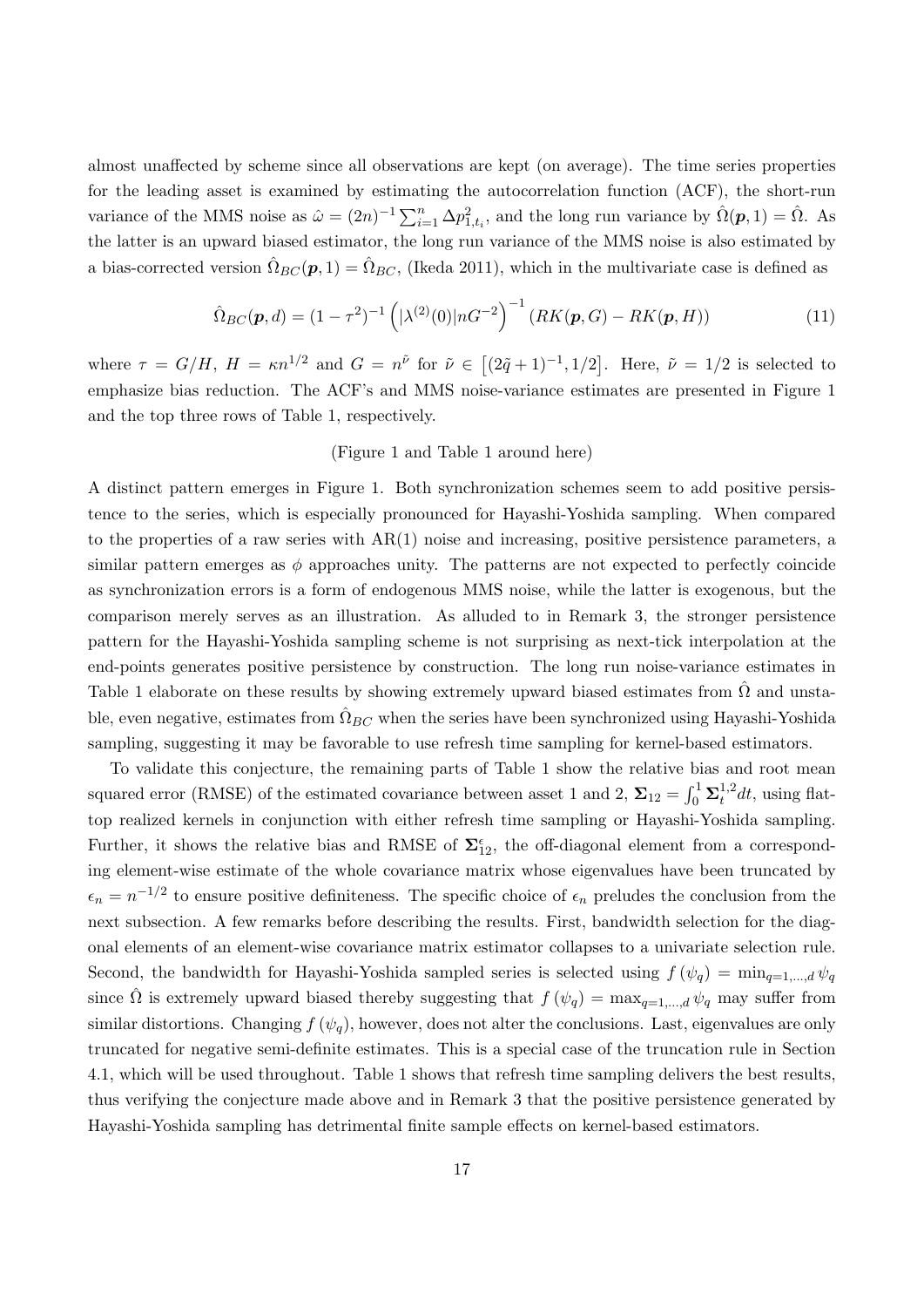#### 5.4 The Impact of Truncating Eigenvalues

While Section 4.1 provides a simple correction to ensure positive definiteness of asymptotically unbiased and rate-optimal estimators, the choice of truncation level  $\epsilon_n = o(n^{-1/4}) \in \mathbb{R}_+$  offers little guidance for practical implementation. To investigate said choice, the simulation study is expanded to three assets,  $d = 3$ , where DGP's 1 and 3 are implemented with persistence parameters  $(\pm 0.3, \pm 0.4, \pm 0.5)$ <sup>t</sup> and DGP 2 with  $(-0.4, -0.5, -0.7)'$ . This setup is fixed in the remaining parts of the simulation study whereas the level of non-synchronicity,  $\zeta = (\zeta_1, \zeta_2, \zeta_3)'$ , is varied. Here,  $\zeta = (5, 10, \zeta_3)'$ ,  $\zeta_3 = (20, 30)'$ , to vary the fraction of kept data,  $\vartheta$ . From the comparison of estimators in Section 5.6, the element-wise flat-top realized kernel with  $\gamma = 3/5$ ,  $ERK^*_{3/5}$ , shows by far the most occurrences of negative semidefinite estimates, and is, thus, used as the subject for this investigation. Table 2 shows the number of binding eigenvalue truncations for  $ERK^*_{3/5}$ , the mean relative RMSE of the unique elements of the quadratic covariation matrix for various choice of  $\epsilon_n$ , and similarly for four non-linear transformations thereof, namely the correlations and betas fixing asset 1 as the base asset.

#### (Table 2 around here)

Table 2 shows that the mean relative RMSE of the unique elements of the quadratic covariation matrix are decreasing as  $\epsilon_n$  decreases, whereas it starts to increase for the non-linear transformations when  $\epsilon_n = o(n^{-1/2})$  since the matrix becomes exceedingly unstable as its smallest eigenvalue approaches zero. Hence, the preferred truncation rule is  $\epsilon_n = n^{-1/2}$ , which seems to strike a balance between the two counteracting effects.

#### 5.5 Related and Competing Estimators

The class of flat-top realized kernel estimators provides efficiency gains relative to the realized kernels. However, there are other noteworthy alternatives in the rapidly expanding literature, which provide interesting comparisons. Two of these are the two-scale realized kernel (Ikeda 2011) and the preaveraged realized covariance estimator (Christensen et al. 2010) where a new bias-correction is proposed for the latter to accommodate more general forms of MMS noise (than i.i.d. dependence).

#### 5.5.1 The Two-Scale Realized Kernel

The two-scale realized kernel (TSRK) shares the generic structure of the realized kernels, but uses a generalized jack-knife kernel function,

$$
k(x,\tau) = (1-\tau^2)^{-1} \left\{ \lambda(x) - \tau^2 \lambda(x/\tau) \right\},\,
$$

for  $\lambda(x) \in \mathcal{K}$ , where, again,  $\tau = G/H$ ,  $H = \kappa n^{1/2}$  and  $G = n^{\tilde{\nu}}$  for  $\tilde{\nu} \in [(2\tilde{q}+1)^{-1}, 1/2]$ . The asymptotic similarities and differences between the TSRK and flat-top realized kernels are studied by Varneskov (2013) in the univariate case for the selections  $\tilde{\nu} = ((2\tilde{q}+1)^{-1}, 1/2)'$ , which emphasizes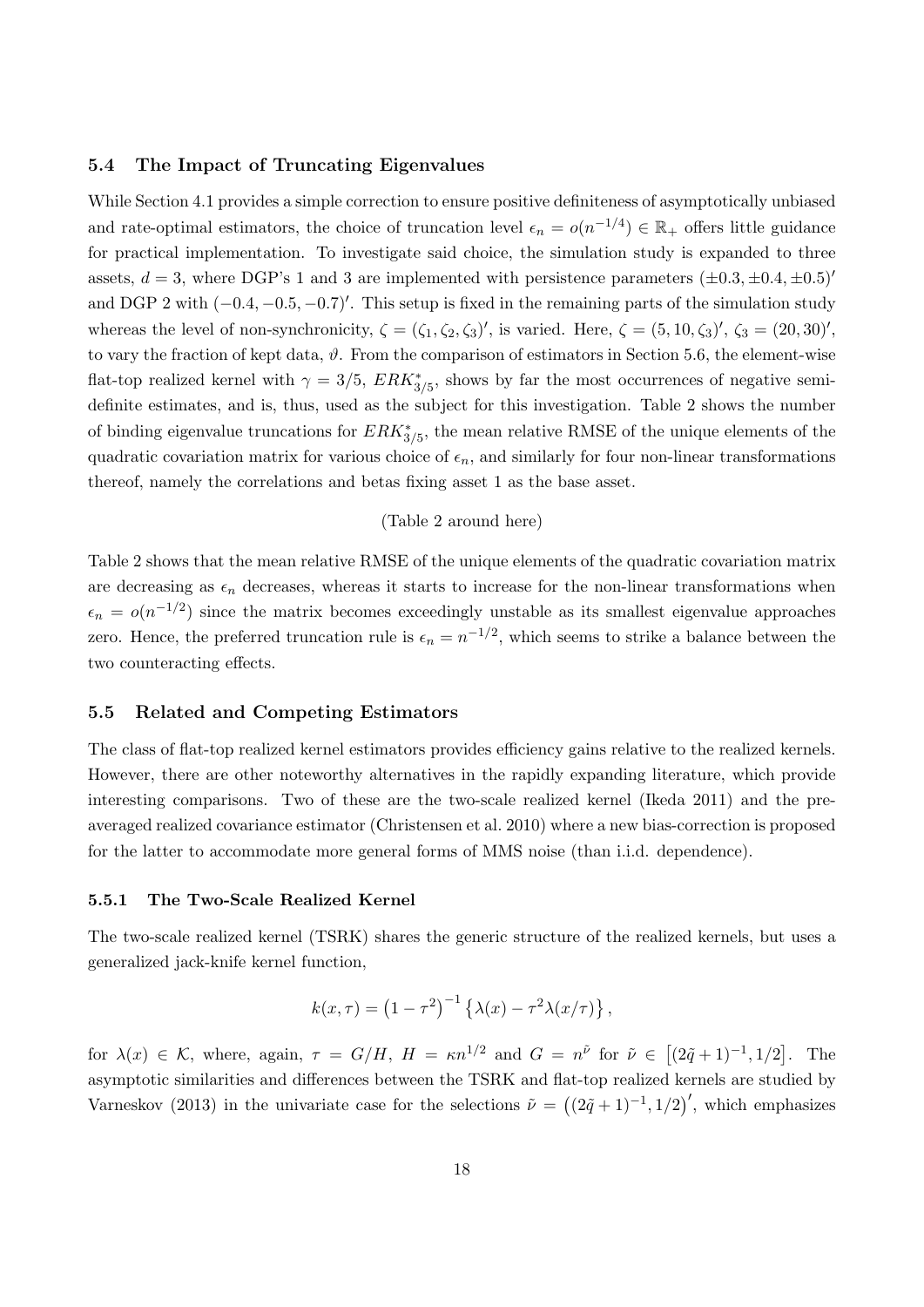MSE and bias reduction, respectively. More generally, the former is conveyed by a conditional moment comparison of Lemma 2 against (under Assumptions 1-6 and  $\tilde{q} \leq r$ )

$$
\mathbb{E}[TSRK(\boldsymbol{p})|\mathcal{H}_1] = \int_0^1 \Sigma_t dt + nH^{-2}G^{-\tilde{q}}k_{\tilde{q}}^{(2)} \sum_{h \in \mathbb{Z}} |h|^{\tilde{q}}\Omega(h) + o_p(1)
$$
  
plim  $n^{1/2}\mathbb{V}[TSRK(\boldsymbol{p})|\mathcal{H}_1] = \lim_{n \to \infty} \mathcal{B}(\Phi, \kappa)$ 

where  $\Phi^{(jj)}(\tau) = \lambda^{(jj)} + f_j(\tau)$ ,  $j = 0, 1, 2$ ,  $f_j(\tau) \in R_+$  and  $f_j(\tau) = O(\tau^2)$ . Hence, the two estimators differ in terms of finite sample bias and variance, and potentially even in terms of asymptotic variance. By selecting the flat-top shrinkage suitably as  $\gamma \in (0, (1 + r - 2\tilde{\nu}\tilde{q})/(1+r))$ , the flat-top realized kernels achieve a higher-order advantage in terms of bias reduction. The difference in terms of finite sample variance, however, depends on the finite sample inflation of the characteristic parameters of orders  $O(n^{-\gamma/2})$ , see Lemma 2,  $O(n^{2(\tilde{\nu}-1/2)})$ , and on the relative weights of  $\mathcal{Q}, \mathcal{N}$ , and  $\mathcal{C}$ . However, if  $\tilde{\nu} = 1/2$  such that the TSRK places maximal emphasis on bias reduction,  $f_j(\tau) = O(1)$   $\forall j = 0, 1, 2$ , implying that the flat-top realized kernels have a strictly lower asymptotic variance.

#### 5.5.2 Pre-averaged Realized Covariance

Following Christensen et al. (2010), let  $M = \bar{\theta}n^{\bar{\nu}}, \bar{\nu} \in (0,1)$ , be a sequence of integers,  $g(x)$  $\min(x, 1-x)$  a non-zero weight function, and define the modulated realized covariance estimator,

$$
MRC(\mathbf{p}) = \sum_{i=0}^{n-M} \bar{p}_{t_i} \bar{p}'_{t_i}, \qquad \bar{p}_{t_i} = \sum_{j=1}^{M} g\left(\frac{j}{M}\right) \Delta p_{t_{i+j}}.
$$

Then, under Assumptions 1-3, 5, 6, and  $e_{t_i} = 0$   $\forall i$ , it follows by (Varneskov 2013, Lemma 2) in conjunction with the Cramér-Wold Theorem, e.g. (Davidson 2002, Theorem 25.6), that for  $\bar{\nu} = 1/2$ 

$$
\frac{1}{\varpi_2 \bar{\theta} n^{1/2}} MRC(\boldsymbol{p}) \xrightarrow{\mathbb{P}} \int_0^1 \Sigma_t dt + \frac{\varpi_1}{\bar{\theta}^2 \varpi_2} \Omega, \qquad \Omega = \Omega^{(uu)}, \tag{12}
$$

where  $\varpi_1 = \int_0^1 [g^{(1)}(x)]^2 dx$  and  $\varpi_2 = \int_0^1 [g(x)]^2 dx$ . The modulated realized covariance estimator successfully balances the asymptotic orders of  $\Delta p^*$  and  $\Delta U$  such that its consistency at the optimal rate, the choice of  $\bar{\nu} = 1/2$  is analogous to  $\nu = 1/2$ , depends only on a bias-correction. Now, careful inspection of (Ikeda 2011, Lemmas 4-9) shows that under the same conditions and as long as  $\tilde{q} \leq r$ , the bias-corrected estimator of the long-run MMS noise-variance has the following properties

$$
\hat{\Omega}_{BC}(\mathbf{p}, d) = \mathbf{\Omega} + O_p(G^{-\tilde{q}}) + \mathcal{Z}_{\mathcal{N}}(1 + o_p(1))
$$
\n(13)

where  $\mathcal{Z}_{\mathcal{N}} \stackrel{d_s(\mathcal{H}_1)}{\rightarrow} MN(0, \lim_{n\to\infty} \mathcal{B}(\mathcal{N}))$ ,  $\mathcal{B}(\mathcal{N})=O_p(Gn^{-1})+O_p(HG^4n^{-3})+O_p(G^3n^{-2})$ . Hence, a generally corrected pre-averaged realized covariance estimator,  $PARC(p)$ , readily follows by combining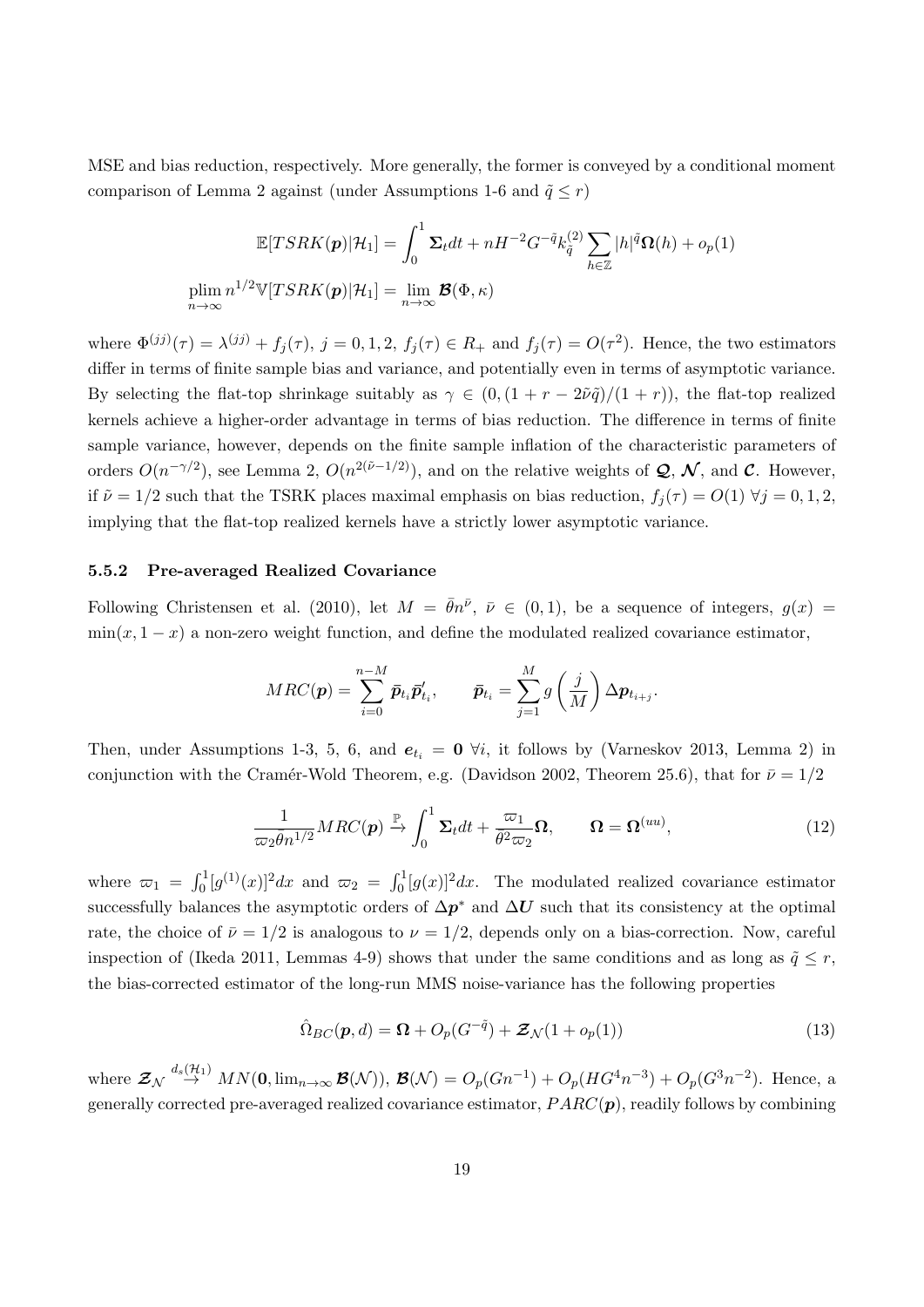(12) and (13). Since it is based on a similar jack-knife bias-correction as the TSRK and since the weight function  $g(x) = min(x, 1-x)$  is equivalent to using a Parzen kernel, see Christensen et al. (2010), the finite sample performances of  $PARC(p)$  and  $TSRK(p)$  are expected to be similar. Note, however, that (12) excludes an endogenous noise component. Including the latter will necessitate a more complicated bias-correction that depends on  $\mathbf{\Omega}^{(ep)}$ .

#### 5.6 Estimates of Quadratic Covariation and Non-linear Transformations

The class of (element-wise) flat-top realized kernel estimators is compared to the subsampled realized covariance estimator using 20-minute intervals,  $RC_{20}^{sub}(p,3)$ , the realized kernel with a bandwidth  $H = 3.51 f(\psi) n^{3/5}$  where  $f(\psi)$  is computed as in Section 5.2, the TSRK, which is implemented with bandwidths  $H = \max(\kappa^* n^{1/2}, G+1), G = n^{\tilde{\nu}}, \tilde{\nu} = (1/3, 1/2)$ , and the pre-averaged realized covariance (PARC) estimator using  $\bar{\theta} = 1$  and the same configuration as the TSRK for the jack-knife biascorrection. This follows along the lines of the respective authors. Neither the TSRK nor the PARC estimator is guaranteed to be positive semi-definite. However, Theorem 3 shows that the advocated truncation rule of Section 5.4 may be applied. The relative bias and RMSE of the estimated elements of the quadratic covariation matrix are shown for two non-synchronous configurations,  $\zeta = (5, 10, 20)^{6}$ and  $\zeta = (3, 3, 30)'$  in Tables 3 and 4. Note that the liquidity and data loss for the two portfolios resemble the empirical analysis below.

#### (Tables 3 and 4 around here)

Tables 3 and 4 feature several noteworthy observations. First,  $RC_{20}^{sub}(p,3)$  performs worst by all measures. Second, Table 3 shows that both flat-top realized kernels estimate all elements of the covariance matrix with smaller bias and RMSE compared to the realized kernel, and that the biggest efficiency gains are from the specification with  $\gamma = 3/5$ . This illustrates the gains from the flat-top bias-correction, thus complementing the asymptotic results in Lemmas 1-2 and Theorem 1. Table 4 shows similar results, though slightly worse for the shrinkage  $\gamma = 2/5$ . The relative emphasis on bias and variance for flat-top realized kernels with  $\gamma = 3/5$  and  $\gamma = 2/5$  are as expected from Lemma 2. Third, the TSRK and the PARC estimator perform similarly. When placing maximal emphasis on bias reduction,  $\tilde{\nu} = 1/2$ , both estimators successfully eliminates the MMS noise-induced bias, but at the expense of a variance inflation. In fact, both estimators have higher RMSE's than the realized kernel. For the MSE optimal choice,  $\tilde{\nu} = 1/3$ , the PARC estimator performs slightly better than the TSRK in terms of bias and vice versa for RMSE's. This difference is potentially caused by fixing  $\theta = 1$ , as Christensen et al. (2010) suggest, instead of selecting it optimally. Both estimators, however, provide efficiency gains relative to the realized kernel, but their performance is also unstable as none of the two are able to control the bias for DGP 3, showing biases in the 7-15% range. Fourth, the difference between the rate-optimal estimators is quite suggestive. The flat-top realized kernel with  $\gamma = 3/5$  places itself between the MSE optimal TSRK and PARC estimators in terms of RMSE, and it performs well for all DGP's. Hence, among estimators who offer stable bias control, counting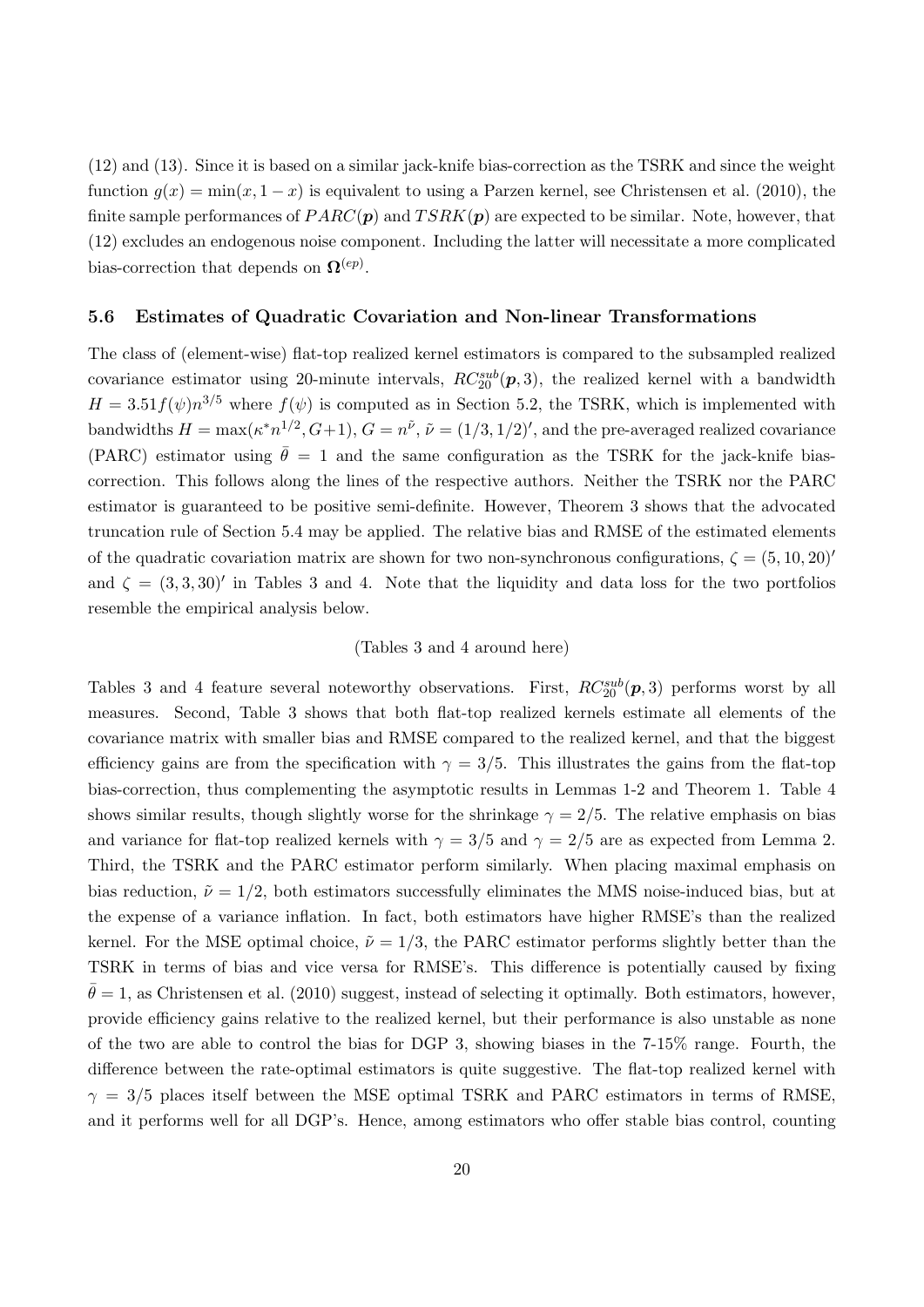the two flat-top realized kernels and the TSRK and PARC estimators with  $\tilde{\nu} = 1/2$ , the flat-top realized kernel with  $\gamma = 3/5$  is the most efficient, illustrating the higher-order advantage of the flattop approach. Finally, the element-wise flat-top realized kernel offer efficiency gains for some elements of the covariance matrix by utilizing more observations. However, the estimator displays by far the most occurrences of negative semi-definite estimates, illustrating potential matrix instability problems.

To see the potential implications of these results for applications, Table 5 shows the relative bias and RMSE of four non-linear transformations of the covariance matrix, namely the correlations and betas fixing asset 1 as the base.

#### (Table 5 around here)

Once again,  $RC_{20}^{sub}(\mathbf{p},3)$  performs worst for all transformations, and the flat-top realized kernel with  $\gamma = 3/5$  performs better than the realized kernel in terms of both bias and RMSE. After the realized covariance estimator, the realized kernel has the largest bias among the estimators, except for a few cases where it is surpassed by the element-wise flat-top realized kernel, which, not surprisingly, delivers unstable results. The MSE optimal TSRK cannot control the bias for DGP 3, and while the PARC counterpart performs better, it still shows signs of unstable bias control for DGP 3 when the data loss is large. In terms of RMSE's, the flat-top realized kernel with  $\gamma = 3/5$  is comparable to the MSE optimal TSRK and performs slightly better than TSRK emphasizing bias reduction. It has slightly higher RMSE's than both PARC estimators when estimating correlations, but its performance is on par with the MSE optimal PARC estimator and slightly better than the PARC estimator emphasizing bias reduction when estimating betas. Hence, it offers a desirable combination of robustness and efficiency across a variety of noise models.

Finally, note that synchronization errors is the only source of endogenous noise in the present simulation setup, and it is even an order of magnitude lower than the exogenous noise component. As noted in Section 5.5.2, if an endogenous noise component of the same order of magnitude is present in the DGP, the bias-correction for the PARC estimator may be insufficient, thus potentially leading to larger distortions than shown in Tables 3-5.

## 6 Empirical Analysis

To illustrate the relevance of the theoretical results, an empirical analysis of correlations and market betas is performed for a portfolio of six stocks using tick-by-tick trade data from 2007. A special thanks goes to Asger Lunde for providing the cleaned high-frequency data. The six stocks are: International Business Machines (IBM), Exxon Mobil (XOM), Intel (INTC), Microsoft (MSFT), Total System Services (TSS), an IT firm from Georgia, and Standard & Poor's Depository Receipt (SPY), an exchange traded fund that tracks the S&P 500. The portfolio is heavy on IT stocks of varying liquidity and size, and individual summary statistics are presented in Table 6.

(Table 6 around here)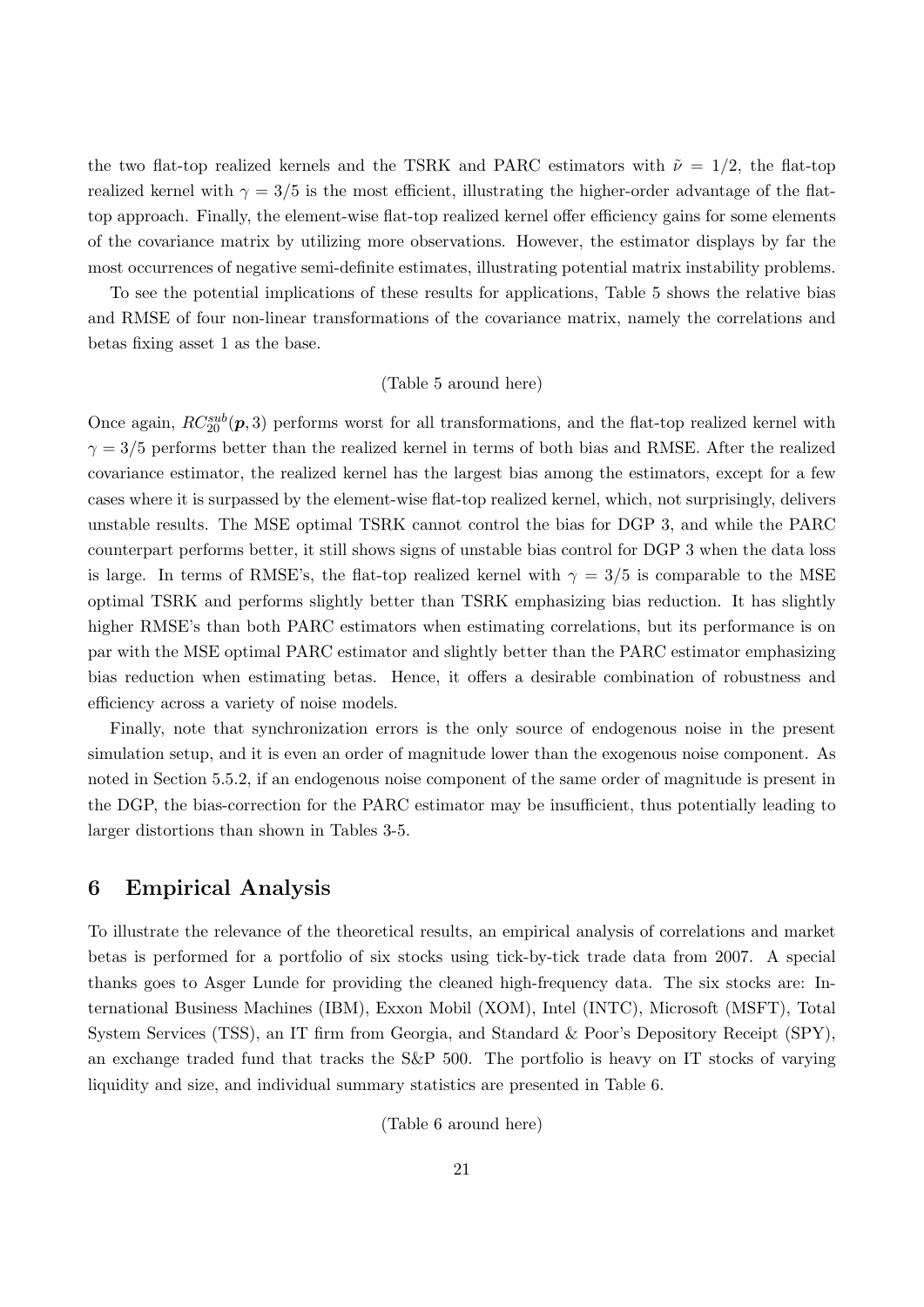Table 6 shows that the TSS stock is 5-10 times less liquid than the remaining stocks, and its inclusion in the portfolio leads to a dramatic data loss. Further, the estimated noise-to-signal ratios for refresh time sampled data illustrate how false reliance on an i.i.d. noise assumption understates the magnitude of the noise by an approximate factor 5 relative to using the bias-corrected long-run MMS noise-variance estimator (11), and that the selected noise-to-signal ratio  $\psi^2 = 0.005$  in the simulation study seems appropriate. Additionally, Table 6 shows that the estimated 97.5% and 2.5% quantiles for the first five lags of the individual ACF's of intra-daily log-returns are much wider than a corresponding conservative confidence band under a white-noise null hypothesis, which is approximately  $\pm 1/900 \approx \pm 0.0011$  on average, thereby suggesting the presence of a MMS noise component with non-trivial dependence. The signs of the respective quantiles also suggest that the noise should allow for a sign-alternating autocorrelation pattern on some trading days and positive persistence on others. Last, Figure 2 displays the 97.5% and 2.5% quantiles for the first ten lags of the cross-autocorrelation function between the pairs (IBM, TSS) and (SPY, TSS) where both stocks have been used as the base asset.

#### (Figure 2 around here)

Figure 2 shows a pronounced asymmetric lead-lag dependence pattern where TSS is led by IBM and the market proxy, SPY, similar to the findings of Large (2007), Voev & Lunde (2007), and Griffin & Oomen (2011) for London Stock Exchange and DJIA stocks.

The Brownian semimartingale plus i.i.d. noise model cannot explain the higher noise-to-signal ratios for long run noise-variance estimators, the wide confidence bands for the log-return ACF's, nor the asymmetric lead-lag patterns, thus motivating the development of a general additive noise model for asset prices and asymptotically unbiased and rate-optimal estimators of its quadratic covariation.

#### 6.1 Correlation Analysis

Table 6 shows that the actual high-frequency data is similar to the simulated data in Section 5. There are large variations in liquidity of the six stocks, the data loss is substantial, the noise-to-signal ratio is comparable, and the MMS noise component is non-trivial. Hence, Table 7 shows the unconditional average of daily correlation estimates from the flat-top realized kernels with  $\gamma = (2/5, 3/5)'$  and the biases and RMSE's of the 20-minute subsampled realized covariance estimator, the realized kernel, the TSRK with  $\tilde{\nu} = (1/3, 1/2)'$ , the PARC estimator with  $\tilde{\nu} = 1/3$ , and the outer product of open-to-close returns (OTOC) using the flat-top realized kernel with  $\gamma = 3/5$  as a proxy for the true quadratic covariation matrix to analyze the relative performance of the estimators. The PARC estimator with  $\tilde{\nu} = 1/2$  and the element-wise flat-top realized kernel are excluded since they do not provide positive definite estimates of quadratic covariation on all trading days.

#### (Table 7 around here)

The stocks are positively correlated with magnitudes that seem divided into three tiers. The strongest and weakest correlations are between the SPY and TSS, respectively, and the remaining stocks. The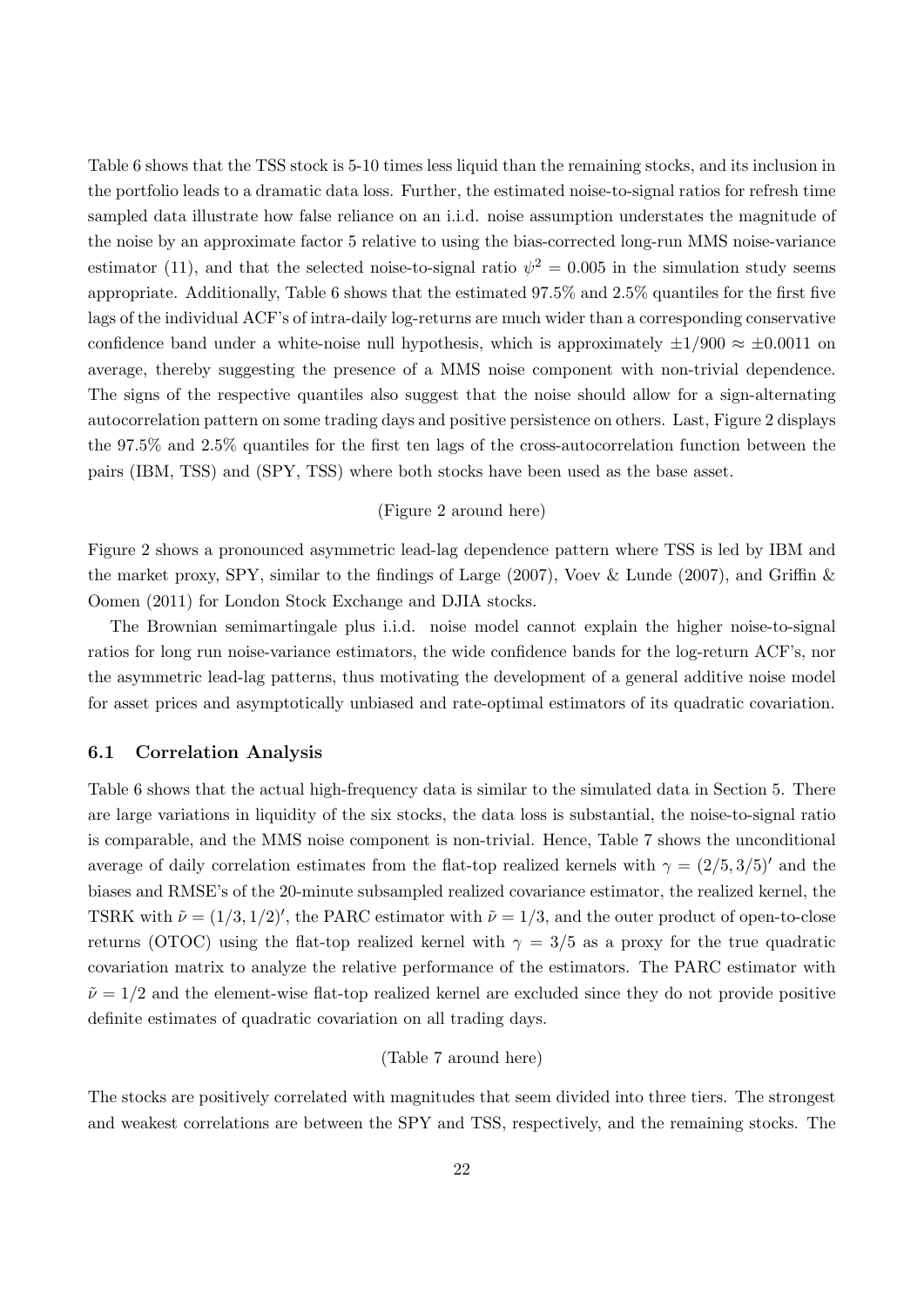latter illustrates the potential diversification benefits of including an asset outside of the DJIA in the portfolio. Table 7 also shows that the relative magnitudes of the biases and RMSE's for the various estimators are in line with the simulation results, which suggests that the flat-top realized kernels provide accurate information about the correlation structure of asset returns since they offer a desirable combination of robustness and efficiency. Two noteworthy features from Table 7 require a deeper investigation, however. These are the upward bias for OTOC and both the bias and relatively high RMSE for the PARC estimator. Hence, Table 8 shows the average quadratic covariation estimates of the two estimators in comparison with those from the flat-top realized kernel and the TSRK.

#### (Table 8 around here)

The average off-diagonal elements for the three high-frequency estimators are highly similar and the deviations from the OTOC equivalents are also relatively minor. The biggest difference comes from the average estimates of the diagonal elements where both the OTOC and the PARC estimators have pronounced negative biases. The OTOC estimates are very noisy and may not adequately capture intra-daily variation. The negative bias for the PARC estimator, on the other hand, may be caused by negative correlation between the efficient prices and the MMS noise, features which have already been documented by (Hansen & Lunde 2006, Fact I) and Diebold & Strasser (2012), and which the generalized bias-correction in (12)-(13) is unable to account for.

#### 6.2 Realized Market Beta Estimation

As a second application, this subsection analyzes daily market beta estimates for TSS using SPY as a proxy of the market portfolio. Note, however, that even though TSS is used as an example, almost identical results are obtained for the other stocks in the portfolio. Figure 3 shows the estimated market betas for the flat-top realized kernel with  $\gamma = 3/5$  along with a smoothed series from an ARMA(1,1) filter with estimated intercept  $\mu = 0.84$  and persistence parameters  $(\phi, \theta)' = (0.90, -0.79)'$  that are consistent with the findings of Barndorff-Nielsen et al. (2011) and Christensen et al. (2010). Further, it shows scatterplots of the market beta estimates from the flat-top realized kernel against equivalent ones from the remaining high-frequency estimators of the previous subsection.

#### (Figure 3 around here)

Figure 3 illustrates that that the daily market beta is time-varying, predictable, and it exhibits stationary fluctuations around its unconditional mean  $\mu = 0.84$ . Further, it shows that, except for the MSE optimal TSRK, the remaining estimators provide noisy estimates of the market betas, and that the 20-minute subsampled realized covariation estimator suffers from the largest dispersion. These results are elaborated upon in Table 9 by running the regressions corresponding to the scatterplots.

(Table 9 around here)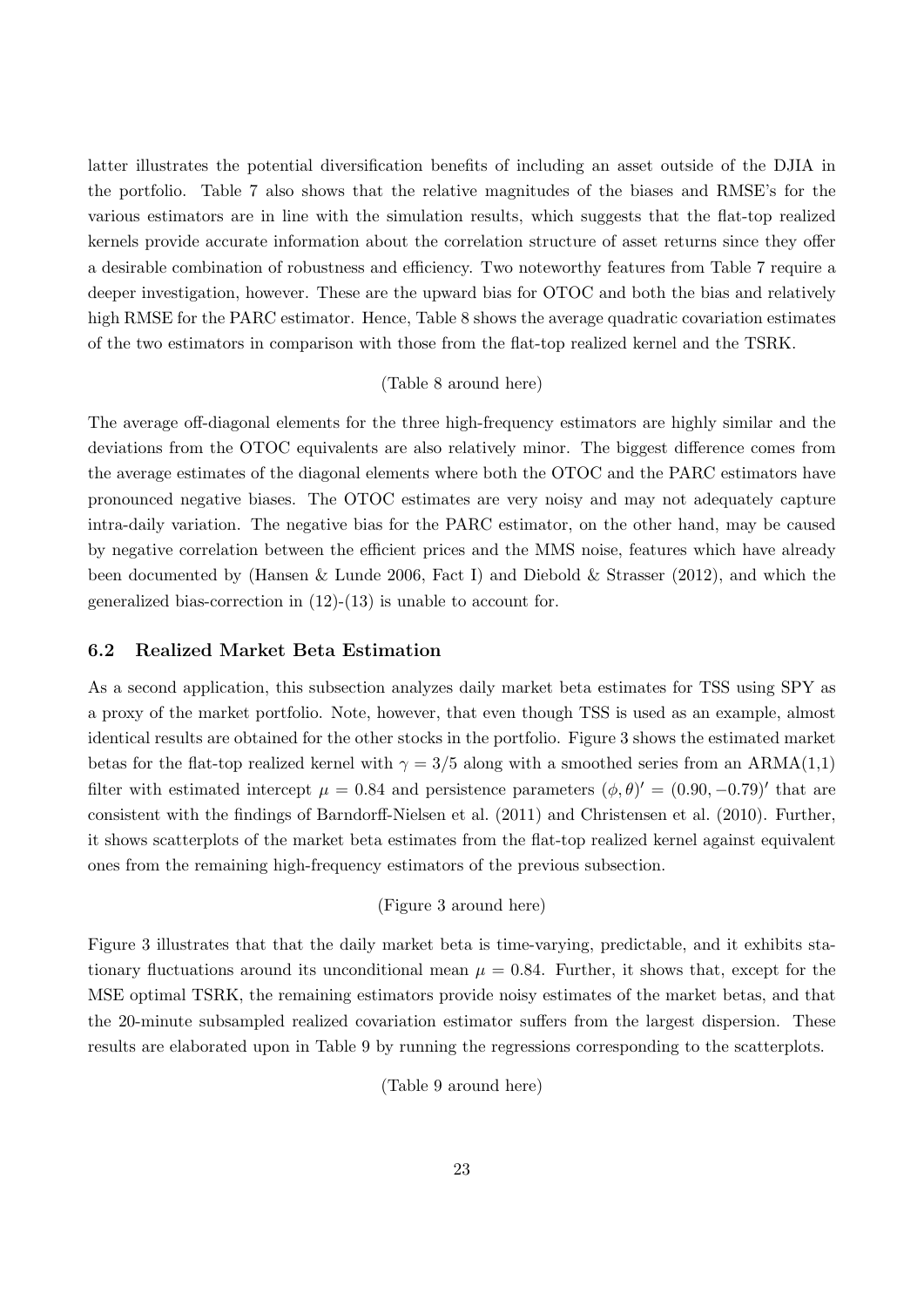Table 9 confirms the visual analysis by showing the largest dispersion for the 20-minute subsampled realized covariation estimator, followed by the TSRK emphasizing bias reduction, the realized kernel, and the PARC estimator. With exception of the latter, this exact pattern is observed in Table 5. However, as explained previously, endogenous noise may distort the PARC estimator, potentially causing this dispersion. Last, Table 9 shows a strong coherence between the flat-top realized kernel and the MSE optimal TSRK. The Wald test of an unbiased estimator, however, is strongly rejected. Similarly, by subtracting the two beta series, i.e. by imposing a unity slope, the estimated difference in mean is positive,  $\beta_0 = 0.0357$ , and significant with a HAC robust t-statistic of  $t_{HAC} = 5.59$ . Hence, in conjunction with Table 5, this illustrates the higher-order advantage of the flat-top realized kernels over the TSRK. The former is able to maintain a small variance while still providing (asymptotically) unbiased estimates, thus illustrating the theoretical results in Sections 3 and 4.2.

## 7 Conclusion

The paper develops a general, multivariate additive noise model for synchronized asset prices and extends the generalized class of univariate flat-top realized kernels, analyzed in Varneskov (2013), to estimate its quadratic covariation. The noise model allows for  $\alpha$ -mixing dependent exogenous noise, random sampling, and an endogenous noise component that encompasses synchronization errors, asymmetric lead-lag relations, and diurnal heteroskedasticity, thus accommodating a wide variety of empirical regularities at tick-by-tick frequencies. The flat-top realized kernels are shown to be consistent, asymptotically unbiased, and mixed Gaussian at the optimal rate of convergence,  $n^{1/4}$ . A simple eigenvalue correction guarantees the class of estimators to be positive definite without altering its asymptotic properties. This allows the computation of non-linear transformations of the estimated covariance matrix where the two leading examples in this paper are the realized correlation and regression coefficient. However, other potential applications include ranking of multivariate volatility models, Laurent et al. (2012), and dynamic mean-variance analysis in the spirit of Chiriac & Voev (2011) and Varneskov & Voev (2013). An empirically motivated simulation study shows that refresh time sampling is preferable to Hayashi-Yoshida sampling for kernel-based estimators, it provides empirical guidelines for eigenvalue truncation, and it shows that flat-top realized kernels have a desirable combination of robustness and efficiency relative to competing estimators in the literature. The latter is reinforced by an empirical analysis of correlations and market betas for a portfolio of six stocks of varying size and liquidity.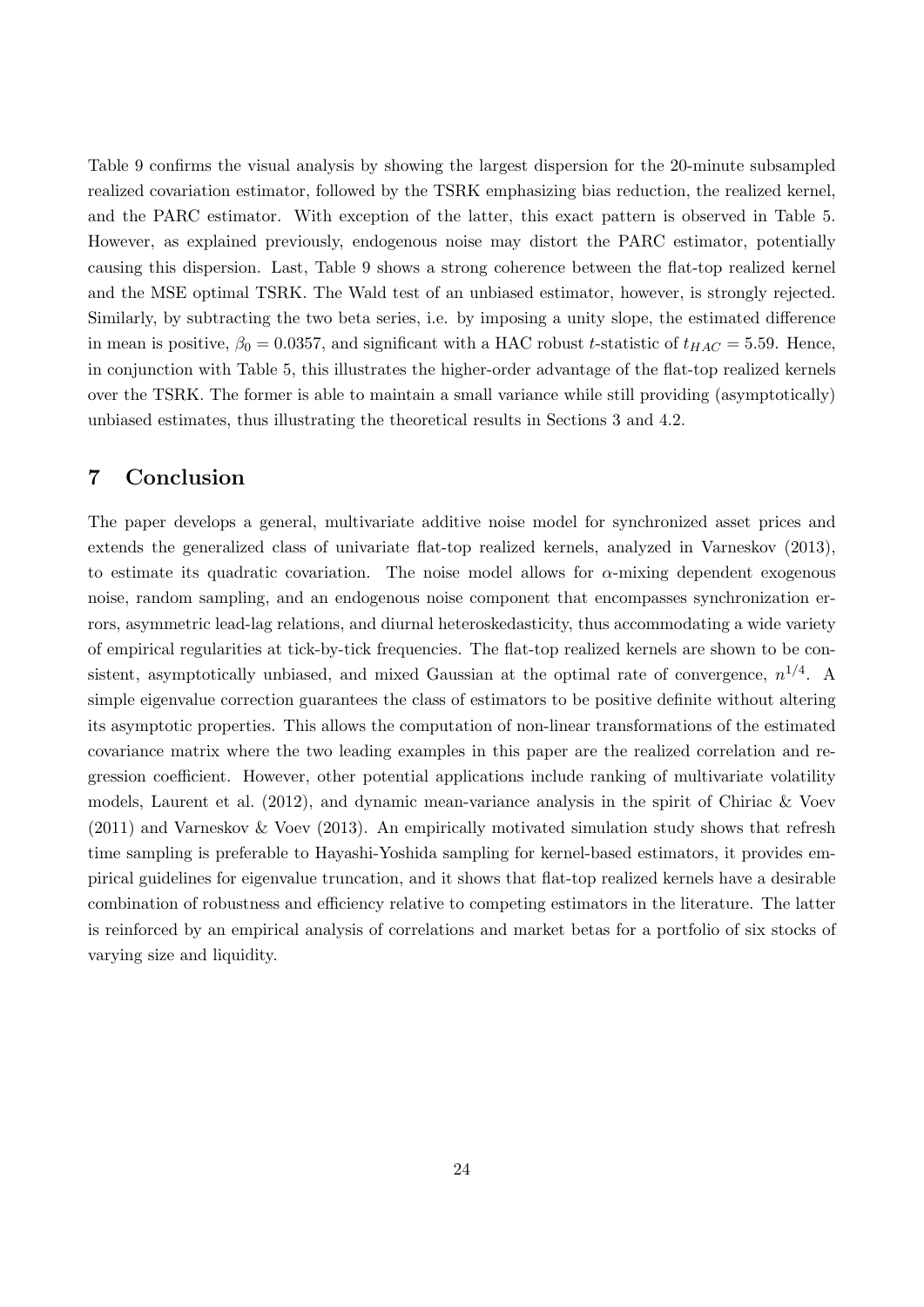

Figure 1: Panels 1-3 show the autocorrelation function (ACF) of the most liquid of two non-synchronously observed assets using three DGP's for observable returns, non-synchronous configuration  $\zeta = (5, 30)$  and three synchronized series: The raw data (dashed, dotted), refresh time sampling (dotted), and Hayashi-Yoshida (HY) sampling (dashed). DGP 1 models the MMS noise as a negative AR(1) process, DGP 2 as a negative MA(1), and DGP 3 as a positive AR(1). All persistence parameters are  $\pm 1/2$ . Panel 4 shows the ACF of the raw return series where MMS is modeled as a positive AR(1) process with persistence parameters  $\phi = (0.5, 0.7, 0.9)'$ .

|                                |                  | RTS              |                  |         | <b>HYS</b> |       |                  | No Synchronization |                  |
|--------------------------------|------------------|------------------|------------------|---------|------------|-------|------------------|--------------------|------------------|
|                                | DGP <sub>1</sub> | DGP <sub>2</sub> | DGP <sub>3</sub> | DGP 1   | DGP 2      | DGP 3 | DGP <sub>1</sub> | DGP 2              | DGP <sub>3</sub> |
| $\hat{\omega}$                 | 0.72             | 0.68             | 0.70             | 0.73    | 0.69       | 0.72  | 1.00             | 0.88               | 0.34             |
| $\Omega_{BC}$                  | 0.63             | 0.60             | 0.70             | $-0.46$ | $-0.50$    | 0.64  | 0.27             | 0.18               | 1.82             |
| $\hat{\Omega}$                 | 1.65             | 1.62             | 1.67             | 14.57   | 13.02      | 6.30  | 0.75             | 0.69               | 1.99             |
| Bias: $\Sigma_{12}$            | $-1.57$          | $-1.60$          | $-1.68$          | 13.98   | 14.33      | 13.67 |                  |                    |                  |
| Bias: $\Sigma_{12}^{\epsilon}$ | $-2.48$          | $-2.46$          | $-2.23$          | 2.88    | 3.80       | 5.91  |                  |                    |                  |
| RMSE: $\Sigma_{12}$            | 21.10            | 20.96            | 23.02            | 58.30   | 55.28      | 46.44 |                  |                    |                  |
| RMSE: $\Sigma_{12}^{\epsilon}$ | 19.88            | 19.78            | 22.40            | 45.07   | 42.39      | 37.08 |                  |                    |                  |
| $\mathbb{P}_{tr}$              | 13.4             | 12.7             | 8.80             | 52.4    | 53.0       | 51.0  |                  |                    |                  |

| <b>Impact of Synchronization Scheme</b> |  |  |  |  |  |
|-----------------------------------------|--|--|--|--|--|
|-----------------------------------------|--|--|--|--|--|

Table 1: Estimates of the MMS noise-variance (scaled by 100) by the short run variance estimator  $\hat{\omega}$  and the two long run variance estimators  $\hat{\Omega}$  and  $\hat{\Omega}_{BC}$  using the series for the leading asset after refresh time sampling (RTS), Hayashi-Yoshida sampling (HYS), or without synchronization. Moreover, the relative bias and RMSE (in percentages) of  $\Sigma_{12}$  shows the properties of a flat-top realized kernel estimate with  $\gamma = 3/5$ . The corresponding results for  $\Sigma_{12}^{\epsilon}$  is for the off-diagonal element of an element-wise flat-top realized kernel estimate with  $\gamma = 3/5$ ,  $ERK^*_{3/5}$ , whose eigenvalues are truncated by  $\epsilon_n = n^{-1/2}$  to ensure positive definiteness.  $\mathbb{P}_{tr}$  denotes the percentage of binding eigenvalue truncations, i.e.  $\mathbb{P}_{tr} = \#(eig \leq 0)/1000\%.$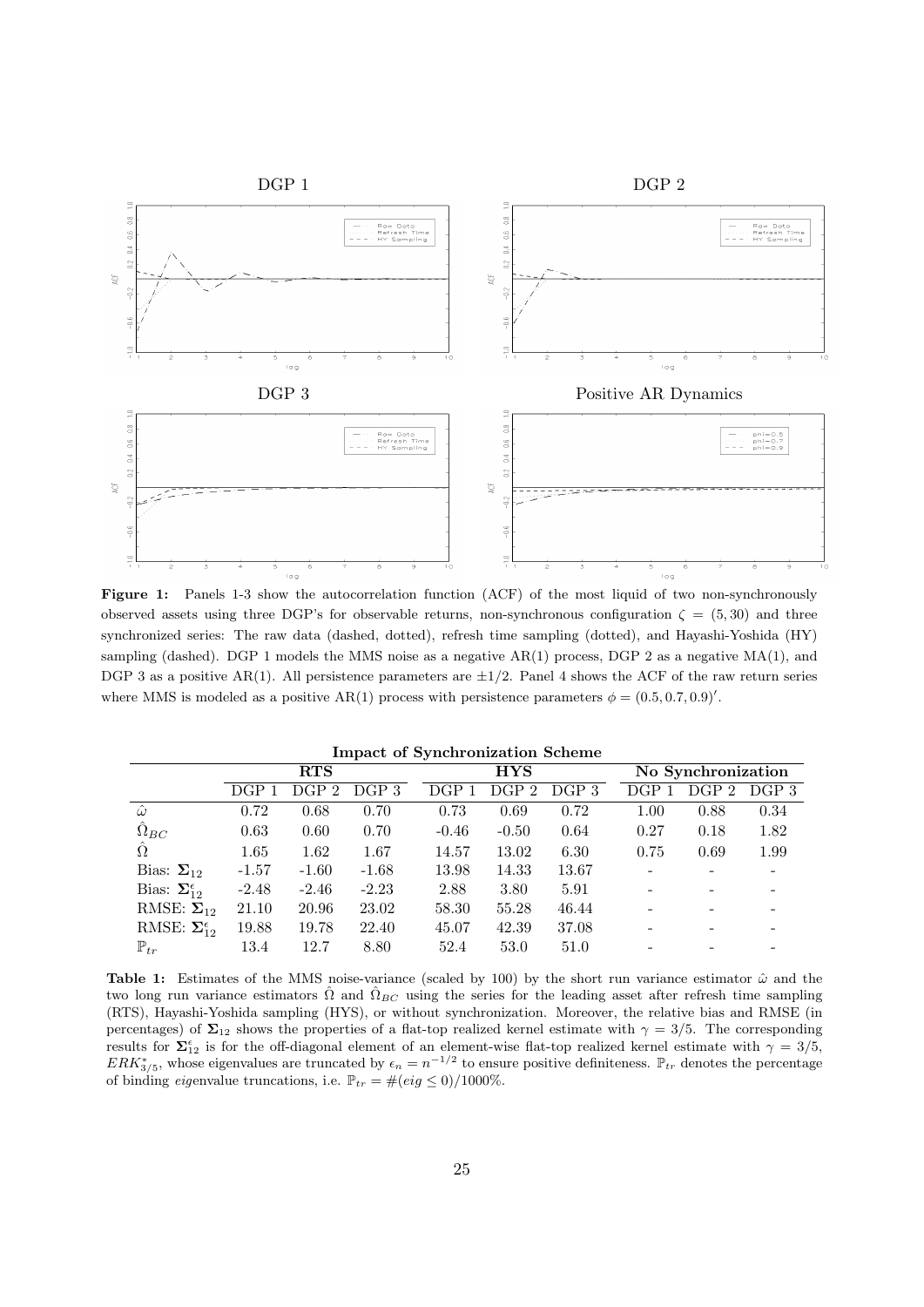|                       |                   |       |       | 0                 |                  |       |                   |       |       |
|-----------------------|-------------------|-------|-------|-------------------|------------------|-------|-------------------|-------|-------|
|                       |                   | DGP 1 |       |                   | DGP <sub>2</sub> |       |                   | DGP 3 |       |
| $\zeta_3 = 20$        | $\mathbb{P}_{tr}$ | $M_1$ | $M_2$ | $\mathbb{P}_{tr}$ | $M_1$            | $M_2$ | $\mathbb{P}_{tr}$ | $M_1$ | $M_2$ |
| $\epsilon = n^{-1/4}$ | 19.1              | 29.52 | 13.19 | 16.1              | 26.40            | 12.66 | 15.2              | 30.16 | 13.76 |
| $\epsilon = n^{-1/3}$ | 19.1              | 21.54 | 10.80 | 16.1              | 19.97            | 10.44 | 15.2              | 23.19 | 11.82 |
| $\epsilon = n^{-1/2}$ | 19.1              | 16.22 | 9.15  | 16.1              | 15.76            | 9.08  | 15.2              | 18.87 | 10.56 |
| $\epsilon = n^{-2/3}$ | 19.1              | 15.34 | 9.04  | 16.1              | 15.05            | 9.11  | 15.2              | 18.22 | 10.49 |
| $\epsilon = n^{-1}$   | 19.1              | 15.17 | 9.16  | 16.1              | 14.90            | 9.25  | 15.2              | 18.10 | 10.60 |
|                       |                   | DGP 1 |       |                   | DGP <sub>2</sub> |       |                   | DGP 3 |       |
|                       |                   |       |       |                   |                  |       |                   |       |       |
| $\zeta_3=30$          | $\mathbb{P}_{tr}$ | $M_1$ | $M_2$ | $\mathbb{P}_{tr}$ | $M_1$            | $M_2$ | $\mathbb{P}_{tr}$ | $M_1$ | $M_2$ |
| $\epsilon = n^{-1/4}$ | 26.7              | 33.02 | 15.01 | 23.4              | 32.08            | 14.84 | 22.1              | 30.52 | 15.77 |
| $\epsilon = n^{-1/3}$ | 26.7              | 24.39 | 12.34 | 23.4              | 23.78            | 12.32 | 22.1              | 24.32 | 13.29 |
| $\epsilon = n^{-1/2}$ | 26.7              | 18.18 | 10.25 | 23.4              | 17.87            | 10.38 | 22.1              | 20.31 | 11.57 |
| $\epsilon = n^{-2/3}$ | 26.7              | 16.98 | 10.04 | 23.4              | 16.74            | 10.20 | 22.1              | 19.59 | 11.50 |
| $\epsilon = n^{-1}$   | 26.7              | 16.70 | 10.18 | 23.4              | 16.48            | 10.33 | 22.1              | 19.41 | 11.66 |

Impact of Eigenvalue Truncation

**Table 2:** Mean relative RMSE of the unique individual elements  $\int_0^1 \sum_t^{ij} dt$ , denoted  $M_1$ , and of four non-linear transformations (the correlations and betas using asset 1 as the base asset), denoted  $M_2$ , for the element-wise flattop realized kernel for  $\gamma = 3/5$ ,  $ERK^*_{3/5}$ . The simulations are performed using the non-synchronous configuration  $\zeta = (5, 10, \zeta_3)'$ ,  $\zeta_3 = (20, 30)'$  and noise-to-signal ratio  $\psi^2 = 0.005$ .  $\mathbb{P}_{tr}$  denotes the percentage of binding *eigenvalue* truncations, i.e.  $\mathbb{P}_{tr} = \#(eig \le 0)/1000\%$ . Note that for  $\zeta_3 = (20, 30)'$ ,  $(n, \vartheta)' \approx \{(1170, 0.43), (780, 0.30)\}'$ . All numbers are in percentages.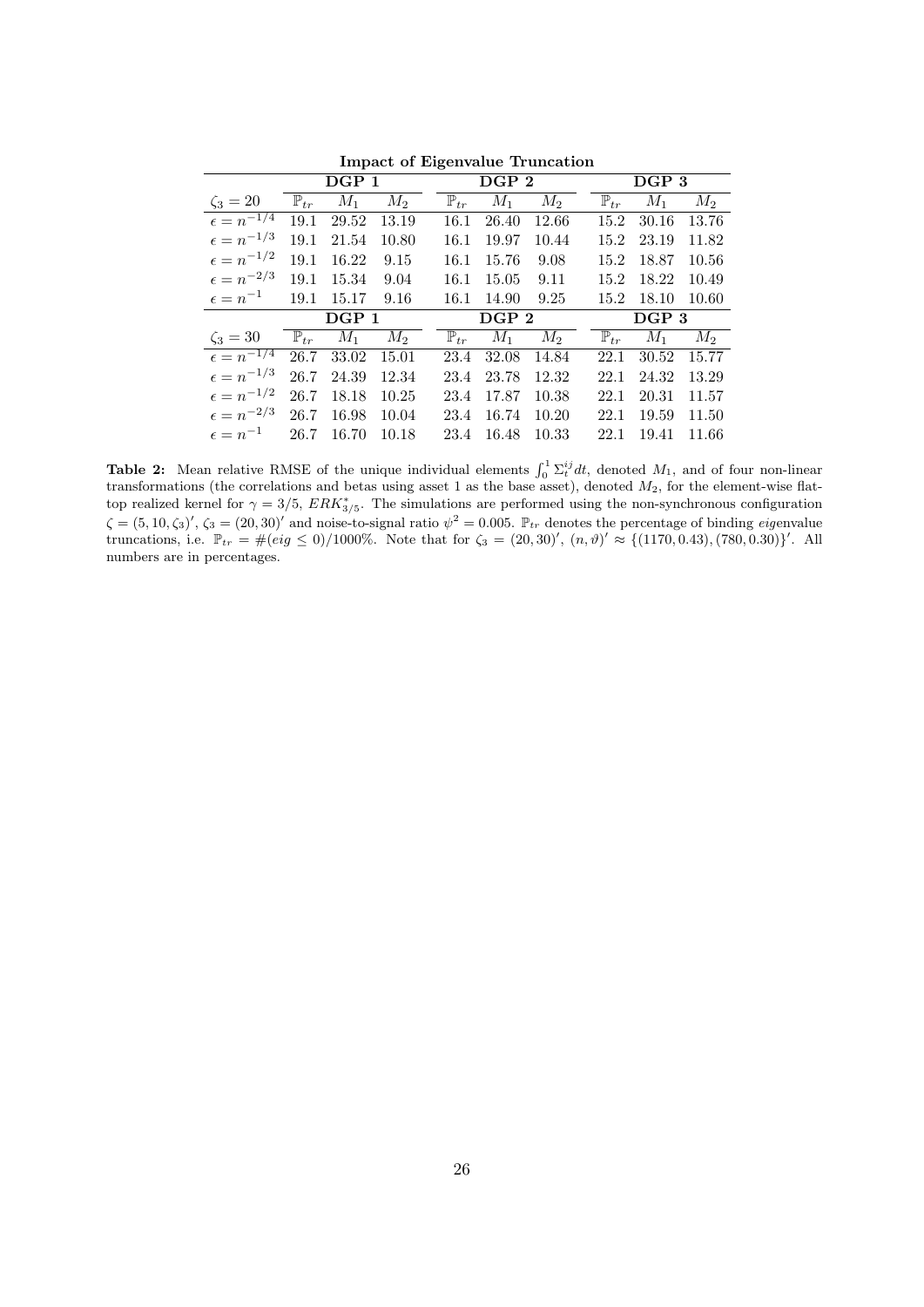|                   |                          | Relative Bias                         |                          |                          |                                         |                          |                                   |                                       |                          |                          | Relative RMSE            |                          | $\overline{\Sigma_{33}}$<br>30.95<br>20.67<br>16.26<br>24.50<br>19.65 |  |  |  |  |  |  |
|-------------------|--------------------------|---------------------------------------|--------------------------|--------------------------|-----------------------------------------|--------------------------|-----------------------------------|---------------------------------------|--------------------------|--------------------------|--------------------------|--------------------------|-----------------------------------------------------------------------|--|--|--|--|--|--|
|                   | $\mathbb{P}_{tr}$        | $\overline{\boldsymbol{\Sigma}}_{11}$ | $\overline{\Sigma_{12}}$ | $\overline{\Sigma_{22}}$ | $\overline{\boldsymbol{\Sigma}}_{13}^-$ | $\overline{\Sigma_{23}}$ | $\overline{\mathbf{\Sigma}_{33}}$ | $\overline{\boldsymbol{\Sigma}_{11}}$ | $\overline{\Sigma_{12}}$ | $\overline{\Sigma_{22}}$ | $\overline{\Sigma}_{13}$ | $\overline{\Sigma_{23}}$ |                                                                       |  |  |  |  |  |  |
| DGP <sub>1</sub>  |                          |                                       |                          |                          |                                         |                          |                                   |                                       |                          |                          |                          |                          |                                                                       |  |  |  |  |  |  |
| $RC_{20}^{sub}$   | $\overline{\phantom{0}}$ | 11.79                                 | $-8.62$                  | 14.01                    | $-9.72$                                 | $-8.97$                  | 16.63                             | 27.96                                 | 27.78                    | 29.18                    | 28.15                    | 28.23                    |                                                                       |  |  |  |  |  |  |
| $R$ K             | $\overline{\phantom{0}}$ | 3.04                                  | $-1.88$                  | 4.13                     | $-1.84$                                 | $-1.45$                  | 1.86                              | 20.94                                 | 21.02                    | 21.14                    | 21.17                    | 21.06                    |                                                                       |  |  |  |  |  |  |
| $TSRK_1$          | 0.10                     | 0.99                                  | $-1.12$                  | 1.68                     | $-0.96$                                 | $-0.83$                  | 0.08                              | 17.02                                 | 16.96                    | 16.98                    | 16.98                    | 16.73                    |                                                                       |  |  |  |  |  |  |
| TSRK <sub>2</sub> | 0.00                     | $-0.10$                               | $-0.76$                  | 0.92                     | $-0.85$                                 | $-0.31$                  | 1.02                              | 24.42                                 | 25.24                    | 24.27                    | $25.35\,$                | 25.26                    |                                                                       |  |  |  |  |  |  |
| $PARC_1$          | 0.00                     | $-0.71$                               | $-0.69$                  | 0.32                     | $-0.71$                                 | $-0.21$                  | $-0.37$                           | 19.62                                 | 20.20                    | 19.69                    | 20.34                    | 20.32                    |                                                                       |  |  |  |  |  |  |
| PARC <sub>2</sub> | 0.10                     | $-1.36$                               | $-0.81$                  | $-0.26$                  | $-0.92$                                 | $-0.28$                  | $-0.18$                           | 24.75                                 | 25.59                    | 24.59                    | 25.61                    | 25.65                    | 24.77                                                                 |  |  |  |  |  |  |
| $RK^{*}_{3/5}$    | 0.30                     | $-0.50$                               | $-1.35$                  | 0.44                     | $-1.25$                                 | $-0.97$                  | 0.44                              | 18.06                                 | 18.39                    | 18.22                    | 18.54                    | 18.31                    | 17.58                                                                 |  |  |  |  |  |  |
| $RK^{*}_{2/5}$    | 0.40                     | $-0.85$                               | $-1.56$                  | 0.34                     | $-1.54$                                 | $-1.07$                  | 0.46                              | 20.22                                 | 20.94                    | 20.60                    | $20.94\,$                | 20.84                    | 20.27                                                                 |  |  |  |  |  |  |
| $ERK^*_{3/5}$     | 19.1                     | 1.66                                  | $-0.93$                  | 1.12                     | $-1.94$                                 | $-1.35$                  | 1.21                              | 12.58                                 | 13.92                    | 13.89                    | 17.56                    | 17.91                    | 21.47                                                                 |  |  |  |  |  |  |
| DGP 2             |                          |                                       |                          |                          |                                         |                          |                                   |                                       |                          |                          |                          |                          |                                                                       |  |  |  |  |  |  |
| $RC_{20}^{sub}$   | $\overline{\phantom{0}}$ | 12.91                                 | $-8.62$                  | 15.09                    | $-9.76$                                 | $-9.01$                  | 19.43                             | 28.44                                 | 27.76                    | 29.69                    | 28.14                    | 28.23                    | 32.48                                                                 |  |  |  |  |  |  |
| RK                | $\overline{\phantom{0}}$ | 3.32                                  | $-1.86$                  | 3.99                     | $-1.86$                                 | $-1.41$                  | 1.05                              | 20.98                                 | 20.95                    | 20.98                    | 21.06                    | 20.95                    | 20.36                                                                 |  |  |  |  |  |  |
| $TSRK_1$          | 0.20                     | 1.11                                  | $-1.07$                  | 1.39                     | $-0.98$                                 | $-0.77$                  | $-2.14$                           | 17.09                                 | 16.91                    | 16.78                    | 16.80                    | 16.54                    | 15.85                                                                 |  |  |  |  |  |  |
| TSRK <sub>2</sub> | 0.00                     | $-0.04$                               | $-0.77$                  | 1.08                     | $-0.89$                                 | $-0.31$                  | 1.15                              | 24.46                                 | 25.22                    | 24.21                    | 25.31                    | 25.21                    | 24.46                                                                 |  |  |  |  |  |  |
| $PARC_1$          | 0.00                     | $-0.72$                               | $-0.69$                  | 0.14                     | $-0.74$                                 | $-0.21$                  | $-1.48$                           | 19.63                                 | 20.20                    | 19.62                    | 20.28                    | 20.24                    | 19.45                                                                 |  |  |  |  |  |  |
| PARC <sub>2</sub> | 0.00                     | $-1.39$                               | $-0.82$                  | $-0.25$                  | $-0.96$                                 | $-0.30$                  | $-0.41$                           | 24.78                                 | 25.57                    | 24.52                    | 25.60                    | 25.60                    | 24.66                                                                 |  |  |  |  |  |  |
| $RK_{3/5}^*$      | 0.20                     | $-0.46$                               | $-1.29$                  | 0.69                     | $-1.27$                                 | $-0.88$                  | 0.75                              | 18.07                                 | 18.33                    | 18.08                    | 18.38                    | 18.12                    | 17.43                                                                 |  |  |  |  |  |  |
| $RK^{*}_{2/5}$    | $0.30\,$                 | $-0.82$                               | $-1.51$                  | 0.60                     | $-1.53$                                 | $-0.98$                  | 0.67                              | 20.19                                 | 20.87                    | 20.42                    | 20.76                    | 20.68                    | 19.90                                                                 |  |  |  |  |  |  |
| $ERK^*_{3/5}$     | 16.1                     | 1.40                                  | $-1.02$                  | 0.99                     | $-1.86$                                 | $-1.15$                  | 2.28                              | 11.26                                 | 13.71                    | 13.49                    | 17.52                    | 17.79                    | 20.79                                                                 |  |  |  |  |  |  |
| DGP 3             |                          |                                       |                          |                          |                                         |                          |                                   |                                       |                          |                          |                          |                          |                                                                       |  |  |  |  |  |  |
| $RC_{20}^{sub}$   | $\overline{\phantom{0}}$ | 11.73                                 | $-8.63$                  | 14.02                    | $-9.60$                                 | $-8.86$                  | 16.78                             | 27.99                                 | 27.86                    | 29.30                    | 28.28                    | 28.36                    | 31.43                                                                 |  |  |  |  |  |  |
| RK                | $\overline{\phantom{0}}$ | $2.31\,$                              | $-1.74$                  | 4.87                     | $-1.89$                                 | $-1.44$                  | 10.58                             | 22.15                                 | 22.46                    | 22.63                    | 22.86                    | 22.81                    | 26.45                                                                 |  |  |  |  |  |  |
| $TSRK_1$          | 0.10                     | 0.79                                  | $-1.19$                  | 3.22                     | $-1.10$                                 | $-0.96$                  | 14.51                             | 17.48                                 | 17.65                    | 18.27                    | 18.73                    | 18.91                    | 26.33                                                                 |  |  |  |  |  |  |
| TSRK <sub>2</sub> | 0.40                     | $-0.07$                               | $-0.66$                  | 1.20                     | $-0.73$                                 | $-0.10$                  | 2.63                              | 24.48                                 | 25.28                    | 24.42                    | 25.64                    | 25.59                    | 25.86                                                                 |  |  |  |  |  |  |
| $PARC_1$          | 0.00                     | $-0.65$                               | $-0.64$                  | 1.25                     | $-0.66$                                 | $-0.11$                  | 7.23                              | 19.77                                 | 20.31                    | 19.98                    | 21.04                    | 21.06                    | 23.16                                                                 |  |  |  |  |  |  |
| PARC <sub>2</sub> | 1.30                     | $-1.32$                               | $-0.70$                  | 0.01                     | $-0.81$                                 | $-0.13$                  | 1.29                              | 24.78                                 | 25.61                    | 24.73                    | 25.91                    | 25.93                    | 26.00                                                                 |  |  |  |  |  |  |
| $RK^{*}_{3/5}$    | 1.70                     | $-0.46$                               | $-1.35$                  | 0.47                     | $-1.45$                                 | $-1.10$                  | 4.66                              | 18.89                                 | 19.36                    | 19.42                    | 20.31                    | 20.32                    | 23.48                                                                 |  |  |  |  |  |  |
| $RK^{*}_{2/5}$    | 7.10                     | $-0.39$                               | $-1.55$                  | 0.46                     | $-1.98$                                 | $-1.30$                  | 1.31                              | 22.13                                 | 22.13                    | 21.84                    | 22.72                    | 22.71                    | 24.57                                                                 |  |  |  |  |  |  |
| $ERK^*_{3/5}$     | 15.2                     | 1.53                                  | $-1.29$                  | 1.87                     | $-1.85$                                 | $-1.13$                  | 5.93                              | 14.28                                 | 15.56                    | 16.97                    | 19.85                    | 20.34                    | 26.20                                                                 |  |  |  |  |  |  |

Estimation of Quadratic Covariation for  $n \approx 1170$  and  $\vartheta \approx 0.43$ 

**Table 3:** Relative bias and RMSE of the individual elements of  $\Sigma_{ij} = \int_0^1 \Sigma_t^{ij} dt$  for six competing estimators of quadratic covariation: Realized covariance with 20-minute sampling and subsampling,  $RC_{20}^{sub}$ , the realized kernel, RK, the two-scale realized kernel,  $TSRK_j$ , where  $j = (1, 2)'$  correspond to choosing  $\tilde{\nu} = (1/3, 1/2)'$ , pre-averaged realized covariance estimator with a jack-knife bias-correction,  $PARC_j$ , the flat-top realized kernel,  $RK^*_{\gamma}$ , with  $\gamma = (2/5, 3/5)'$ , and the element-wise flat-top realized kernel,  $ERK^*_{3/5}$ . The simulations are performed using the non-synchronous configuration  $\zeta = (5, 10, 20)'$  and noise-to-signal ratio  $\psi^2 = 0.005$ .  $\mathbb{P}_{tr}$  denotes the percentage of binding eigenvalue truncations, i.e.  $\mathbb{P}_{tr} = \#(eig \leq 0)/1000\%$ . All numbers are in percentages.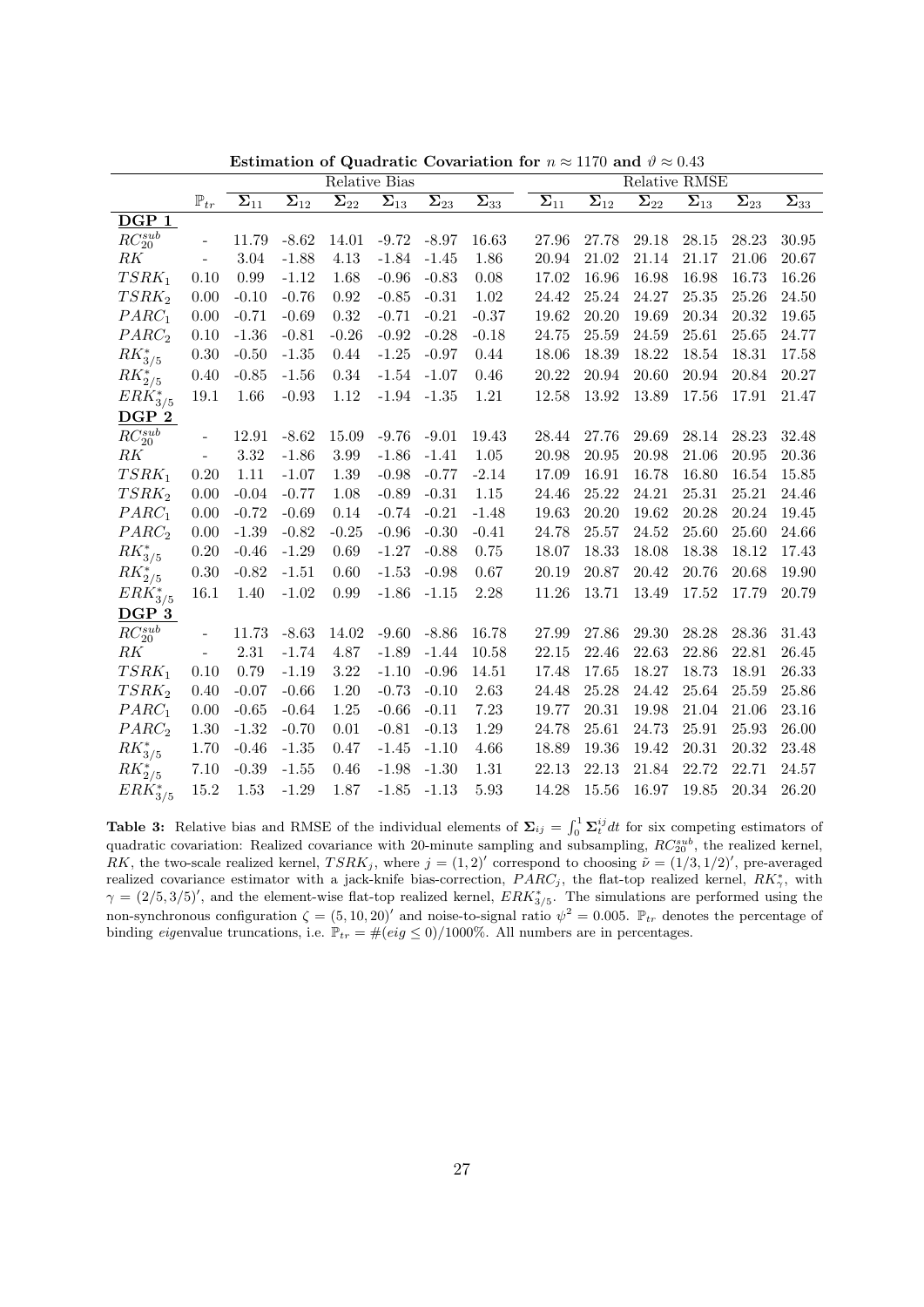|                       |                          |                          |                          |                                   | Relative Bias                         |                          |                          |                                       |                          |                                       | Relative RMSE            |                          |                                   |
|-----------------------|--------------------------|--------------------------|--------------------------|-----------------------------------|---------------------------------------|--------------------------|--------------------------|---------------------------------------|--------------------------|---------------------------------------|--------------------------|--------------------------|-----------------------------------|
|                       | $\mathbb{P}_{tr}$        | $\overline{\Sigma}_{11}$ | $\overline{\Sigma_{12}}$ | $\overline{\mathbf{\Sigma}_{22}}$ | $\overline{\boldsymbol{\Sigma}_{13}}$ | $\overline{\Sigma_{23}}$ | $\overline{\Sigma}_{33}$ | $\overline{\boldsymbol{\Sigma}_{11}}$ | $\overline{\Sigma_{12}}$ | $\overline{\boldsymbol{\Sigma}}_{22}$ | $\overline{\Sigma_{13}}$ | $\overline{\Sigma_{23}}$ | $\overline{\mathbf{\Sigma}_{33}}$ |
| DGP 1                 |                          |                          |                          |                                   |                                       |                          |                          |                                       |                          |                                       |                          |                          |                                   |
| $RC_{20}^{sub}$       | $\overline{\phantom{a}}$ | 11.82                    | $-8.10$                  | 14.05                             | $-11.04$                              | $-10.70$                 | 16.48                    | 27.97                                 | 27.72                    | 29.15                                 | 28.42                    | 28.57                    | 30.91                             |
| RK                    | $\overline{\phantom{0}}$ | $3.05\,$                 | $-1.93$                  | 3.98                              | $-1.88$                               | $-1.45$                  | 1.73                     | 23.39                                 | $23.58\,$                | 23.71                                 | 23.72                    | 23.91                    | 23.32                             |
| $TSRK_1$              | 0.10                     | 0.79                     | $-1.26$                  | 1.66                              | $-1.14$                               | $-0.83$                  | $0.02\,$                 | 19.27                                 | 19.29                    | 19.30                                 | 19.17                    | 19.42                    | 18.67                             |
| TSRK <sub>2</sub>     | 0.00                     | 0.35                     | $-0.69$                  | 0.99                              | $-0.70$                               | $-0.17$                  | 1.12                     | 27.26                                 | 28.19                    | 27.47                                 | 28.34                    | 28.54                    | $27.55\,$                         |
| $PARC_1$              | 0.00                     | $-0.22$                  | $-0.59$                  | 0.59                              | $-0.80$                               | $-0.28$                  | $-0.33$                  | 21.88                                 | 22.43                    | 21.87                                 | 22.51                    | 22.69                    | 21.78                             |
| PARC <sub>2</sub>     | 0.00                     | $-0.67$                  | $-0.63$                  | 0.01                              | $-0.85$                               | $-0.24$                  | $-0.02$                  | 27.44                                 | 28.33                    | 27.43                                 | 28.53                    | 28.63                    | 27.59                             |
| $RK_{3/5}^*$          | 0.60                     | $-0.66$                  | $-1.60$                  | 0.15                              | $-1.49$                               | $-1.09$                  | $-0.29$                  | 20.76                                 | 21.24                    | $20.90\,$                             | $21.09\,$                | $21.41\,$                | 20.28                             |
| $RK^{*}_{2/5}$        | 0.60                     | $-0.96$                  | $-1.92$                  | $-0.13$                           | $-1.88$                               | $-1.40$                  | 0.11                     | $23.35\,$                             | 24.15                    | $23.80\,$                             | $23.94\,$                | 24.40                    | 23.27                             |
| $ERK^*_{3/5}$         | 27.1                     | 2.38                     | 0.24                     | 2.69                              | $-2.70$                               | $-2.61$                  | $2.85\,$                 | 11.28                                 | 10.48                    | 11.53                                 | 19.50                    | 19.74                    | 28.45                             |
| DGP 2                 |                          |                          |                          |                                   |                                       |                          |                          |                                       |                          |                                       |                          |                          |                                   |
| $RC_{20}^{sub}$       | $\overline{\phantom{0}}$ | 12.93                    | $-8.11$                  | 15.11                             | $-11.02$                              | $-10.69$                 | 19.34                    | 28.45                                 | 27.72                    | 29.67                                 | 28.41                    | 28.55                    | 32.50                             |
| RK                    | $\overline{\phantom{a}}$ | 3.33                     | $-1.93$                  | 4.20                              | $-1.88$                               | $-1.49$                  | 0.99                     | 23.49                                 | $23.64\,$                | 23.80                                 | 23.70                    | 23.91                    | 23.13                             |
| $TSRK_1$              | 0.40                     | $\rm 0.91$               | $-1.31$                  | 1.67                              | $-1.18$                               | $-0.90$                  | $-2.00$                  | 19.44                                 | 19.40                    | 19.36                                 | 19.17                    | 19.37                    | 18.42                             |
| TSRK <sub>2</sub>     | 0.00                     | 0.44                     | $-0.67$                  | 1.08                              | $-0.70$                               | $-0.20$                  | 1.21                     | 27.28                                 | 28.24                    | 27.52                                 | 28.27                    | 28.49                    | 27.40                             |
| $PARC_1$              | 0.00                     | $-0.18$                  | $-0.59$                  | 0.58                              | $-0.80$                               | $-0.32$                  | $-1.50$                  | 21.93                                 | 22.48                    | 21.89                                 | 22.47                    | 22.64                    | 21.65                             |
| PARC <sub>2</sub>     | 0.00                     | $-0.64$                  | $-0.60$                  | $0.05\,$                          | $-0.83$                               | $-0.26$                  | $-0.23$                  | 27.45                                 | 28.37                    | 27.44                                 | 28.45                    | 28.58                    | 27.40                             |
| $RK^{*}_{3/5}$        | 0.60                     | $-0.58$                  | $-1.64$                  | 0.12                              | $-1.52$                               | $-1.16$                  | 0.62                     | 20.90                                 | $21.35\,$                | 20.96                                 | 21.10                    | 21.40                    | $20.43\,$                         |
| $RK^{*}_{2/5}$        | 0.60                     | $-0.87$                  | $-1.92$                  | $-0.13$                           | $-1.89$                               | $-1.48$                  | 0.31                     | 23.43                                 | 24.26                    | 23.87                                 | 23.92                    | 24.39                    | 23.23                             |
| $ERK^*_{3/5}$         | 24.0                     | 2.04                     | 0.07                     | $2.01\,$                          | $-2.53$                               | $-2.45$                  | 4.45                     | 10.27                                 | 10.13                    | 10.59                                 | 19.62                    | 19.77                    | 28.04                             |
| DGP 3                 |                          |                          |                          |                                   |                                       |                          |                          |                                       |                          |                                       |                          |                          |                                   |
| $RC_{20}^{sub}$       | $\frac{1}{2}$            | 11.83                    | $-8.06$                  | 14.09                             | $-11.11$                              | $-10.76$                 | 16.37                    | 28.04                                 | 27.75                    | 29.24                                 | 28.64                    | 28.80                    | 31.36                             |
| RK                    | $\overline{\phantom{a}}$ | $2.31\,$                 | $-1.89$                  | 3.33                              | $-2.09$                               | $-1.52$                  | 10.37                    | 24.43                                 | 24.80                    | 24.57                                 | 25.38                    | 25.50                    | 28.75                             |
| $TSRK_1$              | 0.00                     | $0.56\,$                 | $-1.25$                  | 1.64                              | $-1.54$                               | $-1.12$                  | 13.69                    | 19.70                                 | 19.94                    | 19.88                                 | 20.59                    | 21.01                    | 27.36                             |
| TSRK <sub>2</sub>     | 0.90                     | 0.22                     | $-0.77$                  | 1.03                              | $-0.77$                               | $-0.04$                  | 3.11                     | 27.34                                 | 28.13                    | 27.24                                 | 28.93                    | 28.99                    | 29.31                             |
| $PARC_1$              | 0.00                     | $-0.29$                  | $-0.63$                  | 0.67                              | $-0.87$                               | $-0.24$                  | 7.95                     | 22.05                                 | $22.54\,$                | 21.93                                 | 23.25                    | 23.39                    | 25.39                             |
| PARC <sub>2</sub>     | 1.20                     | $-0.79$                  | $-0.74$                  | 0.02                              | $-0.93$                               | $-0.14$                  | $1.95\,$                 | 27.51                                 | 28.28                    | $27.25\,$                             | 29.13                    | 29.09                    | 29.30                             |
| $\mathit{RK}^*_{3/5}$ | 1.00                     | $-0.74$                  | $-1.58$                  | $0.39\,$                          | $-1.93$                               | $-1.37$                  | 4.42                     | 21.59                                 | 22.16                    | 21.68                                 | 22.75                    | 23.04                    | 25.15                             |
| $RK^{*}_{2/5}$        | 4.20                     | $-1.08$                  | $-1.98$                  | 0.30                              | $-2.41$                               | $-1.64$                  | 1.09                     | 24.62                                 | 25.32                    | 25.00                                 | 25.95                    | 26.11                    | 27.48                             |
| $ERK^*_{3/5}$         | 22.0                     | $2.08\,$                 | $-0.14$                  | 2.47                              | $-2.73$                               | $-2.31$                  | 7.34                     | 12.32                                 | 11.87                    | 13.70                                 | 21.70                    | 21.83                    | 31.46                             |

Estimation of Quadratic Covariation for  $n \approx 780$  and  $\vartheta \approx 0.15$ 

**Table 4:** Relative bias and RMSE of the individual elements of  $\Sigma_{ij} = \int_0^1 \Sigma_t^{ij} dt$  for six competing estimators of quadratic covariation: Realized covariance with 20-minute sampling and subsampling,  $RC_{20}^{sub}$ , the realized kernel, RK, the two-scale realized kernel,  $TSRK_j$ , where  $j = (1, 2)'$  correspond to choosing  $\tilde{\nu} = (1/3, 1/2)'$ , pre-averaged realized covariance estimator with a jack-knife bias-correction,  $PARC_j$ , the flat-top realized kernel,  $RK^*_{\gamma}$ , with  $\gamma = (2/5, 3/5)'$ , and the element-wise flat-top realized kernel,  $ERK^*_{3/5}$ . The simulations are performed using the non-synchronous configuration  $\zeta = (3, 3, 30)'$  and noise-to-signal ratio  $\psi^2 = 0.005$ .  $\mathbb{P}_{tr}$  denotes the percentage of binding eigenvalue truncations, i.e.  $\mathbb{P}_{tr} = \#(eig \le 0)/1000\%$ . All numbers are in percentages.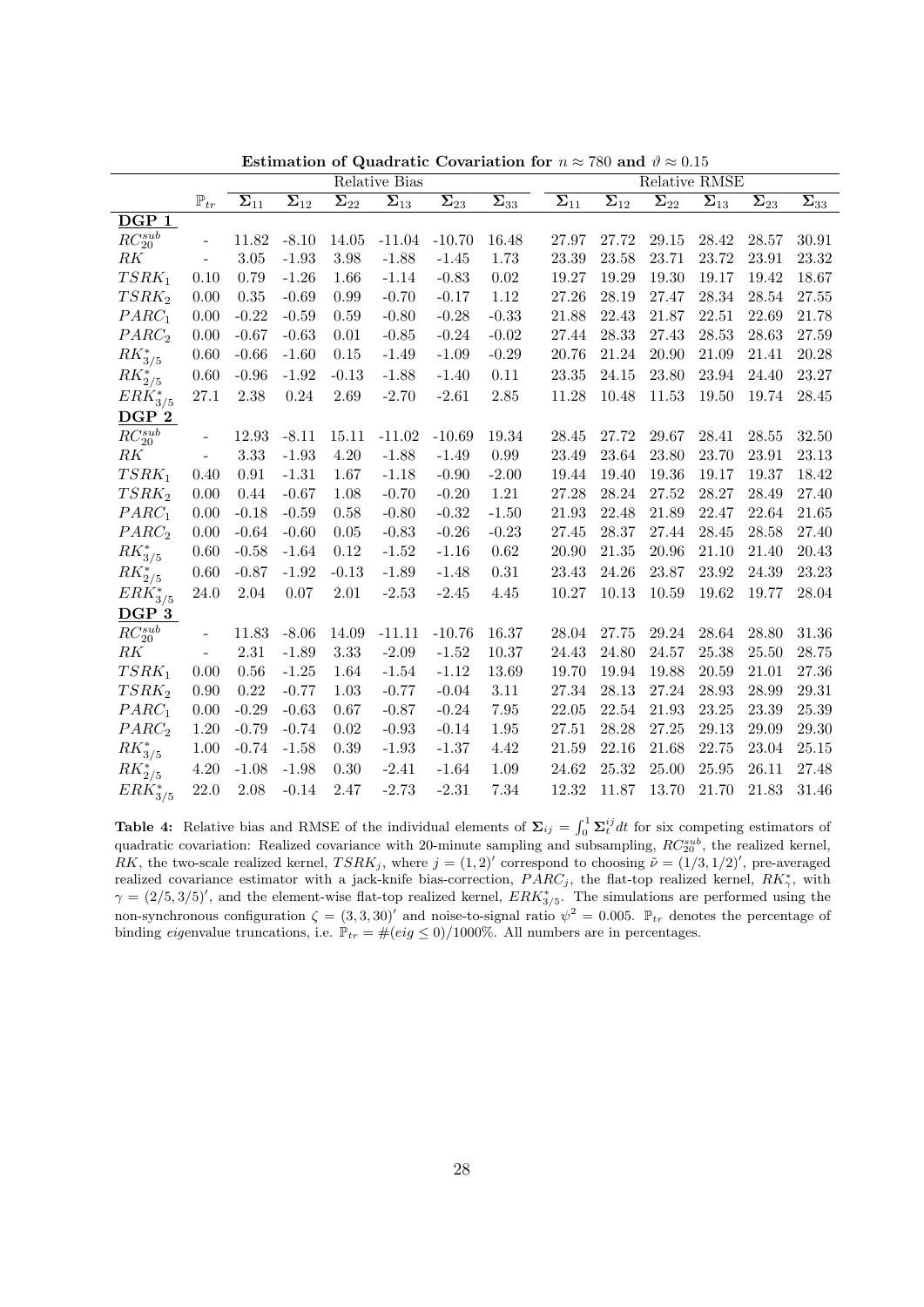|                    |                 | $\beta_{13}$            |     |                            |  |  |  | $23.03$<br>$9.58$<br>$8.50$<br>$10.18$<br>$8.33$<br>$10.32$<br>$8.50$<br>$10.32$<br>$10.32$                                                                                                                                                                                                                                                                                                                             |  |  |  |  |                                                                            | $23.74$<br>$9.62$<br>$9.82$<br>$10.09$<br>$10.01$<br>$10.03$<br>$10.49$<br>$10.49$                                                                                                                                                                                                                                              |  |  |  |  |                                                                                                                                                                                                                                                                                                                                                      | 23.27<br>10.44 S<br>10.45 S<br>10.78 S<br>10.53<br>10.53 S<br>10.53                                                                                                                                                                                                                                                                                                          |                          |
|--------------------|-----------------|-------------------------|-----|----------------------------|--|--|--|-------------------------------------------------------------------------------------------------------------------------------------------------------------------------------------------------------------------------------------------------------------------------------------------------------------------------------------------------------------------------------------------------------------------------|--|--|--|--|----------------------------------------------------------------------------|---------------------------------------------------------------------------------------------------------------------------------------------------------------------------------------------------------------------------------------------------------------------------------------------------------------------------------|--|--|--|--|------------------------------------------------------------------------------------------------------------------------------------------------------------------------------------------------------------------------------------------------------------------------------------------------------------------------------------------------------|------------------------------------------------------------------------------------------------------------------------------------------------------------------------------------------------------------------------------------------------------------------------------------------------------------------------------------------------------------------------------|--------------------------|
|                    | 3,30)           | $\overline{\beta_{12}}$ |     |                            |  |  |  | 20.41<br>9.46<br>9.81<br>9.31<br>9.96<br>9.96<br>9.00<br>9.00<br>9.00<br>9.00                                                                                                                                                                                                                                                                                                                                           |  |  |  |  |                                                                            | $\begin{array}{l} 21.18 \\ 21.63 \\ 9.63 \\ 8.94 \\ 10.24 \\ 8.35 \\ 10.14 \\ 9.08 \\ 10.13 \\ 10.3 \\ 10.5 \\ 10.78 \\ \end{array}$                                                                                                                                                                                            |  |  |  |  |                                                                                                                                                                                                                                                                                                                                                      | $\begin{array}{l} 20.39 \\ 9.37 \\ 8.61 \\ 10.13 \\ 8.40 \\ 9.07 \\ 10.03 \\ 10.24 \\ 11.33 \\ 7.37 \\ \end{array}$                                                                                                                                                                                                                                                          |                          |
|                    | $\frac{3}{5}$   | $\rho_{13}$             |     |                            |  |  |  | $\begin{array}{l} 24.05 \\ 24.29 \\ 5.99 \\ 4.31 \\ 6.32 \\ 7.33 \\ 8.33 \\ 1.24 \\ 1.12 \\ 1.12 \\ 1.12 \\ 1.12 \\ 1.13 \\ 1.12 \\ 1.13 \\ 1.14 \\ 1.13 \\ 1.14 \\ 1.13 \\ 1.14 \\ 1.13 \\ 1.14 \\ 1.13 \\ 1.14 \\ 1.13 \\ 1.14 \\ 1.13 \\ 1.14 \\ 1.13 \\ 1.14 \\ 1.14 \\ 1.15 \\ 1.15 \\ 1.16 \\ 1.17 \\ $                                                                                                           |  |  |  |  |                                                                            |                                                                                                                                                                                                                                                                                                                                 |  |  |  |  |                                                                                                                                                                                                                                                                                                                                                      | 24.13<br>9.48<br>9.76<br>6.85<br>6.87<br>6.67<br>11.89<br>11.89                                                                                                                                                                                                                                                                                                              |                          |
| <b>RMSE</b>        |                 | $\rho_{12}$             |     |                            |  |  |  | $\begin{array}{c} 20.65 \\ 20.9 \\ 6.31 \\ 5.38 \\ 6.37 \\ 7.43 \\ 8.37 \\ 9.53 \\ 1.53 \\ 1.53 \\ 1.53 \\ 1.53 \\ 1.53 \\ 1.53 \\ 1.53 \\ 1.53 \\ 1.53 \\ 1.53 \\ 1.53 \\ 1.53 \\ 1.53 \\ 1.53 \\ 1.53 \\ 1.53 \\ 1.53 \\ 1.53 \\ 1.53 \\ 1.53 \\ 1.53 \\ 1.53 \\ 1.53 \\ 1.53 \\ 1.53 \\ 1.53 \\ 1.53 \\ 1$                                                                                                           |  |  |  |  |                                                                            |                                                                                                                                                                                                                                                                                                                                 |  |  |  |  |                                                                                                                                                                                                                                                                                                                                                      | 0.63<br>20.63 20.72.20.5<br>20.63 20.72.20.5                                                                                                                                                                                                                                                                                                                                 |                          |
| Relative           |                 | $\overline{\beta}_{13}$ |     |                            |  |  |  | 21.93<br>8.66 3.99<br>7.64 3.99<br>7.79<br>8.93<br>8.93<br>8.93                                                                                                                                                                                                                                                                                                                                                         |  |  |  |  |                                                                            | 22.71<br>23.75.95.51.95.95.95<br>23.95.95.95.95.95.95                                                                                                                                                                                                                                                                           |  |  |  |  |                                                                                                                                                                                                                                                                                                                                                      | $\begin{array}{l} 21.92 \\ 9.34 \\ 9.67 \\ 10.05 \\ 9.13 \\ 10.27 \\ 11.00 \\ 11.00 \\ 11.00 \\ 11.00 \\ 11.0 \\ \end{array}$                                                                                                                                                                                                                                                |                          |
|                    |                 | $\beta_{12}$            |     |                            |  |  |  |                                                                                                                                                                                                                                                                                                                                                                                                                         |  |  |  |  | 21.58<br>8.78 000 000 100<br>6.78 000 100 100<br>6.74 100 100 100 1100 120 |                                                                                                                                                                                                                                                                                                                                 |  |  |  |  |                                                                                                                                                                                                                                                                                                                                                      | $\begin{array}{l} 20.84 \\ 8.66 \\ 8.21 \\ 9.13 \\ 9.57 \\ 9.37 \\ 9.30 \\ 9.60 \\ 10.73 \end{array}$                                                                                                                                                                                                                                                                        |                          |
|                    | $=$ $(5,$       | $\rho_{13}$             |     |                            |  |  |  | $\begin{array}{l} 23.96 \\ 23.67 \\ 55.67 \\ 45.4 \\ \end{array} \hspace{-.25cm} \begin{array}{l} 28 \\ 21.7 \\ 23.7 \\ \end{array} \hspace{-.25cm} \begin{array}{l} 29 \\ 23.7 \\ 24.7 \\ \end{array} \hspace{-.25cm} \begin{array}{l} 29 \\ 23.7 \\ \end{array} \hspace{-.25cm} \begin{array}{l} 29 \\ 23.7 \\ \end{array} \hspace{-.25cm} \begin{array}{l} 29 \\ 23.7 \\ \end{array} \hspace{-.25cm} \begin{array}{$ |  |  |  |  |                                                                            | $\frac{3}{2}$<br>$\frac{3}{5}$<br>$\frac{5}{5}$<br>$\frac{6}{5}$<br>$\frac{4}{5}$<br>$\frac{3}{5}$<br>$\frac{3}{5}$<br>$\frac{3}{5}$<br>$\frac{3}{5}$<br>$\frac{3}{5}$<br>$\frac{3}{5}$<br>$\frac{3}{5}$<br>$\frac{3}{5}$<br>$\frac{3}{5}$<br>$\frac{3}{5}$<br>$\frac{3}{5}$<br>$\frac{3}{5}$<br>$\frac{3}{5}$<br>$\frac{3}{5}$ |  |  |  |  |                                                                                                                                                                                                                                                                                                                                                      | $23.302$<br>$25.303$<br>$5.53$<br>$5.73$<br>$5.73$<br>$5.73$<br>$5.73$<br>$5.73$<br>$5.69$                                                                                                                                                                                                                                                                                   |                          |
| Transformation     |                 | $\rho_{12}$             |     |                            |  |  |  | $\begin{array}{l} 21.06 \\ 21.33 \\ 6.53 \\ 4.43 \\ 3.36 \\ 5.74 \\ 6.07 \\ 7.74 \\ 8.36 \\ 7.7 \\ 8.7 \\ 9.6 \\ 1.5 \\ 1.5 \\ 0.07 \\ 4.5 \\ 0.07 \\ 0.07 \\ 0.07 \\ 0.07 \\ 0.07 \\ 0.07 \\ 0.07 \\ 0.07 \\ 0.07 \\ 0.07 \\ 0.07 \\ 0.07 \\ 0.07 \\ 0.07 \\ 0.07 \\ 0.07 \\ 0.07 \\ 0.07 \\ 0.07 \\ 0.07 \\ $                                                                                                         |  |  |  |  |                                                                            |                                                                                                                                                                                                                                                                                                                                 |  |  |  |  |                                                                                                                                                                                                                                                                                                                                                      |                                                                                                                                                                                                                                                                                                                                                                              |                          |
|                    |                 | $\beta_{13}$            |     |                            |  |  |  | $\frac{34}{71}$<br>$\frac{34}{7}$<br>$\frac{4}{7}$ $\frac{3}{7}$ $\frac{6}{7}$ $\frac{6}{7}$ $\frac{6}{7}$ $\frac{6}{7}$ $\frac{6}{7}$ $\frac{6}{7}$ $\frac{6}{7}$ $\frac{6}{7}$ $\frac{6}{7}$ $\frac{6}{7}$ $\frac{6}{7}$ $\frac{6}{7}$ $\frac{6}{7}$ $\frac{6}{7}$                                                                                                                                                    |  |  |  |  |                                                                            | $22.12$<br>$-5.05$<br>$-7.76$<br>$-7.76$<br>$-7.76$<br>$-7.62$<br>$-7.62$<br>$-7.62$                                                                                                                                                                                                                                            |  |  |  |  |                                                                                                                                                                                                                                                                                                                                                      | $\begin{array}{cccc}\n\frac{11}{21} & \frac{11}{20} & \frac{11}{20} & \frac{11}{20} & \frac{11}{20} & \frac{11}{20} & \frac{11}{20} & \frac{11}{20} & \frac{11}{20} & \frac{11}{20} & \frac{11}{20} & \frac{11}{20} & \frac{11}{20} & \frac{11}{20} & \frac{11}{20} & \frac{11}{20} & \frac{11}{20} & \frac{11}{20} & \frac{11}{20} & \frac{11}{20} & \frac{11}{20} & \frac$ | $\ddot{\phantom{a}}$     |
| of Non-linear      | 3,30)           | $\beta_{12}$            |     |                            |  |  |  | $\begin{array}{cccc}\n 18.68 \\  18.53 \\  -1.74 \\  -1.91 \\  9.24 \\  -1.74 \\  -1.91 \\  -1.91 \\  -1.89 \\  -1.89\n \end{array}$                                                                                                                                                                                                                                                                                    |  |  |  |  |                                                                            | 5<br>5 5 6 7 7 7 8 9 8 9<br>5 5 6 7 7 8 9 9 9 9 1                                                                                                                                                                                                                                                                               |  |  |  |  |                                                                                                                                                                                                                                                                                                                                                      |                                                                                                                                                                                                                                                                                                                                                                              |                          |
|                    | $=$ $(3,$       | $\rho_{13}$             |     |                            |  |  |  | $\begin{array}{cccccc}\n23.12 & 24 & 35 & 26 & 27 & 27 & 28 & 28 \\ 44.15 & 25 & 26 & 27 & 27 & 27 & 27 & 27 \\ 5 & 25 & 27 & 27 & 27 & 27 & 27 & 27\n\end{array}$                                                                                                                                                                                                                                                      |  |  |  |  |                                                                            | 24.44<br>4.19<br>4.19<br>5.78<br>5.78<br>5.29<br>5.47<br>4.47                                                                                                                                                                                                                                                                   |  |  |  |  |                                                                                                                                                                                                                                                                                                                                                      | $23.15$<br>$-7.86$<br>$-7.59$<br>$-7.59$<br>$-7.59$<br>$-7.59$<br>$-7.59$<br>$-7.59$<br>$-7.59$<br>$-7.59$                                                                                                                                                                                                                                                                   |                          |
| Estimation<br>Bias |                 | $\rho_{12}$             |     |                            |  |  |  | $\begin{array}{cccc}\n 19.66 \\  19.53 \\  -15.54 \\  -16.18 \\  -16.18 \\  -16.19 \\  -16.19 \\  -16.19 \\  -16.19 \\  -16.19 \\  -16.19 \\  -16.19 \\  -16.19 \\  -16.19 \\  -16.19 \\  -16.19 \\  -16.19 \\  -16.19 \\  -16.19 \\  -16.19 \\  -16.19 \\  -16.19 \\  -16.19 \\  -16.19 \\  -16.19 \\  -16.19 \\  -16.19 \\  -16.19 \\  -16.19 \\  -16.19 \\  -1$                                                      |  |  |  |  |                                                                            | $-20.46$<br>$-5.76$<br>$-7.55$<br>$-7.50$<br>$-7.50$<br>$-7.50$<br>$-7.50$<br>$-7.50$<br>$-7.50$                                                                                                                                                                                                                                |  |  |  |  |                                                                                                                                                                                                                                                                                                                                                      |                                                                                                                                                                                                                                                                                                                                                                              | $\overline{\phantom{a}}$ |
| elative            |                 | $\beta_{13}$            |     |                            |  |  |  |                                                                                                                                                                                                                                                                                                                                                                                                                         |  |  |  |  |                                                                            | $-20.97$<br>$-5.01$<br>$-1.79$<br>$-1.22$<br>$-1.29$<br>$-1.29$<br>$-1.29$<br>$-1.29$<br>$-1.29$<br>$-1.29$<br>$-1.29$<br>$-1.29$<br>$-1.29$                                                                                                                                                                                    |  |  |  |  | $\begin{array}{cccc} -19.96 \\ -4.12 \\ -1.70 \\ -0.32 \\ -0.82 \\ -1.24 \\ -0.32 \\ -0.32 \\ -1.31 \\ -3.21 \\ -3.21 \\ -3.21 \\ -3.21 \\ -3.21 \\ -3.21 \\ -3.21 \\ -3.21 \\ -3.21 \\ -3.21 \\ -3.21 \\ -3.21 \\ -3.21 \\ -3.21 \\ -3.21 \\ -3.21 \\ -3.21 \\ -3.21 \\ -3.21 \\ -3.21 \\ -3.21 \\ -3.21 \\ -3.21 \\ -3.21 \\ -3.21 \\ -3.21 \\ -3$ |                                                                                                                                                                                                                                                                                                                                                                              |                          |
|                    |                 | $\beta_{12}$            |     |                            |  |  |  |                                                                                                                                                                                                                                                                                                                                                                                                                         |  |  |  |  |                                                                            |                                                                                                                                                                                                                                                                                                                                 |  |  |  |  |                                                                                                                                                                                                                                                                                                                                                      |                                                                                                                                                                                                                                                                                                                                                                              | $\ddot{c}$               |
|                    | $= (5, 10, 20)$ | $\rho_{13}$             |     |                            |  |  |  |                                                                                                                                                                                                                                                                                                                                                                                                                         |  |  |  |  |                                                                            |                                                                                                                                                                                                                                                                                                                                 |  |  |  |  |                                                                                                                                                                                                                                                                                                                                                      | $\begin{array}{lllllllllllllllllll} \mathbb{S}_{31}^1&\mathbb{S}_{32}^1&\mathbb{S}_{33}^1&\mathbb{S}_{34}^1&\mathbb{S}_{34}^1&\mathbb{S}_{34}^1&\mathbb{S}_{34}^1&\mathbb{S}_{34}^1&\mathbb{S}_{34}^1&\mathbb{S}_{34}^1&\mathbb{S}_{34}^1&\mathbb{S}_{34}^1&\mathbb{S}_{34}^1&\mathbb{S}_{34}^1&\mathbb{S}_{34}^1&\mathbb{S}_{34}^1&\mathbb{S}_{34}^1&$                      |                          |
|                    |                 | $\rho_{12}$             |     |                            |  |  |  | $\begin{array}{c} 20.09 \\ 20.49 \\ -1.51 \\ -1.51 \\ -1.52 \\ -1.53 \\ -1.57 \\ -1.59 \\ -1.59 \\ -1.59 \\ -1.59 \\ -1.59 \\ -1.59 \\ -1.59 \\ -1.59 \\ -1.59 \\ -1.59 \\ -1.59 \\ -1.59 \\ -1.59 \\ -1.59 \\ -1.59 \\ -1.59 \\ -1.59 \\ -1.59 \\ -1.59 \\ -1.59 \\ -1.59 \\ -1.59 \\ -1.59 \\ -1.59 \\ -1.59 \\ -1.59 \\ -1.59 \\ -1.59 \\ -$                                                                         |  |  |  |  |                                                                            |                                                                                                                                                                                                                                                                                                                                 |  |  |  |  |                                                                                                                                                                                                                                                                                                                                                      | $\begin{array}{lllllllllllllllll} 38.53 & 53.53 & 54.53 & 54.53 & 54.53 & 54.54 & 54.54 & 54.55 & 54.54 & 54.55 & 54.54 & 54.55 & 54.55 & 54.55 & 54.55 & 54.55 & 54.55 & 54.55 & 54.55 & 54.55 & 54.55 & 54.55 & 54.55 & 54.55 & 54.55 & 54.55 & 54.55 & 54.55 & 54.55 & 5$                                                                                                 |                          |
|                    |                 |                         | DGP | $\frac{RC_{20}^{sub}}{RK}$ |  |  |  |                                                                                                                                                                                                                                                                                                                                                                                                                         |  |  |  |  |                                                                            |                                                                                                                                                                                                                                                                                                                                 |  |  |  |  |                                                                                                                                                                                                                                                                                                                                                      |                                                                                                                                                                                                                                                                                                                                                                              |                          |

**Table 5:** Relative bias and RMSE of four non-linear transformations for six competing estimators of quadratic covariation: Realized covariance with 20-minute<br>sampling and subsampling,  $RC_{30}^{240}$ , the realized kernel, Table 5: Relative bias and RMSE of four non-linear transformations for six competing estimators of quadratic covariation: Realized covariance with 20-minute sampling and subsampling,  $RC_2^{sub}$ , the realized kernel, RK, the two-scale realized kernel, TSRK<sub>j</sub>, where  $j = (1, 2)'$  correspond to choosing  $\tilde{\nu} = (1/3, 1/2)'$ , preaveraged realized covariance estimator with a jack-knife bias-correction, PARCj, the flat-top realized kernel, RK\*<sub>i</sub>, with  $\gamma = (2/5, 3/5)'$ , and the element-wise flat-top realized kernel,  $ERK_{3/5}^*$ . The simulations are performed using the non-synchronous configurations  $\zeta = (5, 10, 20)'$  and  $\zeta = (3, 3, 30)'$ . All numbers are in percentages.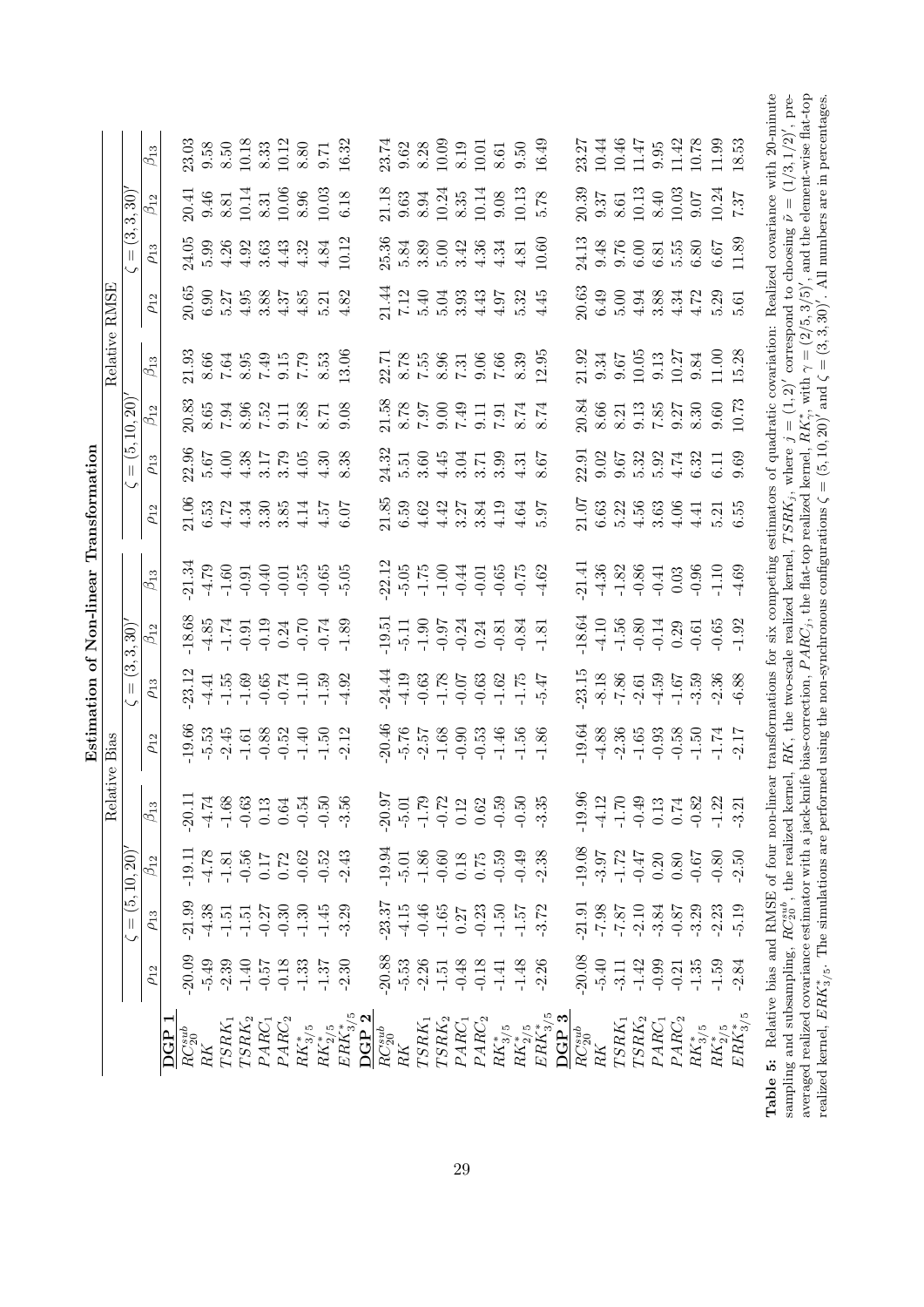#### Summary Statistics

|             | $\bar{n}$ |  |  | $\vartheta(q)$ $\psi_1^2$ $\psi_2^2$ $\psi_3^2$ ACF(1) ACF(2) ACF(3)                                         |  | $ACF(4)$ $ACF(5)$             |                |
|-------------|-----------|--|--|--------------------------------------------------------------------------------------------------------------|--|-------------------------------|----------------|
| <b>IBM</b>  |           |  |  | $6560$ 0.14 0.09 0.41 1.29 (-0.01,-0.22) (0.09,-0.05)                                                        |  | $(0.06,-0.05)$ $(0.05,-0.05)$ | $(0.05,-0.05)$ |
| XOM         |           |  |  | 10380 0.09 0.09 0.43 1.28 (0.06,-0.21) (0.12,-0.06) (0.08,-0.08) (0.05,-0.06) (0.04,-0.05)                   |  |                               |                |
| <b>INTC</b> |           |  |  | $5173$ 0.19 0.11 0.64 1.34 $(0.01,-0.42)$ $(0.05,-0.03)$ $(0.04,-0.04)$ $(0.03,-0.04)$ $(0.03,-0.03)$        |  |                               |                |
| MSFT        |           |  |  | $5277$ 0.19 0.10 0.62 1.37 (0.03,-0.38) (0.06,-0.05) (0.04,-0.05) (0.04,-0.04) (0.04,-0.04)                  |  |                               |                |
| SPY.        |           |  |  | 9573 0.10 0.08 0.39 1.20 (0.13,-0.19) (0.07,-0.02) (0.04,-0.04) (0.03,-0.04) (0.02,-0.03)                    |  |                               |                |
| TSS -       |           |  |  | $908$ $1.00$ $0.12$ $0.30$ $1.32$ $(0.05,-0.35)$ $(0.14,-0.12)$ $(0.16,-0.12)$ $(0.13,-0.12)$ $(0.11,-0.11)$ |  |                               |                |

Table 6: Summary statistics for six stocks over the 251 trading days in 2007. Here,  $\bar{n}$  denotes the average number of observations,  $\vartheta(q)$  denotes the average fraction of kept data for asset  $q, \psi_j^2$ ,  $j = 1, 2, 3$ , corresponds to the average noise-to-signal ratio using  $\hat{\omega}$ ,  $\hat{\Omega}_{BC}$ , and  $\hat{\Omega}$ , respectively, to estimate the noise-variance and  $RC_{20,q}^{sub}(p,1)$  to proxy the integrated quarticity. All noise-to-signal ratios have all been scaled by 100. ACF(j),  $j = 1, ..., 5$  shows the estimated 97.5% and 2.5% quantiles of the autocorrelation function.



Figure 2: 97.5% and 2.5% quantiles of the first ten lags of the cross-autocorrelation function for the two pairs (IBM, TSS) and (SPY, TSS). Both assets have been used as the base asset. When TSS is the base asset, the 97.5% quantile is (dotted, frequent) and the 2.5% quantile is (dashed, dotted). When (IBM, SPY) is the base asset, the 97.5% quantile is (dotted, sparse) and the 2.5% quantile is (dashed).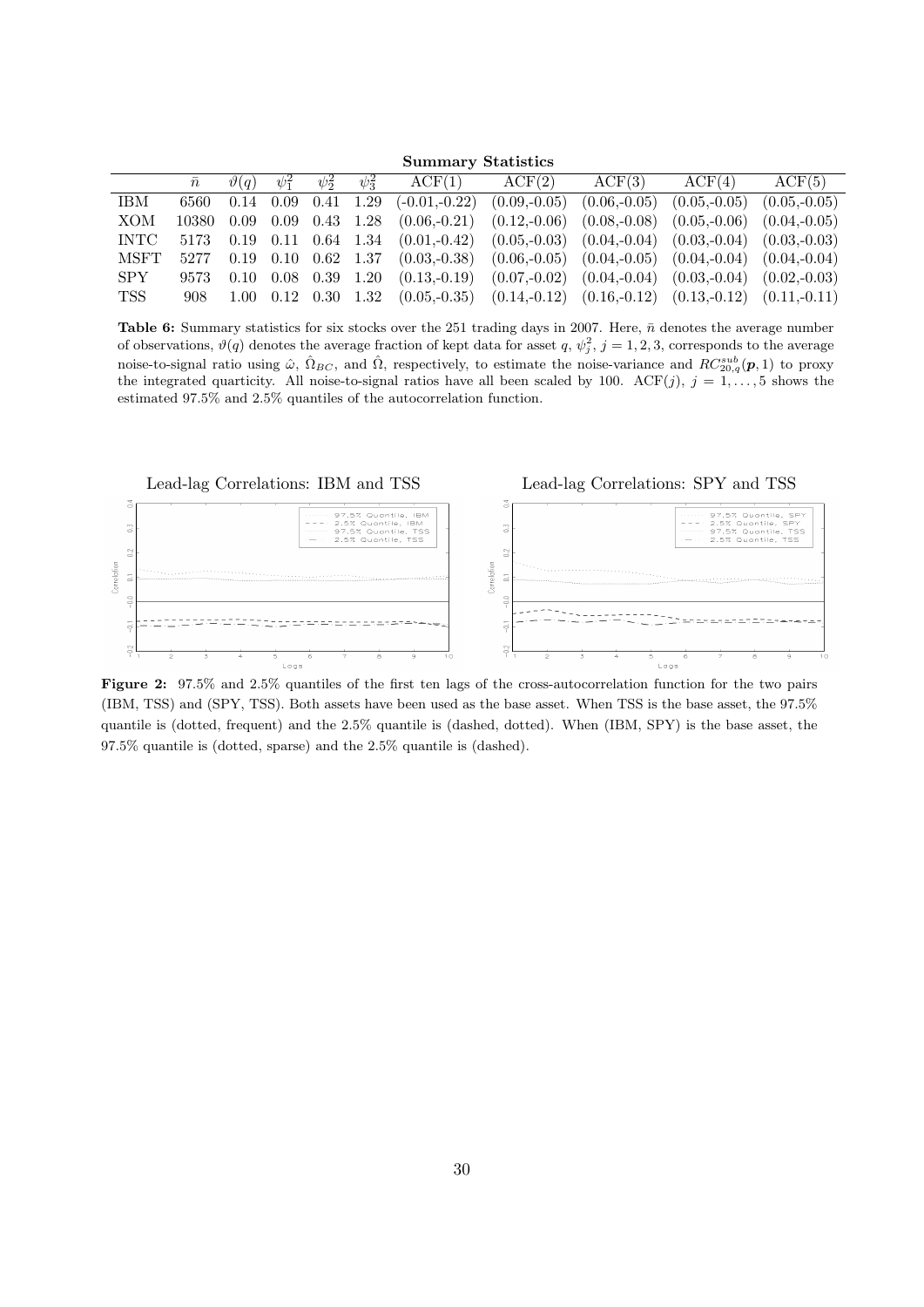|             |          |            | $RK_{3/5}^*$ | $RK^{*}_{2/5}$     |             |                  |            |            |               | Bias: Open-to-close Covariance $\backslash RC_{20}^{sub}$ |            |            |
|-------------|----------|------------|--------------|--------------------|-------------|------------------|------------|------------|---------------|-----------------------------------------------------------|------------|------------|
|             | IBM      | XOM        | <b>INTC</b>  | <b>MSFT</b>        | SPY         | TSS <sup>T</sup> | IBM        |            | XOM INTC MSFT |                                                           | SPY        | <b>TSS</b> |
| IBM         |          | 0.34       | 0.38         | $0.38\,$           | 0.55        | 0.24             |            | $-1.92$    | $-0.92$       | $-1.50$                                                   | $-1.89$    | $-3.37$    |
| XOM         | 0.33     |            | 0.33         | 0.34               | 0.62        | 0.22             | 12.54      |            | $-3.57$       | $-4.14$                                                   | $-6.19$    | $-1.46$    |
| <b>INTC</b> | 0.37     | 0.33       |              | 0.40               | 0.57        | 0.23             | 18.68      | 15.43      |               | 0.32                                                      | 0.80       | $-2.11$    |
| <b>MSFT</b> | 0.38     | 0.34       | 0.39         |                    | 0.57        | 0.25             | 9.53       | 13.27      | 14.66         |                                                           | $-0.20$    | $-4.40$    |
| <b>SPY</b>  | $0.55\,$ | 0.62       | 0.57         | 0.57               |             | 0.40             | 9.53       | 12.38      | 10.31         | 6.39                                                      |            | $-5.18$    |
| <b>TSS</b>  | 0.23     | 0.22       | 0.23         | 0.24               | 0.39        |                  | 2.44       | 14.21      | 8.03          | 10.52                                                     | 12.14      |            |
|             |          |            | Bias: RK     | $\setminus PARC_1$ |             |                  |            |            |               | Bias: $TSRK_1 \setminus TSRK_2$                           |            |            |
|             | IBM      | <b>XOM</b> | <b>INTC</b>  | <b>MSFT</b>        | <b>SPY</b>  | TSS              | <b>IBM</b> | <b>XOM</b> | <b>INTC</b>   | <b>MSFT</b>                                               | SPY        | <b>TSS</b> |
| IBM         |          | 1.90       | 1.09         | $1.18\,$           | 1.72        | 1.45             |            | 1.28       | 0.85          | 0.12                                                      | 0.32       | 0.10       |
| XOM         | 0.66     |            | 1.28         | 0.67               | 2.06        | 2.43             | $-0.34$    |            | 0.28          | $-0.46$                                                   | $-0.26$    | 0.44       |
| <b>INTC</b> | 0.20     | 0.08       |              | 0.89               | 1.45        | 1.75             | $-0.56$    | $-0.12$    |               | 0.21                                                      | 0.72       | 0.45       |
| <b>MSFT</b> | $-0.27$  | $-0.41$    | $-0.14$      |                    | 1.18        | 1.76             | $-0.25$    | 0.18       | $-0.13$       |                                                           | $-0.51$    | $-0.09$    |
| <b>SPY</b>  | $-0.07$  | $-0.14$    | 0.21         | $-0.53$            |             | 1.78             | $-0.26$    | 0.26       | $-0.45$       | 0.13                                                      |            | 0.45       |
| TSS         | $-0.56$  | $-0.11$    | $-0.16$      | $-0.68$            | $-0.53$     |                  | $-0.91$    | $-0.55$    | $-0.57$       | $-0.85$                                                   | $-1.27$    |            |
|             |          |            | RMSE: RK     | $PARC_1$           |             |                  |            |            |               | RMSE: $TSRK_1 \setminus TSRK_2$                           |            |            |
|             | IBM      | XOM        | <b>INTC</b>  | <b>MSFT</b>        | ${\rm SPY}$ | <b>TSS</b>       | IBM        | XOM        | <b>INTC</b>   | <b>MSFT</b>                                               | <b>SPY</b> | <b>TSS</b> |
| <b>IBM</b>  |          | 7.86       | 7.72         | 7.54               | 4.89        | 8.79             |            | 7.96       | 8.31          | 8.00                                                      | 6.66       | 8.64       |
| XOM         | 5.54     |            | 7.73         | 6.62               | 5.43        | 8.83             | 2.85       |            | 8.05          | 7.87                                                      | 5.60       | 8.03       |
| <b>INTC</b> | 5.37     | 5.52       |              | 6.35               | 4.83        | 7.55             | 3.21       | 3.18       |               | 7.98                                                      | 5.70       | 8.64       |
| <b>MSFT</b> | 5.56     | 5.08       | 5.13         |                    | 5.42        | 8.37             | 3.13       | 3.14       | 3.19          |                                                           | 5.75       | 8.76       |
| <b>SPY</b>  | 4.55     | 3.84       | 3.64         | 3.80               |             | 5.61             | 2.76       | 2.35       | 2.55          | 2.61                                                      |            | 7.91       |
| <b>TSS</b>  | 5.88     | 5.37       | 6.09         | 5.92               | 5.55        |                  | 3.22       | 3.47       | 3.32          | 3.23                                                      | 3.09       |            |

Correlation Analysis

**Table 7:** Panel 1 shows the average correlation matrix for the flat-top realized kernel,  $RK^*_{\gamma}$ , with  $\gamma = (2/5, 3/5)'$ . Panels 2-4 show the estimated bias of the open-to-close covariance estimator, the 20-minute subsampled realized covariance estimator,  $RC_{20}^{sub}$ , the realized kernel, RK, the two-scale realized kernel,  $TSRK_j$ , where  $j = (1, 2)$ correspond to  $\tilde{\nu} = (1/3, 1/2)'$ , and the pre-averaged realized covariance estimator with a jack-knife bias-correction, PARC<sub>1</sub>. Panels 5-6 show the estimated RMSE of the last four (consistent) estimators. The bias and RMSE's have been computed using  $RK^*_{3/5}$  as a proxy for the true ex-post covariance matrix and both have been scaled by 100.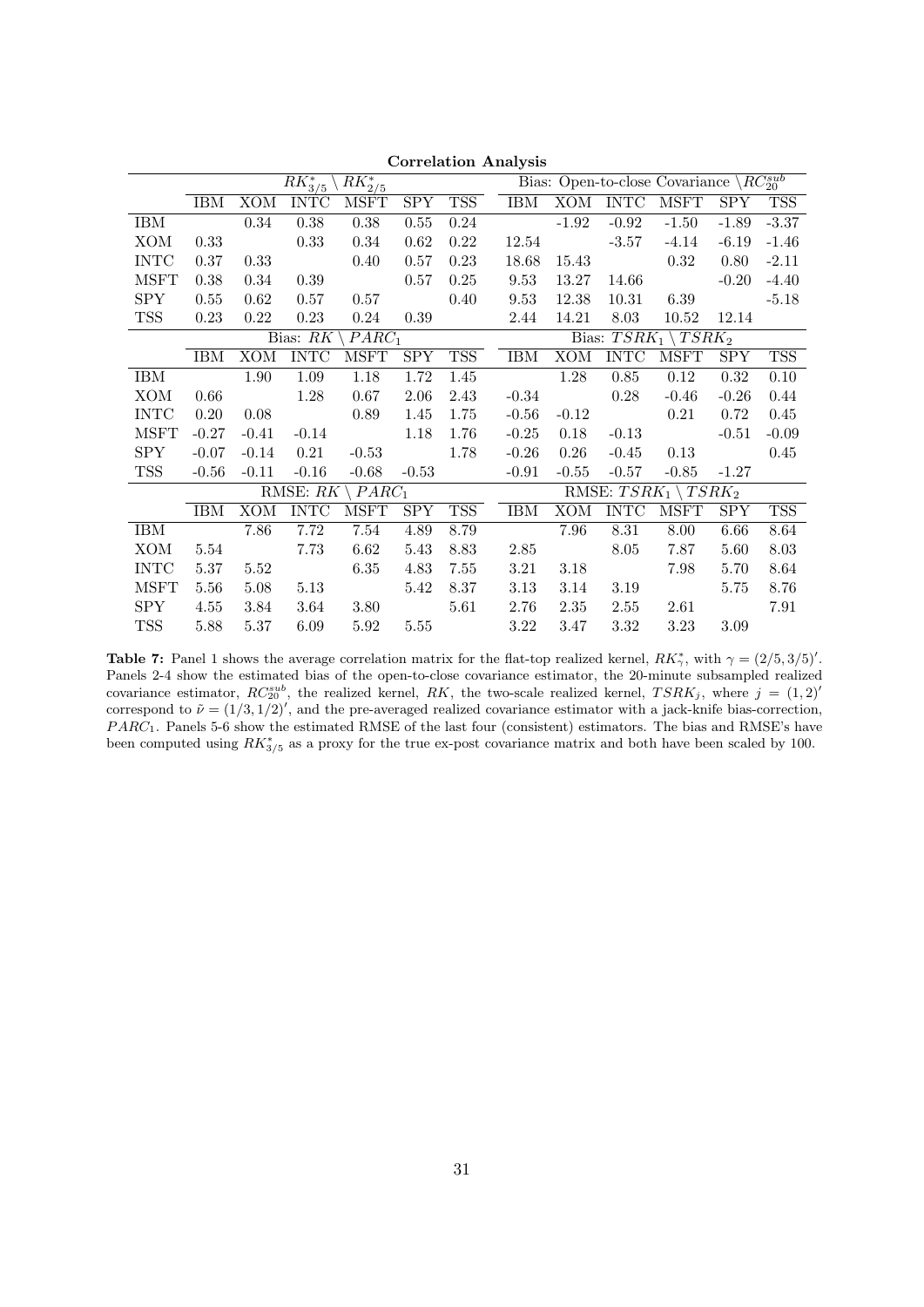|             |            |      |                |             |            |            | 5.01       |          |             |                                          |            |            |
|-------------|------------|------|----------------|-------------|------------|------------|------------|----------|-------------|------------------------------------------|------------|------------|
|             |            |      | $RK^{*}_{3/5}$ | $TSRK_1$    |            |            |            |          |             | Open-to-close Covariance $\angle PARC_1$ |            |            |
|             | <b>IBM</b> | XOM  | <b>INTC</b>    | <b>MSFT</b> | <b>SPY</b> | <b>TSS</b> | <b>IBM</b> | хом      | <b>INTC</b> | MSFT                                     | <b>SPY</b> | <b>TSS</b> |
| <b>IBM</b>  |            | 0.58 | 0.63           | 0.55        | 0.52       | 0.43       |            | 0.57     | 0.61        | 0.54                                     | 0.52       | 0.44       |
| XOM         | 0.57       |      | 0.71           | 0.63        | 0.73       | 0.53       | 0.61       |          | 0.68        | 0.60                                     | 0.72       | 0.55       |
| <b>INTC</b> | 0.63       | 0.70 |                | 0.70        | 0.65       | 0.53       | 0.75       | 0.77     |             | 0.68                                     | 0.64       | 0.54       |
| <b>MSFT</b> | 0.55       | 0.62 | 0.69           |             | 0.57       | 0.47       | 0.57       | 0.67     | 0.77        |                                          | 0.56       | 0.49       |
| <b>SPY</b>  | 0.52       | 0.72 | 0.65           | 0.56        |            | 0.52       | 0.49       | 0.76     | 0.68        | 0.57                                     |            | 0.53       |
| <b>TSS</b>  | 0.44       | 0.53 | 0.53           | 0.48        | 0.53       |            | 0.38       | 0.65     | 0.55        | 0.55                                     | 0.58       |            |
|             |            |      | Diagonal       |             |            |            |            |          |             | Diagonal - diag $(RK_{3/5}^*)$           |            |            |
|             | <b>IBM</b> | XOM  | <b>INTC</b>    | <b>MSFT</b> | <b>SPY</b> | <b>TSS</b> | IBM        | XOM      | <b>INTC</b> | MSFT                                     | <b>SPY</b> | <b>TSS</b> |
| $TSRK_1$    | 1.30       | 1.82 | 1.87           | 1.43        | 0.62       | 2.88       | 0.35       | 2.43     | 3.65        | 2.34                                     | 0.62       | $-1.82$    |
| $PARC_1$    | 1.22       | 1.70 | 1.74           | 1.33        | 0.61       | 2.57       | $-7.83$    | $-9.92$  | $-9.61$     | $-7.25$                                  | $-0.56$    | $-32.29$   |
| OTOC        | 1.14       | 1.59 | 1.60           | 1.27        | 0.65       | 2.00       | $-16.18$   | $-21.18$ | $-24.19$    | $-13.54$                                 | 2.78       | $-89.06$   |

Covariance Analysis

Table 8: Panel 1-2 shows the average estimated off-diagonal elements of the quadratic covariance matrix for the flat-top realized kernel with  $\gamma = 3/5$ ,  $RK^*_{3/5}$ , the two-scale realized kernel and pre-averaged realized covariance estimator with  $\tilde{\nu} = 1/3$ , TSRK<sub>1</sub> and PARC<sub>1</sub>, respectively, and an open-to-close covariance estimator (OTOC). Panels 3-4 show the average estimated diagonal elements and their bias using  $RK_{3/5}^*$  as a proxy for the true ex-post covariance matrix. The bias has been scaled by 100.

Realized Beta Regressions

|                 | $\beta_0$               | $\beta_1$              | $\overline{\mathrm{R}^2}$ | Wald      | AR <sub>1</sub> | AR <sub>2</sub> | AR <sub>3</sub> |
|-----------------|-------------------------|------------------------|---------------------------|-----------|-----------------|-----------------|-----------------|
| $RC_{20}^{sub}$ | $0.4304**$<br>(0.0423)  | $0.5848**$<br>(0.0525) | 0.4398                    | $51.70**$ | $4.1118*$       | $6.1973*$       | $12.033**$      |
| RK              | $0.1337**$<br>(0.0343)  | $0.8583**$<br>(0.0388) | 0.8834                    | $7.649**$ | 0.0167          | 5.2590          | 5.2806          |
| $TSRK_1$        | $-0.0337**$<br>(0.0098) | $1.0861**$<br>(0.0115) | 0.9725                    | $35.72**$ | $22.98**$       | 29.94**         | $35.36**$       |
| $TSRK_2$        | $0.2173**$<br>(0.0398)  | $0.7322**$<br>(0.0431) | 0.8154                    | $19.82**$ | 1.3207          | $8.9466*$       | $9.0691*$       |
| $PARC_1$        | 0.0089<br>(0.0324)      | $0.9820**$<br>(0.0362) | 0.8977                    | 0.4579    | 3.6595          | 4.2035          | 5.0445          |

Table 9: Estimates of the constant,  $\beta_0$ , and slope,  $\beta_1$ , from univariate regressions of the market beta estimates from the flat-top realized kernel with  $\gamma = 3/5$  on equivalent estimates from the 20-minute subsampled realized covariance estimator,  $RC_{20}^{sub}$ , the realized kernel, RK, the two-scale realized kernel,  $TSRK_j$ , where  $j = (1, 2)'$  correspond to  $\tilde{\nu} = (1/3, 1/2)'$ , and the pre-averaged realized covariance estimator with a jack-knife bias-correction, PARC<sub>1</sub>. Wald is a test of the joint hypothesis  $\beta_0 = 0$  and  $\beta_1 = 1$ . Both inference and hypothesis testing is based on Andrews (1991) HAC standard errors.  $AR_j$ ,  $j = 1, 2, 3$  is an LM test (with j lags) of the null hypothesis of no serial correlation.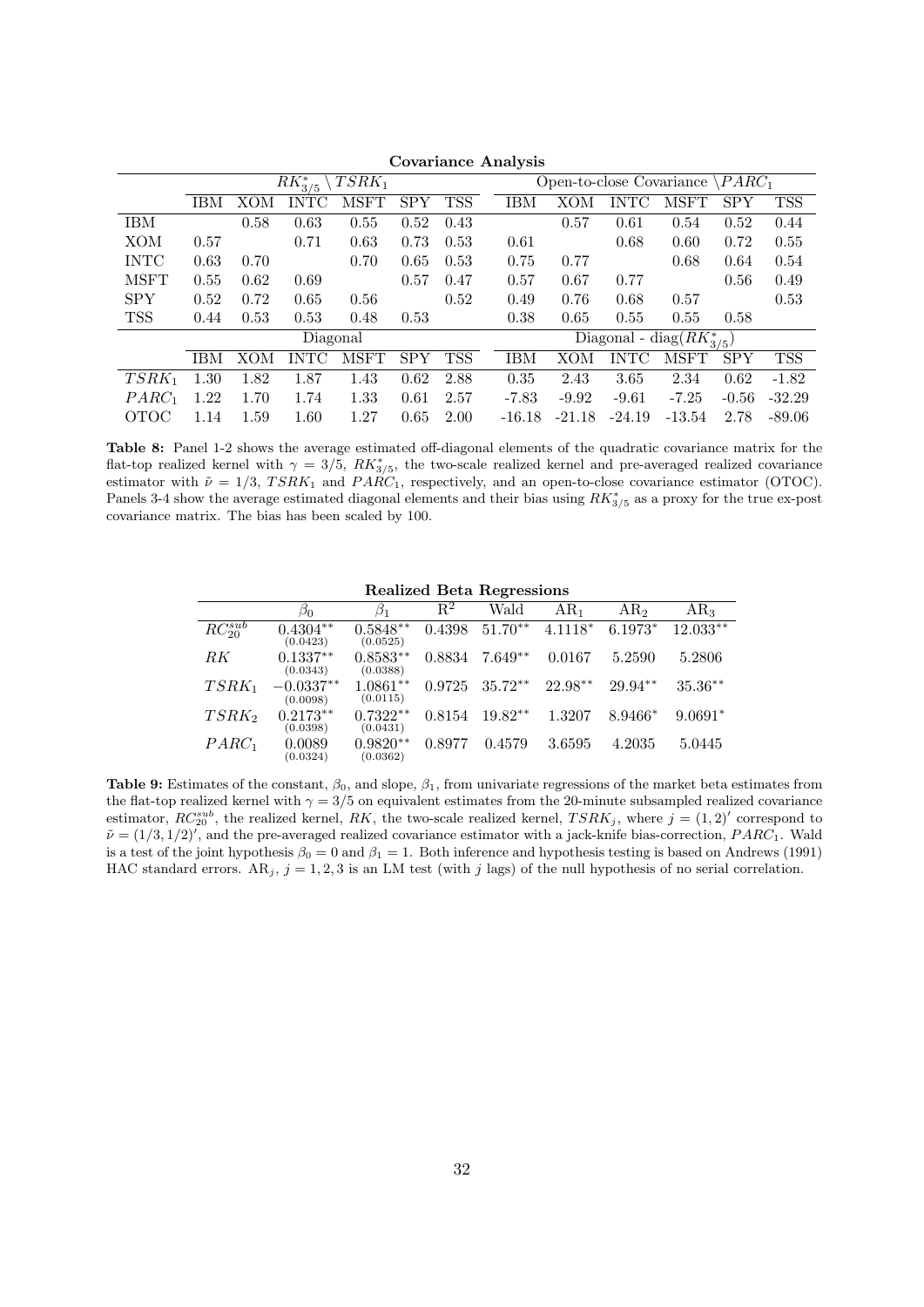

Figure 3: Panel 1 shows the estimated time series of market betas for TSS using the flat-top realized kernel with  $\gamma = 3/5$ ,  $RK_{3/5}^*$ , and a smoothed series using an ARMA(1,1) filter. Panels 2-6 shows scatter plots of the market beta estimates using  $RK_{3/5}^*$  (on the y-axis) against equivalents from the 20-minute subsampled realized covariance estimator,  $RC_{20}^{sub}$ , the realized kernel, RK, the two-scale realized kernel,  $TSRK_j$ , where  $j = (1, 2)'$  correspond to  $\tilde{\nu} = (1/3, 1/2)'$ , and the pre-averaged realized covariance estimator with a jack-knife bias-correction,  $PARC_1$ .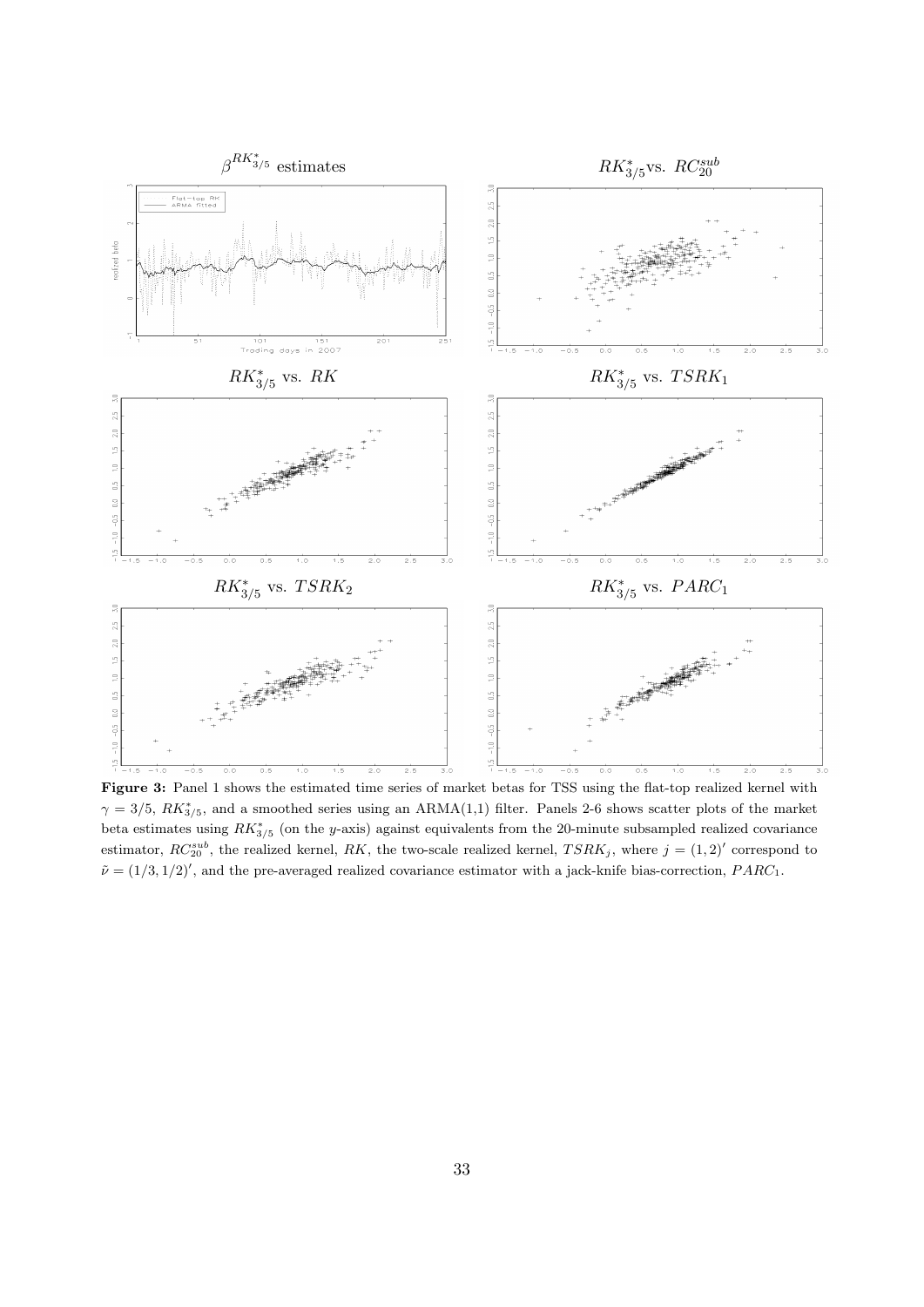## References

Abadir, K. M. & Magnus, J. R. (2005), Matrix Algebra, Cambridge University Press.

- Aït-Sahalia, Y., Fan, J. & Xiu, D. (2010), 'High frequency covariance estimates with noisy and asynchronous financial data', Journal of the American Statistical Association 105, 1504–1517.
- Aït-Sahalia, Y., Mykland, P. A. & Zhang, L. (2011), 'Ultra high frequency volatility estimation with dependent microstructure noise', Journal of Econometrics 161(1), 160–175.
- Andersen, T., Bollerslev, T., Diebold, F. & Wu, G. (2006), Realized beta: Persistence and predictability, in T. Fomby & D. Terrell, eds, 'Advances in Econometrics: Econometric Analysis of Economic and Financial Time Series', Vol. 20, Elsevier Science.
- Andersen, T. G. & Benzoni, L. (2012), Stochastic volatility, in R. A. Meyers, ed., 'Encyclopedia of Complexity and Systems Science', Springer-Verlag. forthcoming.
- Andersen, T. G., Bollerslev, T., Diebold, F. X. & Labys, P. (2003), 'Modeling and forecasting realized volatility', Econometrica 71, 579–625.
- Andrews, D. W. (1991), 'Heteroskedasticity and autocorrelation consistent covariance matrix estimation', Econometrica 59(3), 817–858.
- Bandi, F. M. & Russell, J. R. (2006), Full-information transaction costs. Working paper, Graduate School of Business, The University of Chicago.
- Barndorff-Nielsen, O. E., Hansen, P., Lunde, A. & Shephard, N. (2008), 'Designing realized kernels to measure the ex-post variation of equity prices in the presence of noise', Econometrica 76, 1481–1536.
- Barndorff-Nielsen, O. E., Hansen, P., Lunde, A. & Shephard, N. (2009), 'Realized kernels in practice: Trades and quotes', Econometrics Journal 12(3), C1–C32.
- Barndorff-Nielsen, O. E., Hansen, P., Lunde, A. & Shephard, N. (2011), 'Multivariate realised kernels: Consistent positive semi-definite estimators of the covariation of equity prices with noise and non-synchronous trading', Journal of Econometrics  $162(2)$ , 149–169.
- Barndorff-Nielsen, O. E. & Shephard, N. (2004), 'Econometric analysis of realised covariation: High frequency based covariance, regression and correlation in financial economics', Econometrica 72, 885–925.
- Chiriac, R. & Voev, V. (2011), 'Modelling and forecasting multivariate realized volatility', Journal of Applied Econometrics 28, 922–947.
- Christensen, K., Kinnebrock, S. & Podolskij, M. (2010), 'Pre-averaging estimators of the ex-post covariance matrix in noisy diffusion models with non-synchronous data', Journal of Econometrics 159, 116–133.
- Dahlhaus, R. (2009), 'Local inference for locally stationary time series based on the empirical spectral measure', Journal of Econometrics 151, 101–112.
- Dahlhaus, R. & Polonik, W. (2009), 'Empirical spectral processes for locally stationary time series', Bernoulli 15, 1–39.

Davidson, J. (2002), Stochastic Limit Theory, Oxford University Press.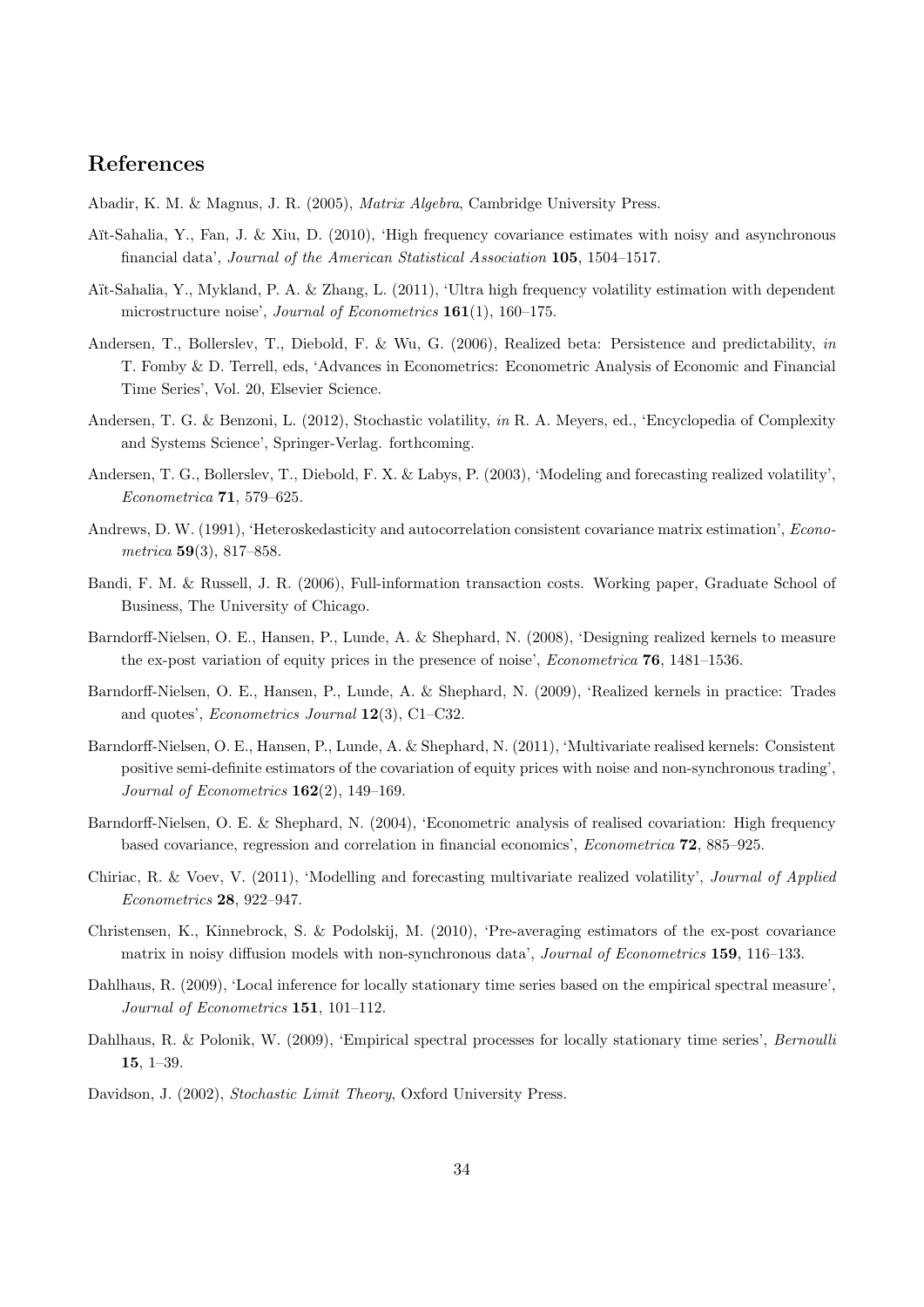- de Jong, F. & Nijman, T. (1997), 'High frequency analysis of lead-lag relationships in financial markets', Journal of Empirical Finance 4, 259–277.
- Diebold, F. X. & Strasser, G. (2012), 'On the correlation structure of microstructure noise: A financial economics perspective', Review of Economic Studies . forthcoming.
- Epps, T. (1979), 'Comovements in stock prices in the very short run', Journal of the American Statistical Association 74, 291–298.
- Ferson, W. E. & Harvey, C. R. (1991), 'The variation of economic risk premiums', Journal of Political Economy 99(2), 385–415.
- Glosten, L. R. & Milgrom, P. R. (1985), 'Bid, ask and transaction prices in a specialist market with heterogeneously informed traders', Journal of Financial Economics 14, 71–100.
- Griffin, J. E. & Oomen, R. C. A. (2011), 'Covariance measurement in the presence of non-synchronous trading and market microstructure noise', Journal of Econometrics 160(1), 58–68.
- Hansen, P. R., Large, J. & Lunde, A. (2008), 'Moving averaged-based estimators of integrated variance', Econometric Reviews 27, 79–111.
- Hansen, P. R. & Lunde, A. (2006), 'Realized variance and market microstructure noise', Journal of Business and Economic Statistics 24, 127–161.
- Hayashi, T. & Yoshida, N. (2005), 'On covariance estimation of non-synchronously observed diffusion processes', Bernoulli 11, 359–379.
- Ikeda, S. (2011), A bias-corrected rate-optimal estimator of the covariation matrix of multiple security returns with dependent and endogenous microstructure effect. Unpublished manuscript.
- Ikeda, S. S. (2013), Two scale realized kernels: A univariate case. Unpublished manuscript.
- Jacod, J. (2009), Statistics and high frequency data. SEMSTAT Seminar. Technical report, Univ. de Paris-6.
- Jacod, J. & Todorov, V. (2009), 'Testing for common arrival of jumps in discretely-observed multidimensional processes', Annals of Statistics 37, 1792–1838.
- Jagannathan, R. & Wang, Z. (1996), 'The conditional CAPM and the cross-section of expected returns', Journal of Finance  $51(1)$ , 3-53.
- Kalnina, I. (2011), 'Subsampling high frequency data', *Journal of Econometrics* 161(2), 262–283.
- Kalnina, I. & Linton, O. (2008), 'Estimating quadratic variation consistently in the presence of endogenous and diurnal measurement error', Journal of Econometrics 147(1), 47–59.
- Large, J. (2007), 'Accounting for the Epps effect: Realized covariation, cointegration and common factors'. Unpublished manuscript, Oxford-Man Institute, University of Oxford.
- Laurent, S., Rombouts, J. & Violante, F. (2012), 'Consistent ranking of multivariate volatility models', Journal of Econometrics . forthcoming.
- Lunde, A., Shephard, N. & Sheppard, K. (2011), Econometric analysis of vast covariance matrices using composite realized kernels. Unpublished Manuscript, University of Oxford.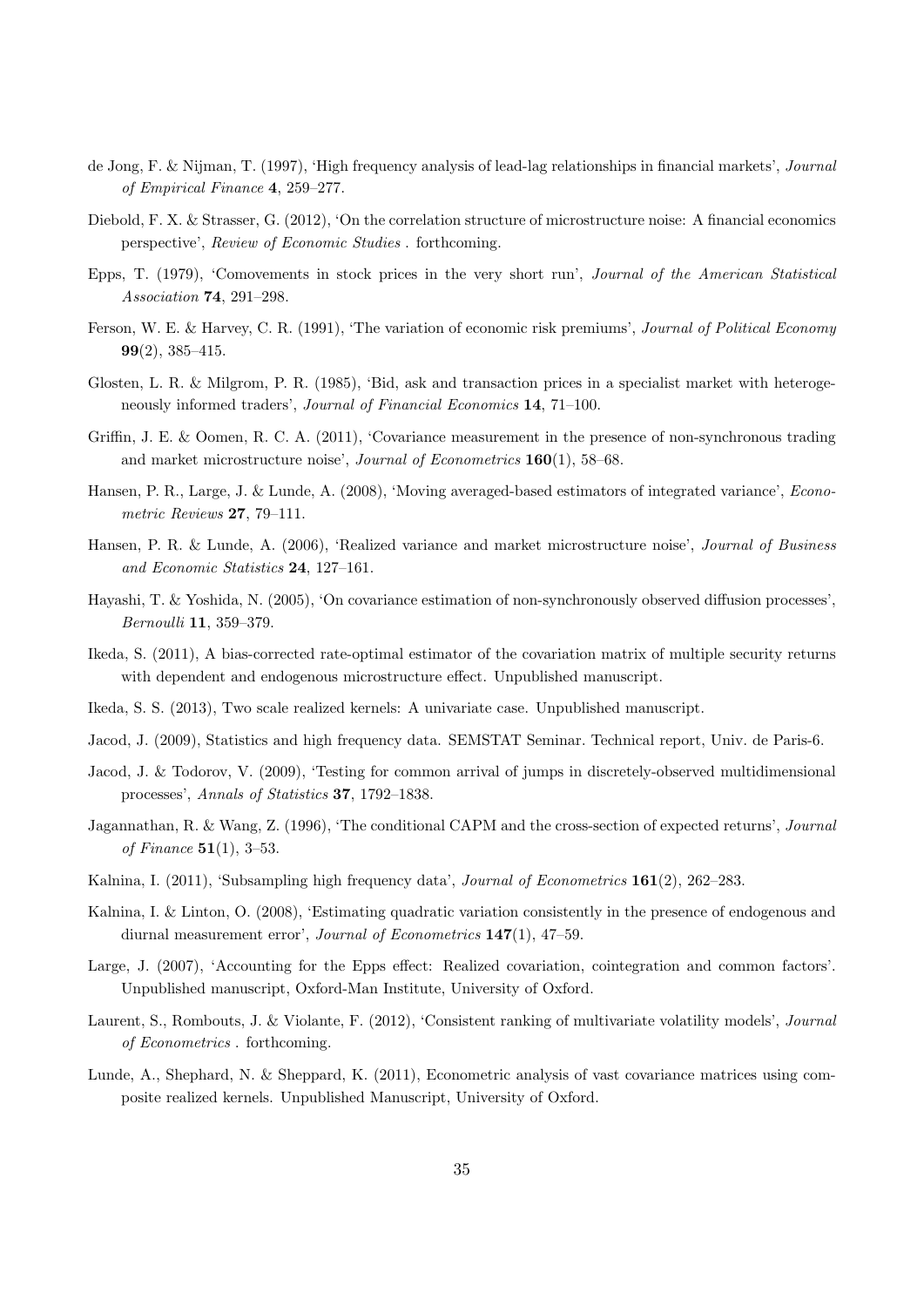- Mancini, C. & Gobbi, F. (2012), 'Identifying the Brownian covariation from the co-jumps given discrete observations', Econometric Theory 28(2), 249–273.
- Martens, M. (2004), Estimating unbiased and precise realized covariances. Econometric Institute, Erasmus University Rotterdam.
- Mykland, P. A. (2010), 'A Gaussian calculus for incerence from high frequency data', Annals of finance 8, 235– 258.
- Phillips, P. C. & Yu, J. (2008), Information loss in volatility measurement with flat price trading. Unpublished Manuscript, Cowles foundation for research in economics, Yale University.
- Podolskij, M. & Vetter, M. (2010), 'Understanding limit theorems for semimartingales: A short survey', Statistica Nederlandica 64, 329–351.
- Politis, D. N. (2011), 'Higher-order accurate, positive semidefinite estimation of large-sample covariance and spectral density matrices', *Econometric Theory* 27, 703-744.
- Roll, R. (1984), 'A simple implicit measure of the effective bid-ask spread in an efficient market', Journal of Finance 39(4), 1127–1140.
- Shephard, N. & Xiu, D. (2013), Econometric analysis of multivariate realised QML: Estimation of the covariation of equity prices under asynchronous trading. Unpublished manuscript, University of Oxford.
- Ubukata, M. & Oya, K. (2009), 'Estimation and testing for dependence in market microstructure noise', Journal of Financial Econometrics 7, 106–151.
- Varneskov, R. T. (2013), Estimating the quadratic variation spectrum of noisy asset prices using generalized flat-top realized kernels. Unpublished Manuscript, Aarhus University.
- Varneskov, R. T. & Voev, V. (2013), 'The role of realized ex-post covariance measures and dynamic model choice on the quality of covariance forecasts', Journal of Empirical Finance 20, 83–95.
- Voev, V. & Lunde, A. (2007), 'Integrated covariance estimation using high-frequency data in the presence of noise', Journal of Financial Econometrics 5, 68–104.
- Yang, S. Y. (2007), 'Maximal moment inequality for partial sums of strong mixing sequences and application', Acta Mathematica Sinica English Series 23(6), 1013–1024.
- Zhang, L. (2011), 'Estimating covariation: Epps effect and microstructure noise', Journal of Econometrics 160, 33–47.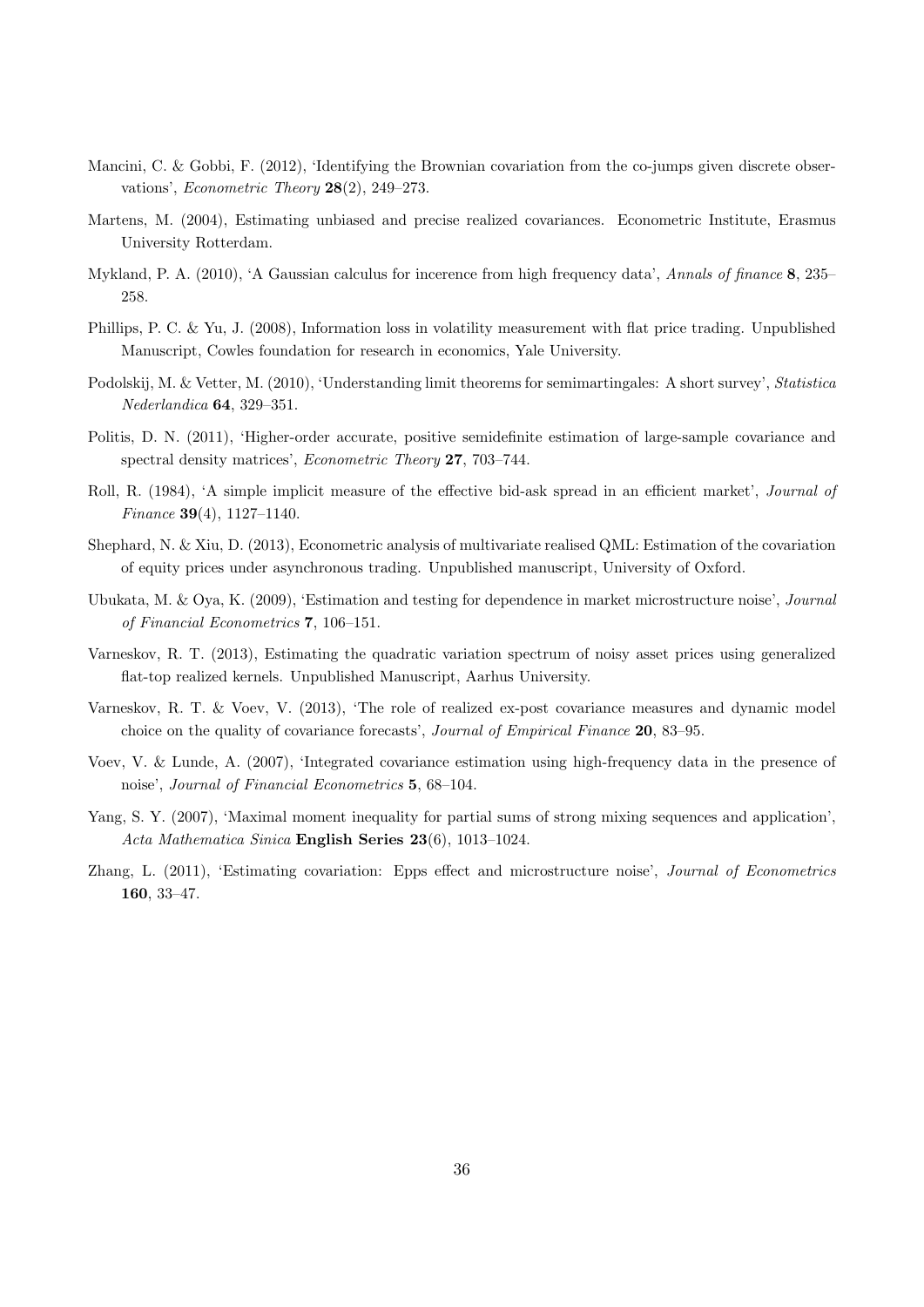## A Additional Theory

#### A.1 Matrix Concepts

The exhibition in the main part of the paper requires the definition of some matrix-valued concepts.

**Definition A.1.** Let  $X \in \mathbb{R}^{d \times k}$  be a mixed Gaussian distributed random variable for ex-ante random variables  $\mathbf{A} \in \mathbb{R}^{d \times k}$  and covariance matrix  $\mathbf{B} \in \mathbb{R}^{dk \times dk}$ , denoted by  $\mathbf{X} \stackrel{d_s(X)}{\rightarrow} MN(\mathbf{A}, \mathbf{B})$ . Then, X is characterized by the following properties: (1)  $vec(X)$  follows a dk  $\times$  1-variate mixed gaussian distribution. (2)  $\mathbb{E}[vec(\boldsymbol{X})|\boldsymbol{X}] = vec(\boldsymbol{A})$ . (3) For any four vectors  $\boldsymbol{a}, \boldsymbol{c} \in \mathbb{R}^d$  and  $\boldsymbol{b}, \boldsymbol{d} \in \mathbb{R}^k$ 

 $\text{Cov}(\bm{a}'\bm{X}\bm{b},\bm{c}'\bm{X}\bm{d}|\bm{X})=\bm{v}_{ab}'\bm{B}\bm{v}_{cd}, \qquad \bm{v}_{ab}=vec([\bm{a}\bm{b}'+\bm{b}\bm{a}'])/2)\in\mathbb{R}^{dk\times1}.$ 

**Definition A.2.** The symmetrizer matrix of (Abadir  $\mathcal{C}$  Magnus 2005, Section 11.2) is defined as  $\boldsymbol{N_d}=\frac{1}{2}$  $\frac{1}{2}\left(\bm{I}_{d^2\times d^2}+\bm{K}_{d^2}\right)$ ,  $\bm{K}_{d^2}=\sum_{i=1}^d\sum_{j=1}^d\bm{x}_i\bm{x}_j'\otimes \bm{x}_j\bm{x}_i'$  where  $\bm{x}_i$  is the i-th d-dimensional elementary vector.

#### A.2 Variance of the Element-wise Flat-top Realized Kernel

First, for the exact expression of  $\mathcal{B}_{a,b}(\lambda, \kappa_{a,b})$  in Corollary 1, let  $2\mathcal{Z} = (\tilde{\mathcal{Z}}_{ab,a'b'} )_{a,b,a',b' \in 1...,d}$  for  $\mathcal{Z} =$  $(Q, \mathcal{N}, \mathcal{C})$  where

$$
\tilde{\mathbf{\mathcal{Q}}}_{ab,a'b'} = \int_0^1 \left( \mathbf{\Sigma}_t^{a,a'} \mathbf{\Sigma}_t^{b,b'} + \mathbf{\Sigma}_t^{a,b'} \mathbf{\Sigma}_t^{b,a'} \right) \chi_2(t) \chi_1^{-1}(t) dt,
$$

whose exact form follows from definition A.1, and  $\tilde{\mathcal{N}}_{ab,a'b'}$  and  $\tilde{\mathcal{C}}_{ab,a'b'}$  are defined with a similar element-wise decomposition of the different Kronecker products  $\mathbf{\Omega}^{(uu)} \otimes \mathbf{\Omega}^{(uu)}$ ,  $\mathbf{\Omega}^{(ee)}_t \otimes \mathbf{\Omega}^{(ee)}_t$  $_t^{(ee)},$  $\bm{N}_d\left(\bm{\Omega}^{(uu)}\otimes \int_0^1\bm{\Omega}^{(ee)}_t\chi_1^{-1}(t)dt\right)$  ,  $\bm{N}_d\left(\bm{\Sigma}_t\otimes\left(\bm{\Omega}^{(uu)}+\bm{\Omega}^{(ee)}_t\right)\right)$  $\mathcal{O}_t^{(ee)}$  and  $\mathcal{N}_d\left(\mathbf{\Omega}_t^{(ep)}\otimes \mathbf{\Omega}_t^{(ep)}\right)$  $t^{(ep)}$  of  $\mathcal N$  and  $\mathcal C$ , respectively. The exact form of  $\mathcal{B}_{a,b}(\lambda, \kappa_{a,b})$  is then

$$
\mathcal{B}_{a,b}(\lambda,\kappa_{a,b})=2\kappa_{a,b}\lambda^{(00)}\tilde{\mathcal{Q}}_{ab,a'b'}+2\kappa_{a,b}^{-3}\lambda^{(22)}\tilde{\mathcal{N}}_{ab,a'b'}+4\kappa_{a,b}^{-1}\lambda^{(11)}\tilde{\mathcal{C}}_{ab,a'b'}.
$$

**A.3** The Exact Form of  $\mathcal{B}_{\rho_{ab}}(\lambda,\kappa)$  and  $\mathcal{B}_{\beta_{ab}}(\lambda,\kappa)$ 

Let  $\mathcal{B}_{[ab]}(\lambda,\kappa)$  be the asymptotic covariance matrix of the  $3 \times 1$  vector  $(RK_{aa}^{\epsilon}, RK_{ab}^{\epsilon}, RK_{aa}^{\epsilon})'$  and  $\boldsymbol{\Sigma}_{ab} = \int_0^1 \boldsymbol{\Sigma}_t^{a,b}$  $t^{a,b}_t dt$ , then  $\mathcal{B}_{\rho_{ab}}(\lambda,\kappa) = f'_{ab}\mathcal{B}_{[ab]}(\lambda,\kappa) f_{ab}$  and  $\mathcal{B}_{\beta_{ab}}(\lambda,\kappa) = g'_{ab}\mathcal{B}_{[ab]}(\lambda,\kappa) g_{ab}$  where  $f_{ab}$  and  $g_{ab}$  are  $3 \times 1$  gradient vectors defined as

$$
f_{ab} = \begin{pmatrix} -\Sigma_{aa}^{-3/2} \Sigma_{ab} \Sigma_{bb}^{-1/2} / 2 \\ \Sigma_{aa}^{-1/2} \Sigma_{bb}^{-1/2} \\ -\Sigma_{aa}^{-1/2} \Sigma_{ab} \Sigma_{bb}^{-3/2} / 2 \end{pmatrix}, \qquad g_{ab} = \begin{pmatrix} -\Sigma_{aa}^{-2} \Sigma_{ab} \\ \Sigma_{aa}^{-1} \\ 0 \end{pmatrix}.
$$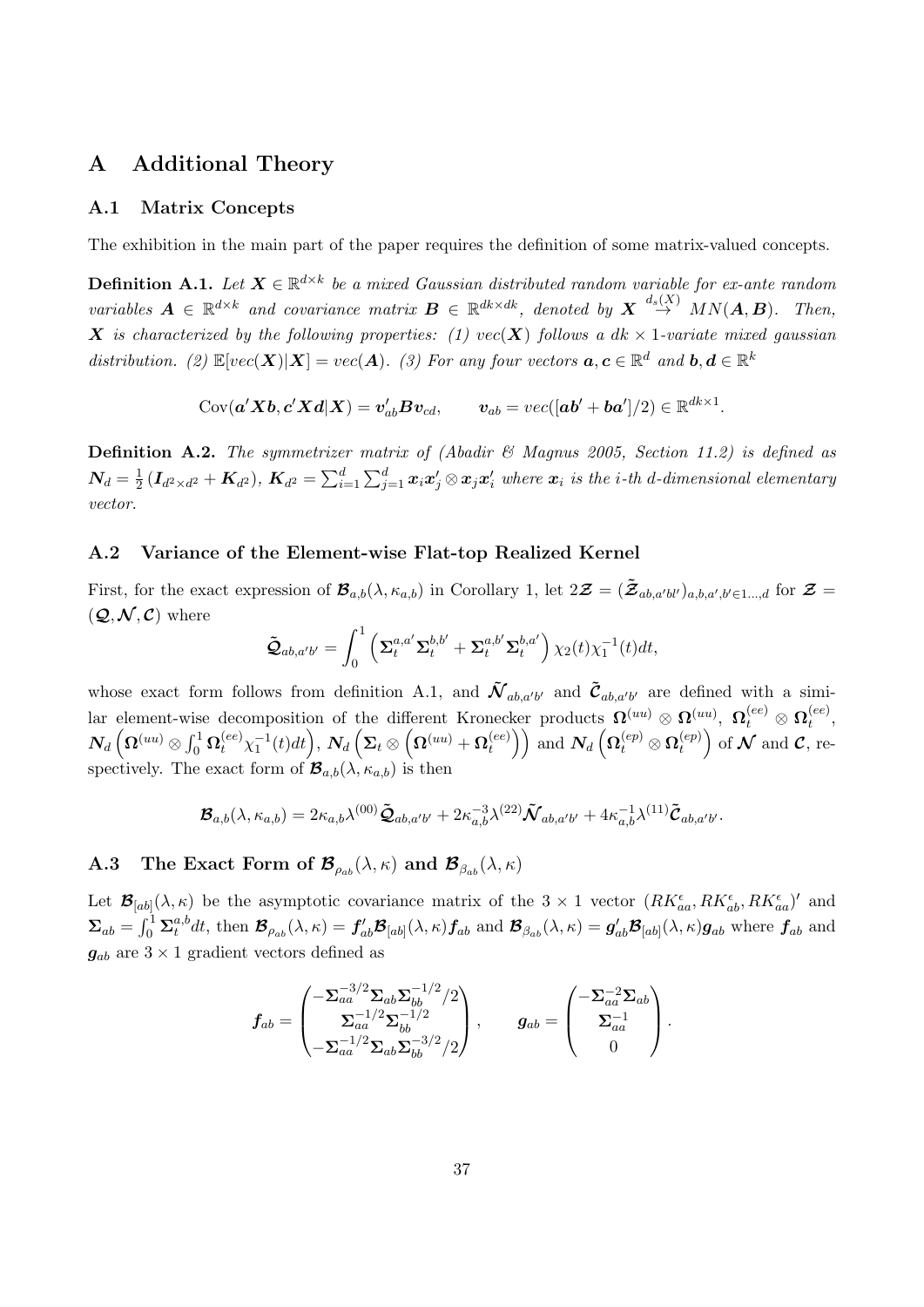## B Proofs

In the following, K, k, and  $\epsilon$  denote generic constants where  $K, k \in (0,\infty)$  and  $\epsilon \in (0,1)$  unless specified otherwise, and they may take different values in different places. Furthermore, (stochastic) orders are sometimes referring to scalars, vectors, and matrices. All convergence results are for  $n \to \infty$ .

#### B.1 Proofs of Lemmas 1-2 and Theorem 1

Following along the lines of Barndorff-Nielsen et al. (2011), the proofs are provided for the univariate case since the Cramér-Wold Theorem, e.g. (Davidson 2002, Theorem 25.6), will, then, deliver the multivariate result. (Varneskov 2013, Sections B.1 and C), provides a detailed proof of three similar results for the univariate case with equally spaced observations. Hence, the proof of the three results in the present setting is completed by providing the remaining arguments in the form of auxiliary lemmas. Let the boldface notation be dropped for the  $d = 1$  case, and write the decomposition of  $RK^*(p),$ 

$$
RK^*(p) = RK^*(p^*) + RK^*(U) + RK^*(p^*, U) + RK^*(U, p^*).
$$
\n(B.1)

Lemma B.1 provides two approximations that will be used throughout without explicit reference, Lemma B.2 provides bounds on end-effects, Lemma B.3 provides a result for convergence of moments with random durations, Lemma B.4 on the bias of  $RK^*(p^*, U) + RK^*(U, p^*)$ , and, finally, Lemma B.5 provides a central limit theorem for products of orthogonal variables.

**Definition B.1.**  $b(h/H) = H\Delta k(h/H)$  is the sample analog of  $k^{(1)}(h/H)$ .

**Definition B.2.** For  $h \in \mathbb{Z}$ , denote  $S_h^+ = \max(h, 0)$ , and  $S_h^- \min(h, 0)$ ,  $S^{(2,h)} = \{1 + S_h^+$  $h^+, \ldots, h 1 + S_h^ \{F_n\}$ , and  $S^{(1,h)} = S^{(2,h)} \setminus \{1\}$ . Further, denote  $\mathbb{Z}_k = \{-k, \ldots, -1, 0, 1, \ldots, k\}$  for  $k \in \mathbb{N}$  and  $\mathbb{Z}_{k+1}^K = \mathbb{Z}_K \setminus \mathbb{Z}_k$  for  $K - k \in \mathbb{N}$ .

**Lemma B.1** (Jacod (2009), 6.23 and Ikeda (2011), Lemma 6). Under Assumptions 1-2, 4, and 6, let  $\Delta \Upsilon_{t_i} = \int_{t_{i-1}}^{t_i} \Upsilon_t dt$ , then for  $i \geq 2$ ,

$$
\mathbb{E}\left[ (\Delta t_i)^{-1/2} \left| \Delta p_{t_i}^* - \Sigma_{t_{i-1}}^{1/2} \Delta W_{t_i} \right|^s |\mathcal{H}_{t_{i-1}} \right] \leq K_s \mathbb{E}\left[ (\Delta t_i)^{\min(1,s/2)} |\mathcal{H}_{t_{i-1}} \right],
$$
  

$$
\mathbb{E}\left[ (\Delta t_i)^{-1/2} \left| \Delta \Upsilon_{t_i} - \Upsilon_{t_{i-1}} \Delta t_i \right|^s |\mathcal{H}_{t_{i-1}} \right] \leq K_s \mathbb{E}\left[ (\Delta t_i)^{\min(1,s/2)} |\mathcal{H}_{t_{i-1}} \right].
$$

Lemma B.2 (Jittered End-points). Under Assumptions 1-6,

(a) 
$$
\Delta p_{t_1}^* + \Delta p_{t_n}^* \le o_p (m^{1+\delta/2} n^{-1/2}).
$$
  
\n(b)  $(\Delta p_{t_1}^*)^2 + (\Delta p_{t_n}^*)^2 + 2 \sum_{h=1}^{n-1} k \left(\frac{h}{H}\right) \left(\Delta p_{t_{h+1}}^* \Delta p_{t_1}^* + \Delta p_{t_n}^* \Delta p_{t_{n-h}}^*\right) \le o_p (m^{2+\delta} n^{-1}) + o_p (H^{1/2} m^{1+\delta/2} n^{1/2\delta-1}).$   
\n(c)  $U_{t_0}^2 + U_{t_n}^2 - 2 \sum_{h=1}^{n-1} \left(k \left(\frac{h}{H}\right) - k \left(\frac{h-1}{H}\right)\right) \left(U_{t_0} U_{t_h} + U_{t_n} U_{t_{n-h}}\right) = O_p (m^{-1}).$ 

(d) 
$$
2\sum_{h=1}^{n-2} k\left(\frac{h}{H}\right) \left(U_{t_n} \Delta p_{n-h}^* - U_{t_0} \Delta p_{h+1}^*\right) + \frac{2}{H} \sum_{h=1}^{n-1} b\left(\frac{h}{H}\right) \left(\Delta p_n^* U_{t_{n-h}} - \Delta p_1^* U_{t_h}\right) + k(0) \left(U_{t_n} r_n^* - U_{t_0} r_1^*\right) + k\left((n-1)/H\right) \left(U_{t_n} r_1^* - U_{t_0} r_n^*\right) \leq o_p \left((H/m)^{1/2} n^{(\delta-1)/2}\right) + o_p \left(m^{H-1/2} n^{(\delta-1)/2}\right) + o_p(m^{(1+\delta)/2} n^{-1/2}).
$$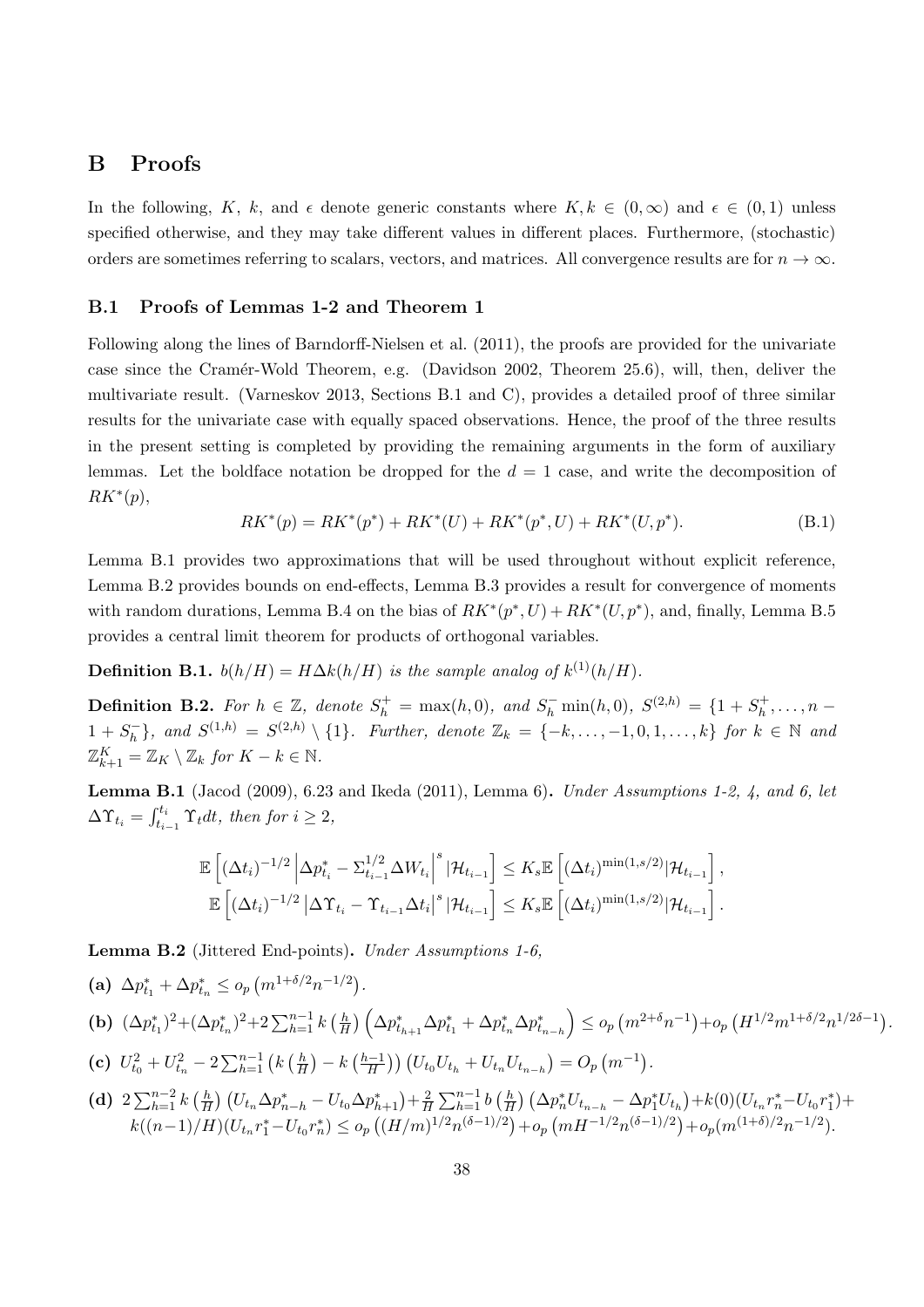*Proof.* (a) Recall the definition of the jittered end-point returns  $\Delta p_{t_1}^* = p_{t_m}^* - m^{-1} \sum_{i=1}^m p_{t_{i-1}}$  and  $\Delta p_{t_n}^* = m^{-1} \sum_{i=1}^m p_{t_{N-m+1}}^* - p_{t_{n-1}}^*$ . The result is derived for  $\Delta p_{t_1}^*$ , since the symmetric result for  $\Delta p_{t_n}^*$ follows immediately. Using the telescoping sum property of returns, write

$$
\Delta p_{t_1}^* = \frac{1}{m} \sum_{i=1}^m (p_{t_m}^* - p_{t_{i-1}}^*) = \frac{1}{m} \sum_{i=1}^m \sum_{j=1}^i \Delta p_{t_{m+1-j}}^* = \frac{1}{m} \sum_{i=1}^m O_p\left(i \sqrt{D_{n,i}/n}\right)
$$

$$
\leq \max_{i=1,\dots,m} O_p\left(m \sqrt{D_{n,i}/n}\right) = o_p\left(m^{1+\delta/2} n^{-1/2}\right)
$$

which provides the first result. (b) The probabilistic order of the first two terms follows by (a). The order of the third term follows by calculating the mean and variance of, given  $h > 0$ , two conditionally independent variables and noticing  $(\Delta p_{t_{h+1}}^*)^2 \leq \max_{i=1,\dots,n} O_p(D_{n,i}/n) = o_p(n^{\delta-1})$  for  $h > 0$ . The boundary terms for  $h = n - 1$  are of order  $O_p(H^{-1/2})$  smaller than the first two terms. (c) follows by (Barndorff-Nielsen et al. 2011, Propositions A.1-A.2), since Assumptions 4-5 ensures  $\sum_{h \in \mathbb{Z}} ( \mid \int_0^1 \Omega_t^{(ee)}$  $\mathcal{L}_t^{(ee)}(h)dt| + |\Omega^{(uu)}(h)| < \infty.$  (d) Using the bounds in (a) and (c) along with  $\Delta p_{t_{h+1}}^* \leq$  $o_p(n^{(\delta-1)/2})$  for  $h > 1$  to describe the probabilistic orders of  $U_{t_n}\Delta p_{n-h}^*$  and  $\Delta p_n^*U_{t_{n-h}}$ , the result follows by the same derivations as for (Varneskov 2013, Lemma C.3 (d)).  $\Box$ 

**Remark B.1.** Lemma B.2 (b), (c) and (d) correspond to the contribution from the end-points of  $RK^*(p^*)$ ,  $RK^*(U)$  and  $RK^*(p^*, U) + RK^*(U, p^*)$ , respectively. Algebraic manipulation of the powers shows that  $\delta \in (0, 1 - \nu)$  guarantees the  $O_p(m^{-1})$  term to provide the lower bound on jittering, and in conjunction with  $\xi > 1/4$  that the  $o_p(m^{2+\delta}n^{-1})$  term in (b) provides the upper bound.

**Lemma B.3** (Moments with Random Duration). Let  $f(t)$  be  $H_1$ -measurable, bounded, càdlàg, independent of  $\Delta t$ , and  $\sum_{i=1}^{n} f(t_{i-1})\Delta t_i \stackrel{\mathbb{P}}{\rightarrow} \int_0^1 f(t)dt$ . Under Assumption 6, then  $D_{n,i}^{\beta} = 1$  for  $\beta = 0$ , trivially, and  $n^{-\alpha} \sum_{i=1}^{n} \mathbb{E}[f(t_{i-1})(\Delta t_i)^{\beta}|\mathcal{H}_1] = n^{1-\alpha-\beta} \int_0^1 f(t) \frac{\chi_{\beta}(t)}{\chi_1(t)}$  $\frac{\chi_{\beta}(t)}{\chi_1(t)}dt(1+o_p(1)).$ 

*Proof.* Define  $g(t_{i-1}) = f(t_{i-1}) \mathbb{E}[D_{n,i}^{\beta} | \mathcal{H}_1] / \mathbb{E}[D_{n,i} | \mathcal{H}_1]$ , then

$$
n^{-\alpha} \sum_{i=1}^n \mathbb{E}[f(t_{i-1})(\Delta t_i)^{\beta}|\mathcal{H}_1] = n^{(1-\alpha-\beta)} \sum_{i=1}^n g(t_{i-1})\Delta t_i - n^{(1-\alpha-\beta)} \sum_{i=1}^n g(t_{i-1}) (\Delta t_i - \mathbb{E}[\Delta t_i|\mathcal{H}_1]).
$$

For the second term,  $\sum_{i=1}^n g(t_{i-1}) (\Delta t_i - \mathbb{E}[\Delta t_i|\mathcal{H}_1]) \leq O_p(1) \sum_{i=1}^n (\Delta t_i - \mathbb{E}[\Delta t_i|\mathcal{H}_1])$  since  $f(t)$  is bounded. Let  $x_i = \Delta t_i - \mathbb{E}[\Delta t_i | \mathcal{H}_1]$ , then  $\sum_{i=1}^n \mathbb{E}[x_i | \mathcal{H}_{t_{i-1}}] = 0$  by the law of iterated expectations, and  $\sum_{i=1}^{n} \mathbb{E}[|x_i|^2|\mathcal{H}_{t_{i-1}}] = O_p(n^{-1})$  by Assumption 6 (3). Hence, by (Jacod 2009, Lemma 4.1),  $\sum_{i=1}^{n} x_i = o_p(1)$ . The final result, then, follows by Lebesque integration in conjunction with the continuous mapping theorem.  $\Box$ 

Remark B.2. Lemma B.3 is similar to (Ikeda 2011, Lemma 2), but differs subtly with respect to its treatment of filtrations  $H_1$ , respectively,  $H_t$ . The difference arises as the second moment of the endogenous noise component in Assumption 4 is not progressively measurable with respect to  $\mathcal{H}_t$ .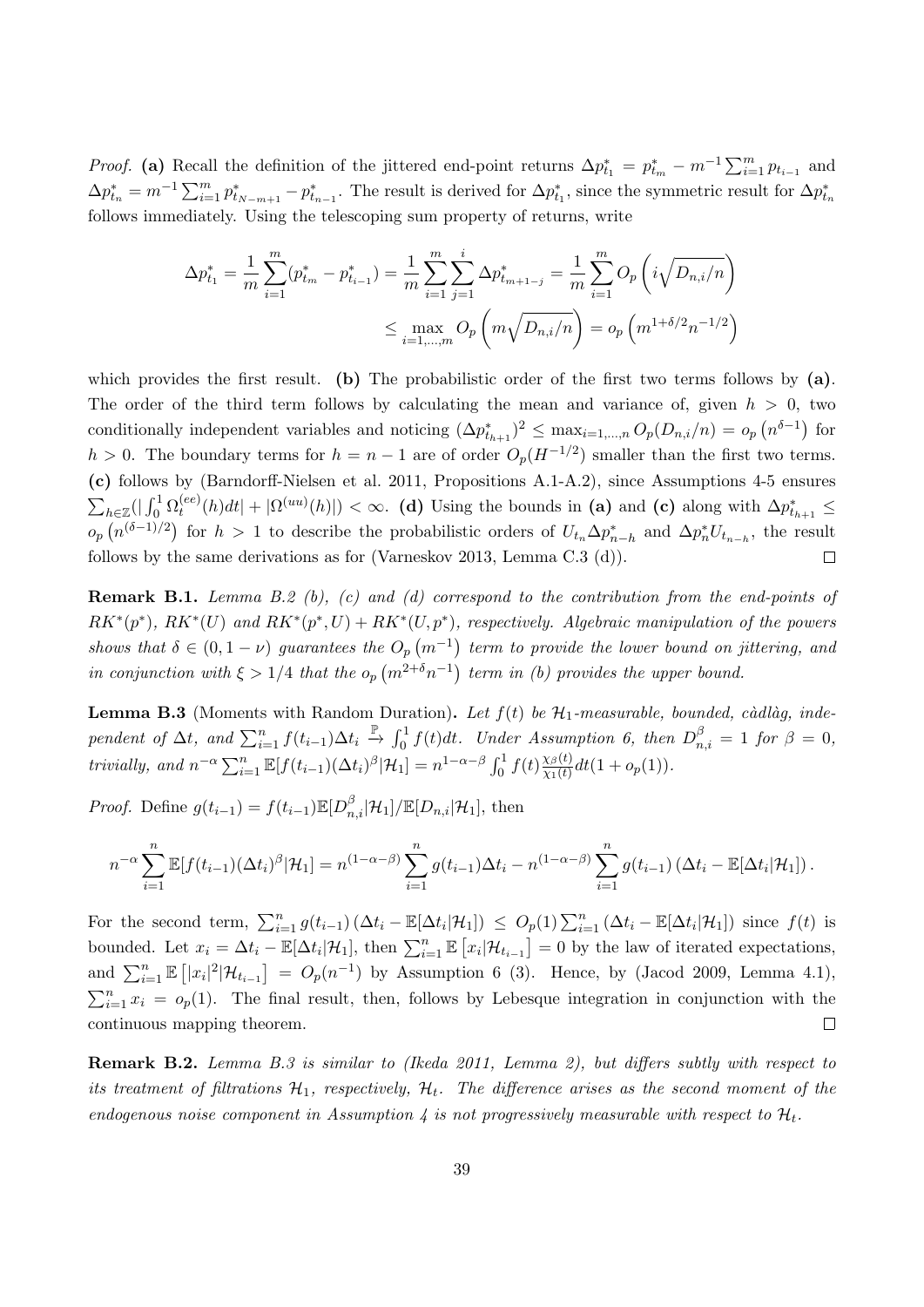**Lemma B.4** (Bias of  $RK^*(p^*, U) + RK^*(U, p^*)$ ). Let Assumptions 1-6 hold. Apart from the endpoint in Lemma B.2 (d), the remainder of  $RK^*(p^*,U) + RK^*(U,p^*)$  may be written as  $B(r^*,U) =$  $B_1(r^*, U) + B_2(r^*, U)$  where

$$
B_1(r^*, U) = \frac{2}{H} \sum_{h \in \mathbb{Z}_{cH-1}} b\left(\frac{|h|}{H}\right) \sum_{i \in S^{(1,h)}} r_i^* U_{t_{i-h}}, \quad B_2(r^*, U) = \frac{2}{H} \sum_{h \in \mathbb{Z}_{cH}^{n-1}} b\left(\frac{|h|}{H}\right) \sum_{i \in S^{(1,h)}} r_i^* U_{t_{i-h}}.
$$

Then,  $\mathbb{E}[B(r^*, U)|\mathcal{H}_1] = O_p(n^{1/2}H^{-1}\alpha_e(cH)).$ 

*Proof.* The representation follows straightforwardly. As  $\mathbb{E}[B(r^*,U)|\mathcal{H}_1] = \mathbb{E}[B_2(r^*,U)|\mathcal{H}_1]$ , it follows

$$
\mathbb{E}[B_{2}(r^{*},U)|\mathcal{H}_{1}] = \frac{2}{H} \sum_{h \in \mathbb{Z}_{cH}^{n-1}} b\left(\frac{|h|}{H}\right) \sum_{i \in S^{(1,h)}} \theta(t_{i-h},h) \Upsilon_{t_{i-1}} \Sigma_{t_{i-1}}^{1/2} \mathbb{E}\left[(\Delta t_{i})^{1/2}|\mathcal{H}_{1}\right](1+o_{p}(1))
$$
  
\n
$$
= \frac{2}{H} \sum_{h \in \mathbb{Z}_{cH}^{n-1}} b\left(\frac{|h|}{H}\right) \sum_{i \in S^{(1,h)}} \theta_{t_{i-h}}(h) \Upsilon_{t_{i-1}} \Sigma_{t_{i-1}}^{1/2} \mathbb{E}\left[(\Delta t_{i})^{1/2}|\mathcal{H}_{1}\right](1+o_{p}(1))
$$
  
\n
$$
+ \frac{2}{H} \sum_{h \in \mathbb{Z}_{cH}^{n-1}} b\left(\frac{|h|}{H}\right) \sum_{i \in S^{(1,h)}} \left(\theta(t_{i-h},h) - \theta_{t_{i-h}}(h)\right) \Upsilon_{t_{i-1}} \Sigma_{t_{i-1}}^{1/2} \mathbb{E}\left[(\Delta t_{i})^{1/2}|\mathcal{H}_{1}\right](1+o_{p}(1)).
$$

Then, as

$$
\sum_{i \in S^{(1,h)}} \theta_{t_{i-h}}(h) \Upsilon_{t_{i-1}} \Sigma_{t_{i-1}}^{1/2} \mathbb{E}\left[ (\Delta t_i)^{1/2} |\mathcal{H}_1 \right] = n^{1/2} \int_0^1 \Omega_t^{(ep)}(h) \chi_{1/2}(t) \chi_1^{-1}(t) dt (1 + o_p(1)),
$$
  

$$
\sum_{i \in S^{(1,h)}} \left( \theta(t_{i-h}, h) - \theta_{t_{i-h}}(h) \right) \Upsilon_{t_{i-1}} \Sigma_{t_{i-1}}^{1/2} \mathbb{E}\left[ (\Delta t_i)^{1/2} |\mathcal{H}_1 \right] \le n^{-1/2} \sup_{t \in [0,1]} \left| \Upsilon_t \Sigma_t^{1/2} \chi_{1/2}(t) \right| k \le n^{-1/2} K,
$$

using Lemma B.3 and Assumption 4 (4), the final bound is established using  $\sup_{h\in\mathbb{Z}_{cH}^{n-1}}b(|h|/H)\leq k$ ,  $\sup_{t\in[0,1]}\Omega_t^{(ep)}$  $t_t^{(ep)}(h) \leq O(\alpha_e(h))$ , and (Varneskov 2013, Lemma C.4).  $\Box$ 

**Lemma B.5** (CLT for Orthogonal Variables). Let Assumption 5 hold and suppose  $\{x_t\}_{t\in[0,1]}$  is an  $\mathcal{X}_1$ -measurable, bounded random variable where  $\mathcal{X}_t \subset \mathcal{F}_t$  is a  $\sigma$ -algebra on  $(\mathcal{O}, \mathcal{F}, (\mathcal{F}_t), \mathbb{P})$  satisfying  $\mathcal{X}_t \perp \hspace*{-0.1cm}\perp \mathcal{G}_s \ \forall (t,s) \in [0,1]^2$ . Further, suppose  $\exists (b_1,b_2) \in \mathbb{R}^2$  such that

$$
\sum_{h \in \mathbb{Z}_{n-1}} \frac{1}{n^{b_1}} \sum_{i \in S^{(1,h)}} x_{t_i} x_{t_{i-h}} \xrightarrow{\mathbb{P}} \sum_{h \in \mathbb{Z}} \int_0^1 c_t(h) dt = \Omega^{(xx)} \tag{B.2}
$$

where  $c_t(h)$  is  $\mathcal{X}_1$ -measurable  $\forall h \in \mathbb{Z}$ , P-uniformly bounded  $\forall (h,t) \in \mathbb{Z} \times [0,1]$  and  $\Omega^{(xx)} \in (0,\infty)$ P-almost surely. Define the realized kernel estimator

$$
RK(f, x, u) = \frac{1}{n^{b_2}} \sum_{h \in \mathbb{Z}_{n-1}} f\left(\frac{h}{H}\right) \sum_{i \in S^{(1,h)}} x_{t_i} u_{t_{i-h}}
$$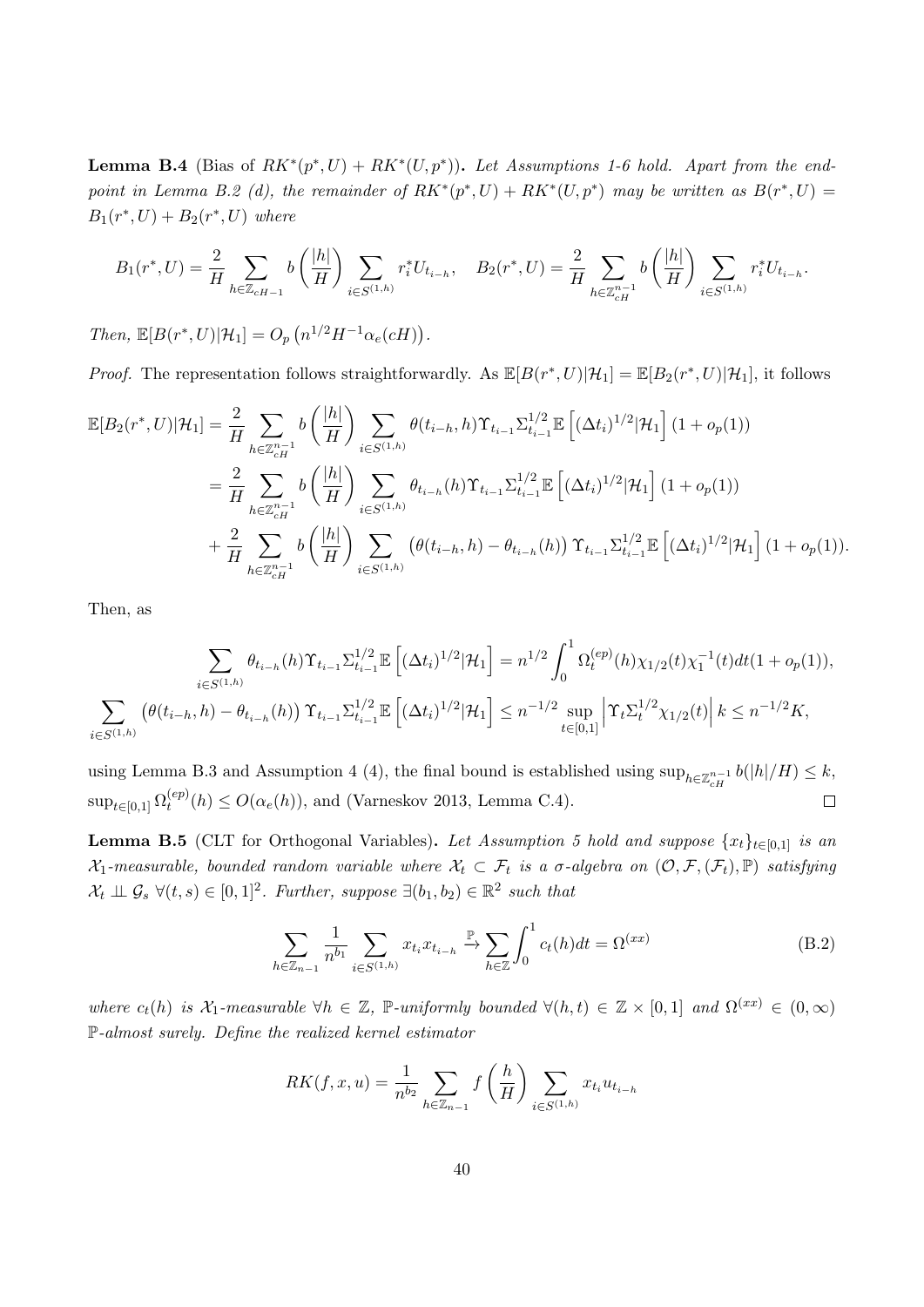where  $H \propto n^{\nu}$  and  $f(x): \mathbb{R} \to [-1,1]$  is a weight function, which is differentiable at all but a finite number of points and  $f^{(jj)} = \int_{-\infty}^{\infty} [f^{(j)}(x)]^2 dx < \infty$  for  $j = 0$  and  $j = 1$  almost everywhere. Last, suppose  $n^{2b_2-b_1}H^{-1}\mathbb{V}[RK(f,x,u)|\mathcal{H}_1] \stackrel{\mathbb{P}}{\rightarrow} \mathcal{V}(f,x,u)$  where  $\mathcal{V}(f,x,u)$  is measurable with respect to  $\mathcal{X}_1$ and  $\mathcal{V}(f, x, u) \in (0, \infty)$  P-almost surely. Then, if  $2b_2 - b_1 \in (\nu + 1/(2 + r_u), 1 + \nu],$ 

$$
n^{(2b_2-b_1)/2}H^{-1/2}RK(f, x, u) \stackrel{d_s(\mathcal{X}_1)}{\rightarrow} MN(0, \mathcal{V}(f, x, u)).
$$

*Proof.* First,  $\mathbb{E}[RK(f, x, u)|X_1] = 0$  is immediate. Next, rewrite  $RK(f, x, u)$  as

$$
RK(f, x, u) = \sum_{i \in S^{(1,0)}} u_{t_i} \bar{w}_{n,i}, \qquad \bar{w}_{n,i} = \frac{1}{n^{b_2}} \sum_{h \in S^{(1,0)}} f\left(\frac{h-i}{H}\right) x_{t_h}
$$

and define the sequences  $(\bar{K}_n, \bar{L}_n) \in \mathbb{R}^+ \times \mathbb{R}^+$  where  $\bar{K}_n = O(n^{\bar{k}})$  and  $\bar{L}_n = O(n^{\bar{l}})$  for  $0 < \bar{k} <$  $\overline{l}$  < 1. The stable central limit theorem follows by the central limit theorem for weighted  $\alpha$ -mixing processes from (Yang 2007, Theorem 3.1)  $\mathcal{X}_1$ -conditionally in conjunction with (Barndorff-Nielsen et al. 2008, Lemma 1), since: (1)  $\bar{w}_n = \max_{i \in S^{(1,0)}} |\bar{w}_{n,i}| \leq O_p(\sum_{i \in S^{(1,0)}} \bar{w}_{n,i}^2) = O_p(\mathbb{V}[RK(f, x, u)|X_1]),$  $(2) n\bar{L}_n^{-1} \alpha_u(\bar{K}_n) = o(1), (3) n\bar{K}_n\bar{L}_n^{-1}\bar{w}_n^2 \mathbb{V}[RK(f, x, u)|X_1]^{-1} = o_p(1), \text{and (4) } \bar{L}_n \sum_{i \in S^{(1, 0)}} \bar{w}_{n,i}^2 = o_p(1).$ (1) The last equality is immediate as  $u_{t_i} \perp \!\!\! \perp \bar w_{n,j} \forall i,j$  and Assumption 5 implies  $\sum_{h \in \mathbb{Z}} |\Omega^{(uu)}(h)| <$ ∞. The first inequality follows using  $\sum_{i \in S(1,0)} \bar{w}_{n,i}^2 = O_p(Hn^{-(2b_2-b_1)})$  and (B.2) to infer  $\bar{w}_n =$  $O_p(H^{1/2}n^{-(1+2b_2-b_1)/2})$ . Then,  $O_p(H^{1/2}n^{-(1+2b_2-b_1)/2}) \leq O_p(Hn^{-(2b_2-b_1)})$  when  $2b_2 - b_1 \leq 1 + \nu$ . (2) is satisfied by having  $0 < (1 - \overline{l})/(1 + r_u + \epsilon) < \overline{k} < \overline{l} < 1$  for  $r_u \in \mathbb{N}^+$ . (3) Using the results in (1),  $n\bar{K}_n\bar{L}_n^{-1}\bar{w}_n^2\mathbb{V}[RK(f, x, u)|X_1]^{-1} = n\bar{K}_n\bar{L}_n^{-1}O_p(n^{-1}) \xrightarrow{\mathbb{P}} 0.$  (4) As  $\bar{L}_n\sum_{i \in S^{(1, 0)}} \bar{w}_{n,i}^2 = O_p(n^{\bar{l}+\nu-(2b_2-b_1)}),$  $2b_2 - b_1 > \bar{l} + \nu$  must hold. From (2), select  $\bar{l}$  such that  $\bar{l} > (1 - \bar{l})/(1 + r_u + \epsilon)$  or  $\bar{l} > 1/(2 + r_u + \epsilon)$ . Choosing  $\bar{l} = 1/(2 + r_u)$  satisfies this condition, thus providing the lower bound on  $2b_2 - b_1$ .  $\Box$ 

Remark B.3. Lemma B.5 generalizes (Varneskov 2013, Lemma C.5) to allow for arbitrarily scaled convergence in (B.2) provided  $2b_2 - b_1 \in (\nu + r_u/(2 + r_u), 1 + \nu]$ . In Theorem 1,  $\nu = 1/2$ , implying that the scale coefficients for products of  $u_{t_i}$  and  $e_{t_j}$  in  $RK^*(U)$  are  $b_1 = 1$  and  $b_2 = 2\nu = 1$ , respectively, while they for products of  $u_{t_i}$  and  $\Delta p_{t_j}$  in  $RK^*(p^*, U) + RK^*(U, p^*)$  are  $b_1 = 1$  and  $b_2 = 1/2 + \nu = 1$ . The latter follows by  $\Delta p_{t_i}^* = (1 + o_p(1))\sigma_{t_{i-1}}(\Delta t_i)^{1/2} \epsilon_{t_i}, \epsilon_{t_i} \sim i.i.d.N(0,1),$  and Lemma B.3.

#### B.2 Proof of Theorem 2

Write  $RK^{\epsilon}(p) - RK^*(p) = M'(\hat{K} - K)M = M'ZM$  where Z is a d-dimensional diagonal matrix with entries  $z_q = \hat{k}_q - k_q = \max(0, \epsilon_n - k_q)$ ,  $q = 1, \ldots, d$ . Let  $\sigma_q$  be the q-th eigenvalue of  $\int_0^1 \Sigma_t dt$ , then from Theorem 1, it follows  $k_q = \sigma_q + n^{-1/4} \eta_q$  where  $\eta_q \stackrel{d_s(\mathcal{H}_1)}{\sim} MN(0, \mathcal{B}_{\sigma_q}(\kappa))$  and  $\mathbf{M} = O_p(1)$ . Thus, it suffices to prove that  $z_q = o_p(n^{-1/4}) \ \forall q = 1, \ldots, d$ . Let  $\|\cdot\|_1 = \mathbb{E}[\|\cdot\|]$ , then

$$
||z_q||_1 \le (||\epsilon_n||_1 + ||k_q||_1) ||\mathbf{1}_{\{\epsilon_n - k_q > 0\}}||_1
$$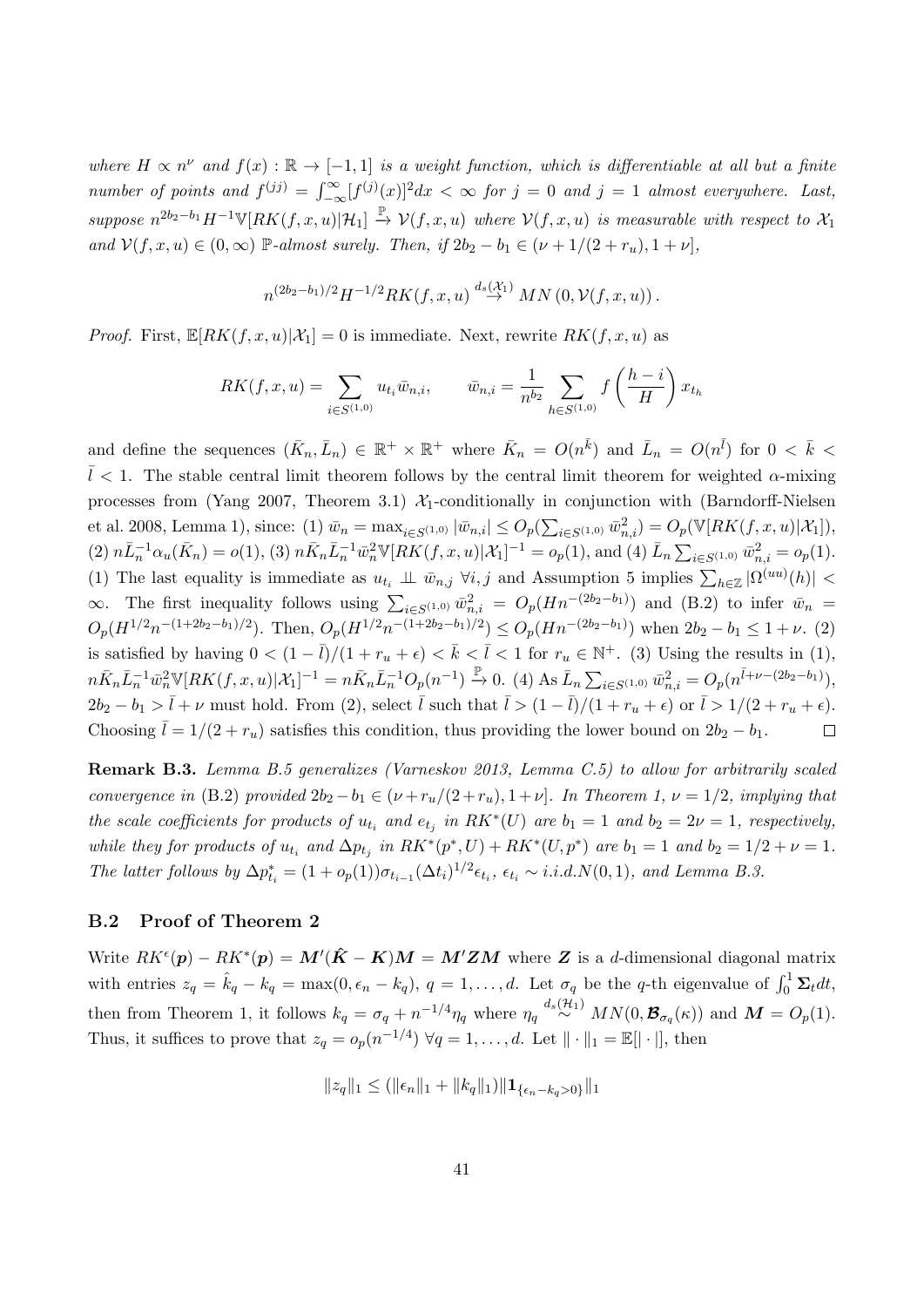by the triangle inequality. As  $||\mathbf{1}_{\{\epsilon_n-k_q>0\}}||_1 = \mathbb{P}[\epsilon_n-k_q>0]$ , the Markov inequality may be use to write,

$$
\mathbb{P}[\epsilon_n - k_q > 0] = \mathbb{P}[\epsilon_n - n^{-1/4}\eta_q > \sigma_q] \le \frac{\epsilon_n - \mathbb{E}[n^{-1/4}\eta_q]}{\sigma_q} = O_p(\epsilon_n).
$$

Hence,  $||z_q||_1 \leq O_p(\epsilon_n)$ , which implies  $z_q \leq O_p(\epsilon_n)$ . This provides the final result.